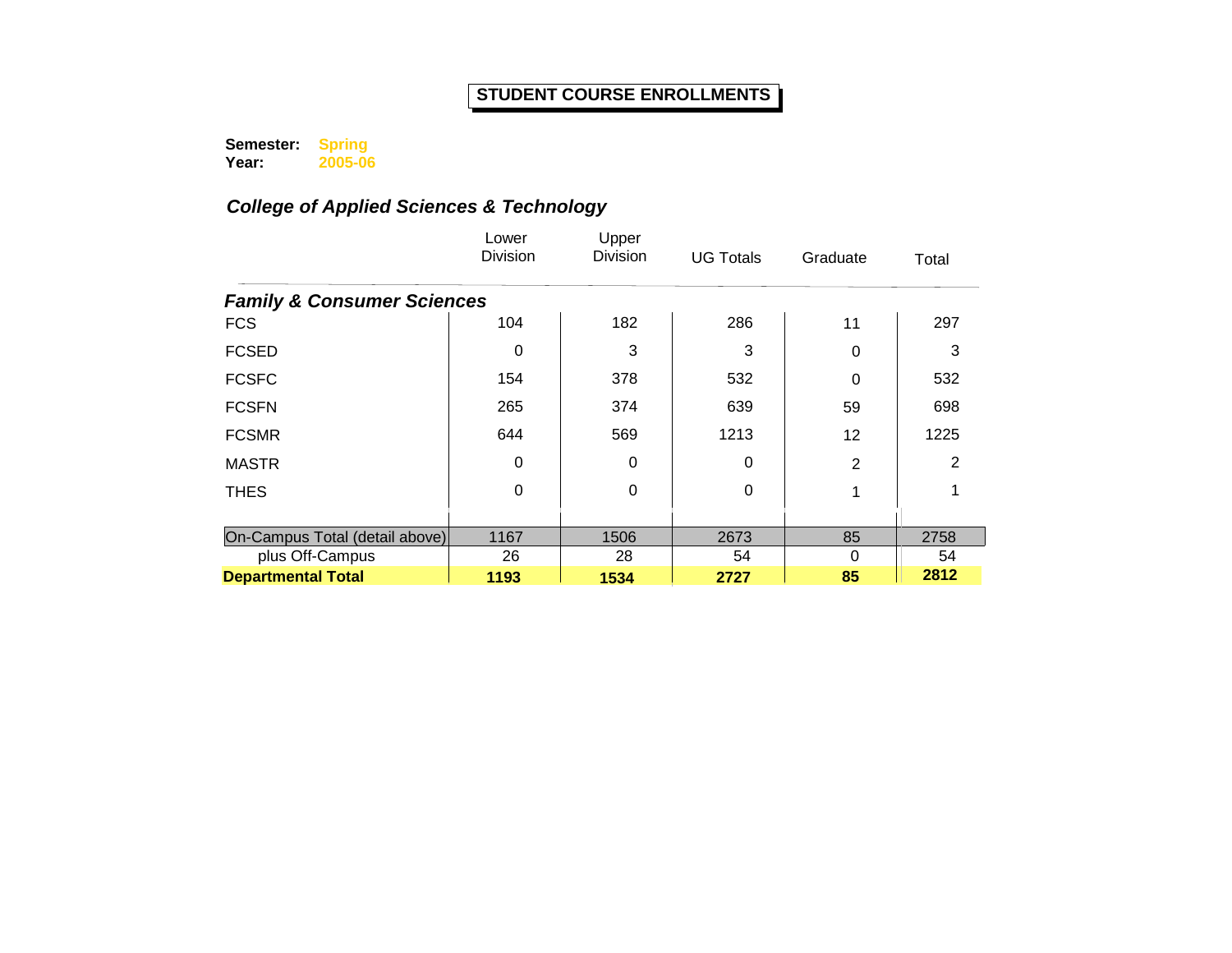**Semester: Year: Spring 2005-06**

|                                  | Lower<br><b>Division</b> | Upper<br><b>Division</b> | <b>UG Totals</b> | Graduate | Total |
|----------------------------------|--------------------------|--------------------------|------------------|----------|-------|
| <b>Industry &amp; Technology</b> |                          |                          |                  |          |       |
| <b>ITCMP</b>                     | 40                       | 106                      | 146              | 0        | 146   |
| <b>ITCST</b>                     | 124                      | 159                      | 283              | 0        | 283   |
| <b>ITDPT</b>                     | 68                       | 79                       | 147              | 0        | 147   |
| <b>ITEDU</b>                     | 34                       | 59                       | 93               | 0        | 93    |
| <b>ITGRA</b>                     | 259                      | 108                      | 367              | 0        | 367   |
| <b>ITMFG</b>                     | 107                      | 79                       | 186              | 0        | 186   |
|                                  |                          |                          |                  |          |       |
| On-Campus Total (detail above)   | 632                      | 590                      | 1222             | $\Omega$ | 1222  |
| plus Off-Campus                  | 0                        | 0                        | 0                | 88       | 88    |
| <b>Departmental Total</b>        | 632                      | 590                      | 1222             | 88       | 1310  |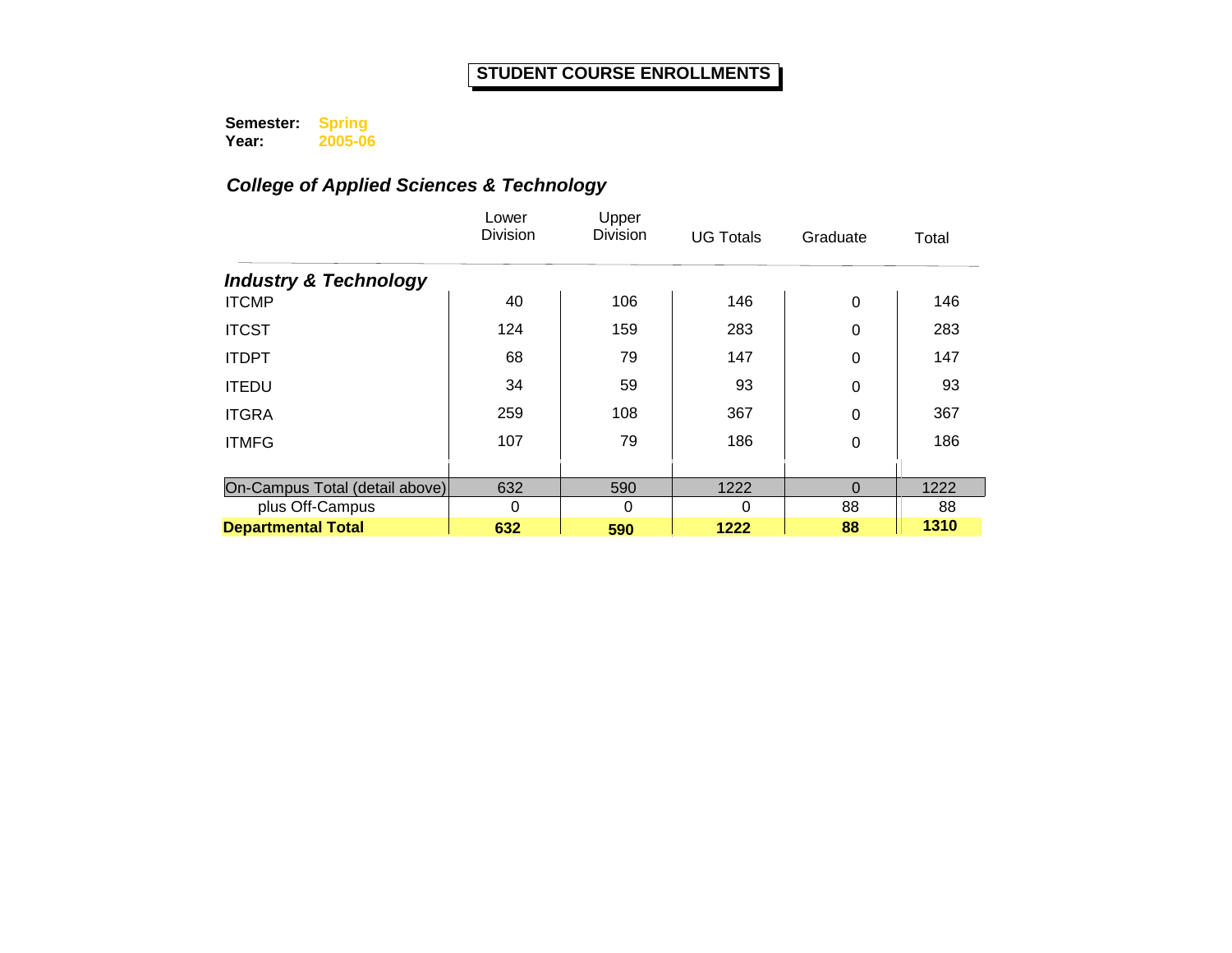**Semester: Year: Spring 2005-06**

|                                | Lower<br><b>Division</b> | Upper<br><b>Division</b> | <b>UG Totals</b> | Graduate | Total |
|--------------------------------|--------------------------|--------------------------|------------------|----------|-------|
| <b>Military Science</b>        |                          |                          |                  |          |       |
| MIL                            | 64                       | 36                       | 100              | 0        | 100   |
|                                |                          |                          |                  |          |       |
| On-Campus Total (detail above) | 64                       | 36                       | 100              |          | 100   |
| plus Off-Campus                | 0                        | 0                        | 0                | 0        |       |
| <b>Departmental Total</b>      | 64                       | 36                       | 100              | 0        | 100   |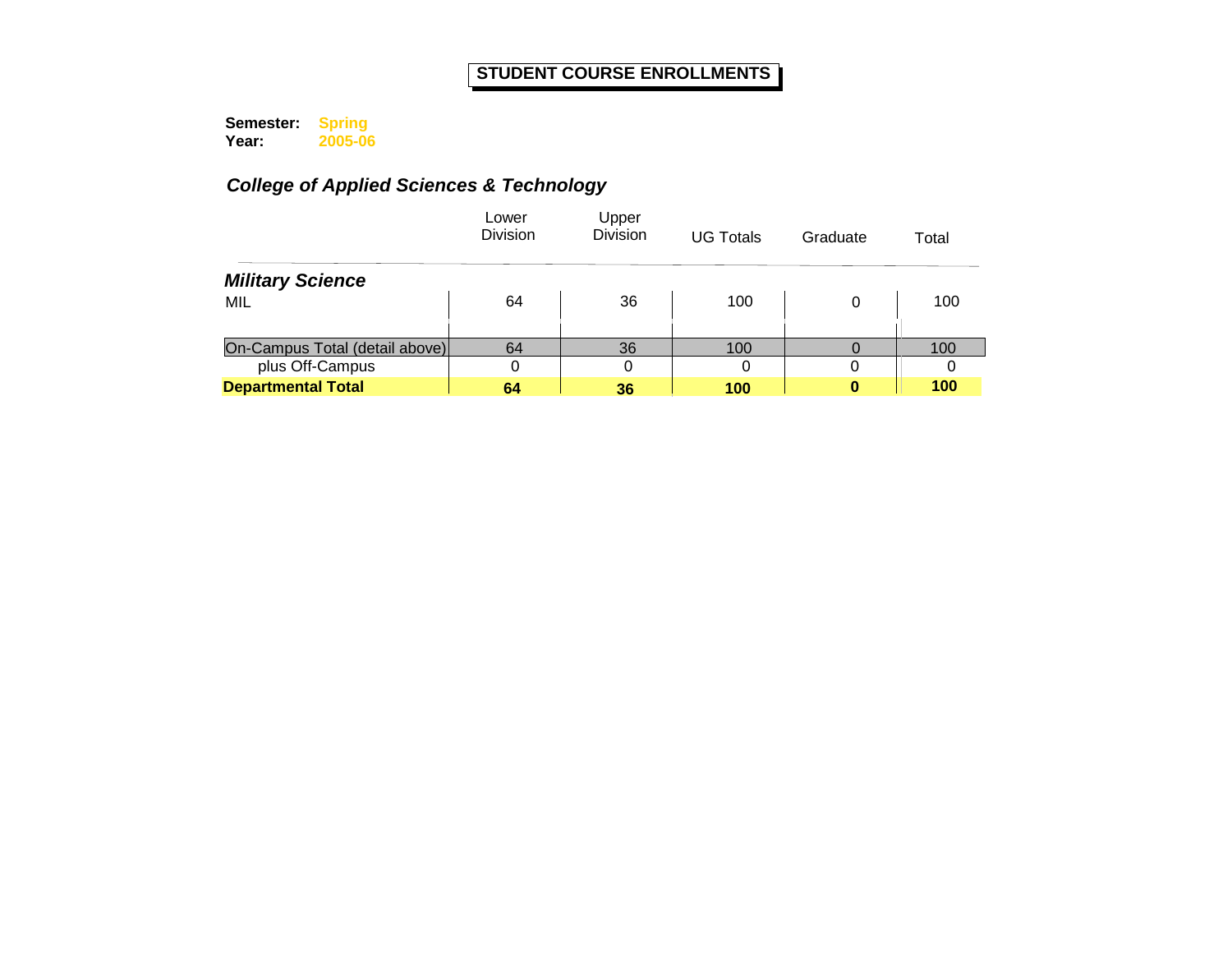**Semester: Year: Spring 2005-06**

|                                | Lower<br><b>Division</b> | Upper<br><b>Division</b> | <b>UG Totals</b> | Graduate | Total |
|--------------------------------|--------------------------|--------------------------|------------------|----------|-------|
| <b>Nursing</b>                 |                          |                          |                  |          |       |
| <b>MASTR</b>                   | 0                        | 0                        | 0                | 2        | 2     |
| <b>NUR</b>                     | 534                      | 587                      | 1121             | 0        | 1121  |
|                                |                          |                          |                  |          |       |
| On-Campus Total (detail above) | 534                      | 587                      | 1121             | 2        | 1123  |
| plus Off-Campus                |                          | 29                       | 30               | 339      | 369   |
| <b>Departmental Total</b>      | 535                      | 616                      | 1151             | 341      | 1492  |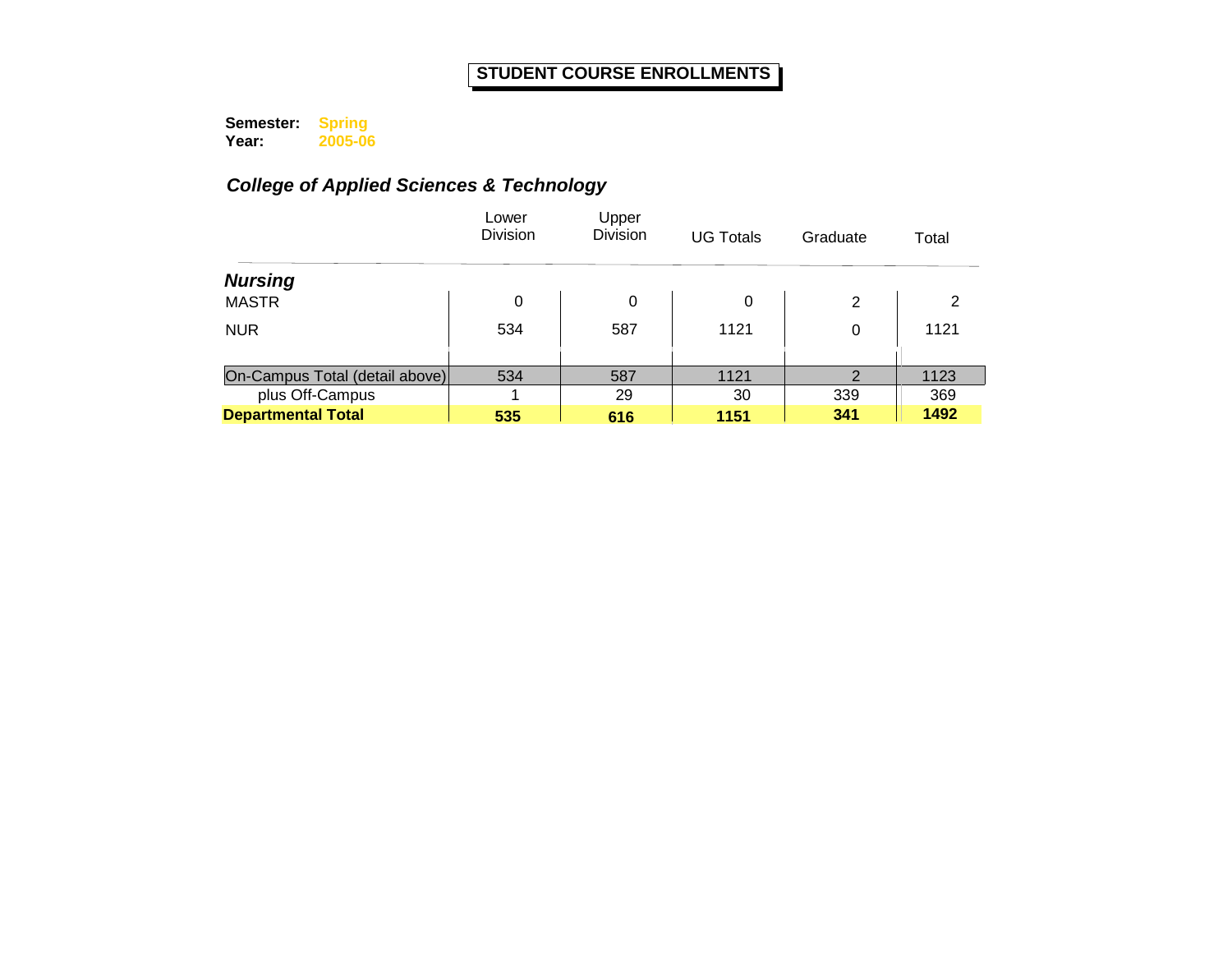**Semester: Year: Spring 2005-06**

|                                | Lower<br><b>Division</b> | Upper<br><b>Division</b> | <b>UG Totals</b> | Graduate | Total |
|--------------------------------|--------------------------|--------------------------|------------------|----------|-------|
| <b>Physical Education</b>      |                          |                          |                  |          |       |
| <b>DISS</b>                    | 0                        | 0                        | 0                | 1        |       |
| <b>EXSCI</b>                   | 334                      | 125                      | 459              | 56       | 515   |
| <b>PEFWL</b>                   | 1502                     | 0                        | 1502             | 0        | 1502  |
| <b>PEP</b>                     | 936                      | 595                      | 1531             | 75       | 1606  |
| <b>RES</b>                     | 0                        | 0                        | 0                | 4        | 4     |
| <b>SPTAD</b>                   | 33                       | 167                      | 200              | 50       | 250   |
| <b>THES</b>                    | $\Omega$                 | 0                        | 0                | 17       | 17    |
|                                |                          |                          |                  |          |       |
| On-Campus Total (detail above) | 2805                     | 887                      | 3692             | 203      | 3895  |
| plus Off-Campus                | 210                      | $\Omega$                 | 210              | 70       | 280   |
| <b>Departmental Total</b>      | 3015                     | 887                      | 3902             | 273      | 4175  |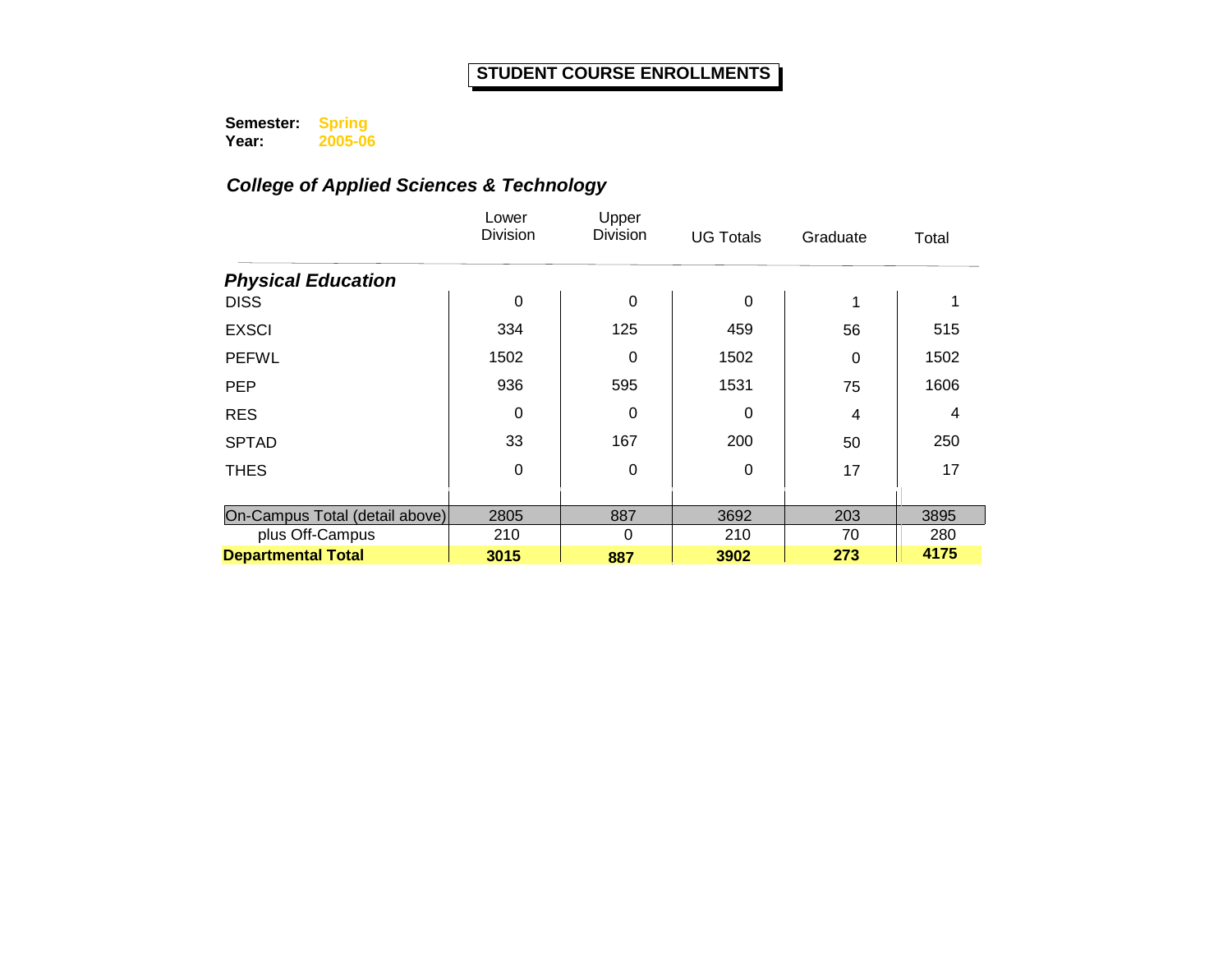**Semester: Year: Spring 2005-06**

|                                   | Lower<br><b>Division</b> | Upper<br><b>Division</b> | <b>UG Totals</b> | Graduate | Total |
|-----------------------------------|--------------------------|--------------------------|------------------|----------|-------|
| <b>Wellness &amp; Gerontology</b> |                          |                          |                  |          |       |
| <b>GERON</b>                      | 0                        | 0                        | 0                | 3        | 3     |
| <b>GERON</b>                      | 0                        | 15                       | 15               | 23       | 38    |
| <b>THES</b>                       | 0                        | 0                        | 0                | 3        | 3     |
| <b>WELNS</b>                      | 0                        | 0                        | $\Omega$         | 30       | 30    |
|                                   |                          |                          |                  |          |       |
| On-Campus Total (detail above)    | 0                        | 15                       | 15               | 59       | 74    |
| plus Off-Campus                   | 0                        | $\Omega$                 |                  | 16       | 16    |
| <b>Departmental Total</b>         | 0                        | 15                       | 15               | 75       | 90    |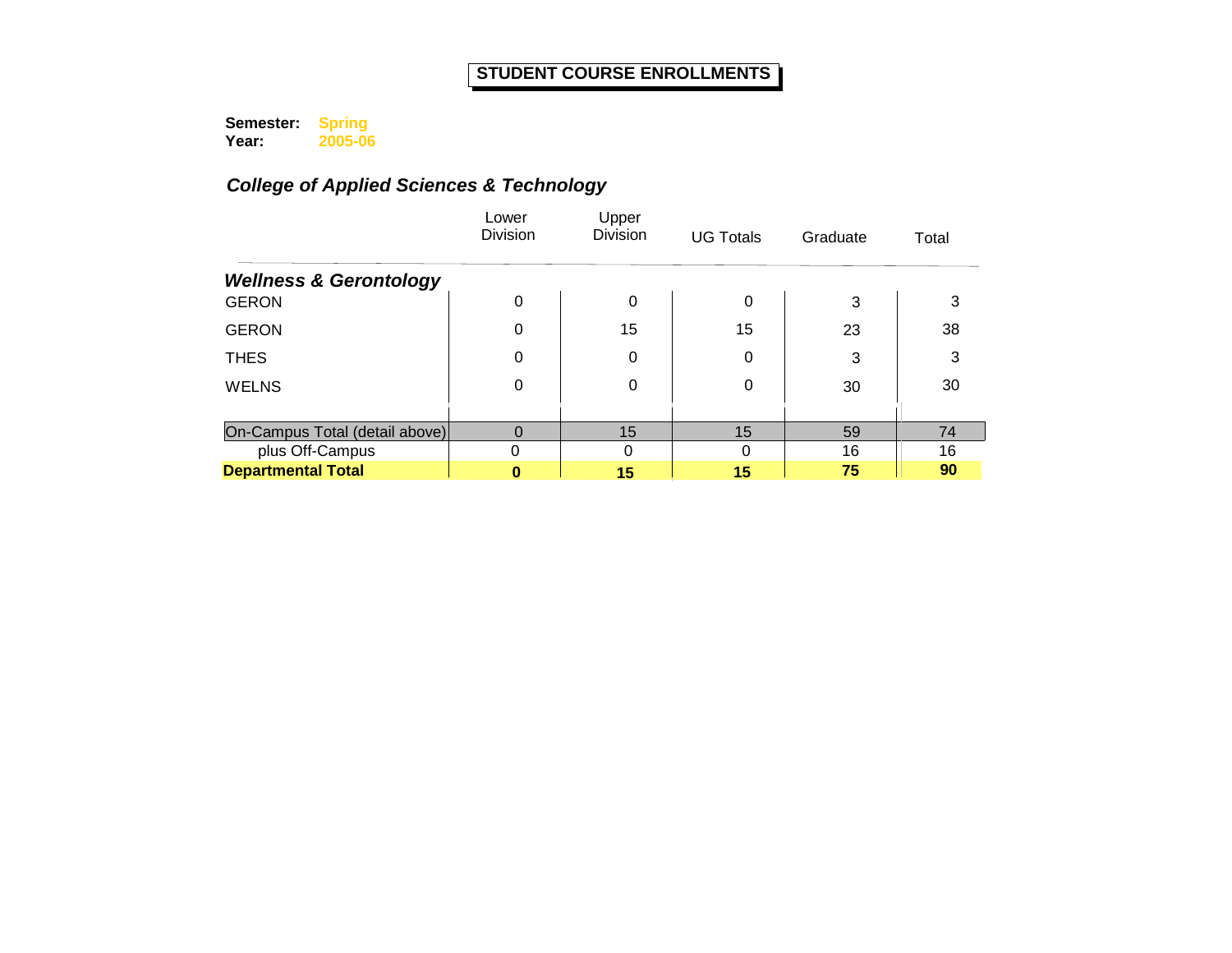**Semester: Year: Spring 2005-06**

# *College of Architecture & Planning*

|                                | Lower<br><b>Division</b> | Upper<br><b>Division</b> | <b>UG Totals</b> | Graduate | Total |
|--------------------------------|--------------------------|--------------------------|------------------|----------|-------|
| <b>Architecture</b>            |                          |                          |                  |          |       |
| <b>ARCH</b>                    | 415                      | 644                      | 1059             | 113      | 1172  |
| <b>CAP</b>                     | 178                      |                          | 179              | 0        | 179   |
| <b>THES</b>                    | 0                        | 0                        | 0                | 9        | 9     |
|                                |                          |                          |                  |          |       |
| On-Campus Total (detail above) | 593                      | 645                      | 1238             | 122      | 1360  |
| plus Off-Campus                | $\Omega$                 | $\Omega$                 | 0                | 0        |       |
| <b>Departmental Total</b>      | 593                      | 645                      | 1238             | 122      | 1360  |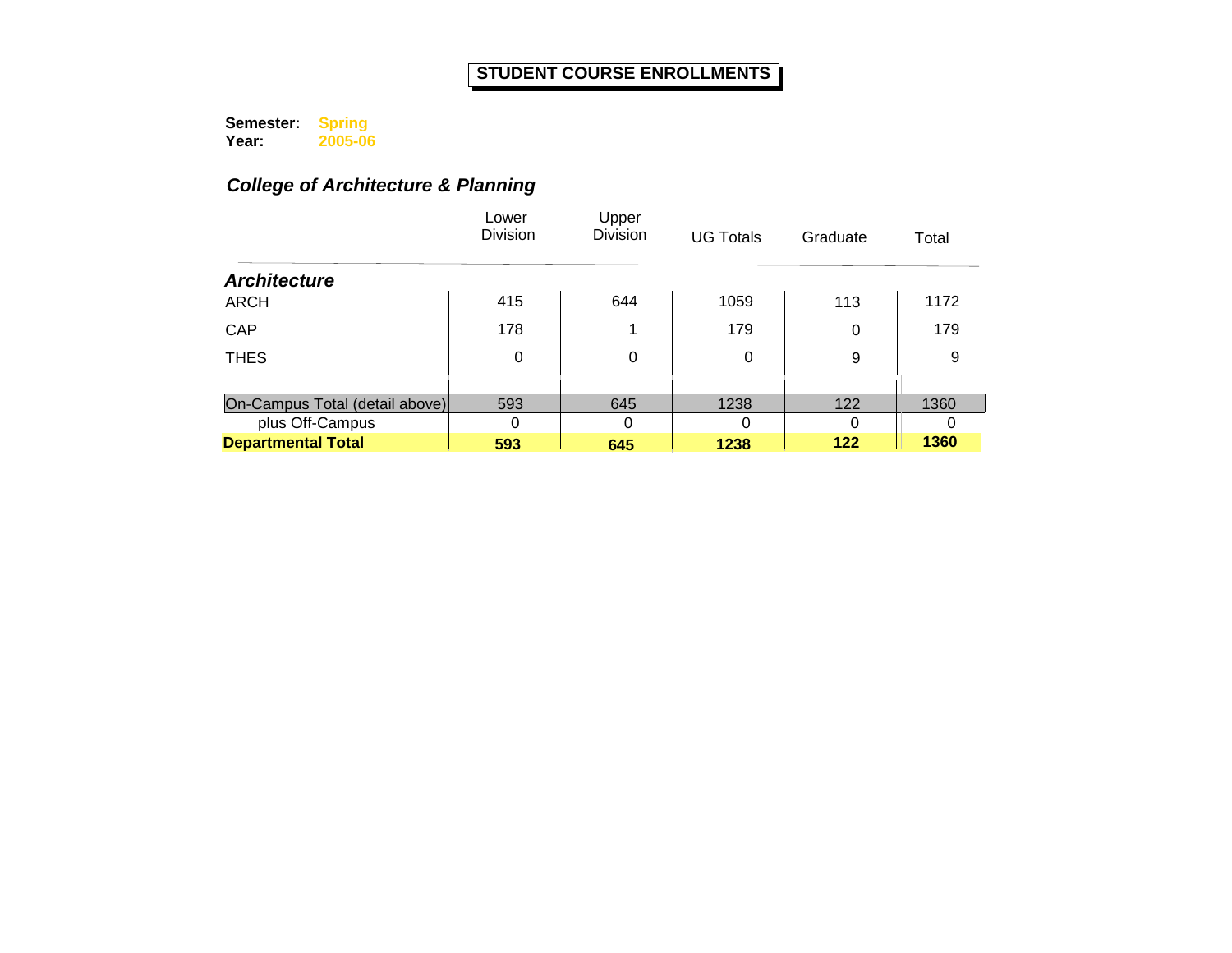**Semester: Year: Spring 2005-06**

# *College of Architecture & Planning*

|                                | Lower<br><b>Division</b> | Upper<br><b>Division</b> | <b>UG Totals</b> | Graduate | Total |
|--------------------------------|--------------------------|--------------------------|------------------|----------|-------|
| <b>Landscape Architecture</b>  |                          |                          |                  |          |       |
| CAP                            | 79                       | и                        | 80               | 0        | 80    |
| LA                             | 187                      | 226                      | 413              | 38       | 451   |
| <b>THES</b>                    | 0                        | 0                        | 0                | 5        | 5     |
|                                |                          |                          |                  |          |       |
| On-Campus Total (detail above) | 266                      | 227                      | 493              | 43       | 536   |
| plus Off-Campus                | 0                        | 0                        | 0                | 0        |       |
| <b>Departmental Total</b>      | 266                      | 227                      | 493              | 43       | 536   |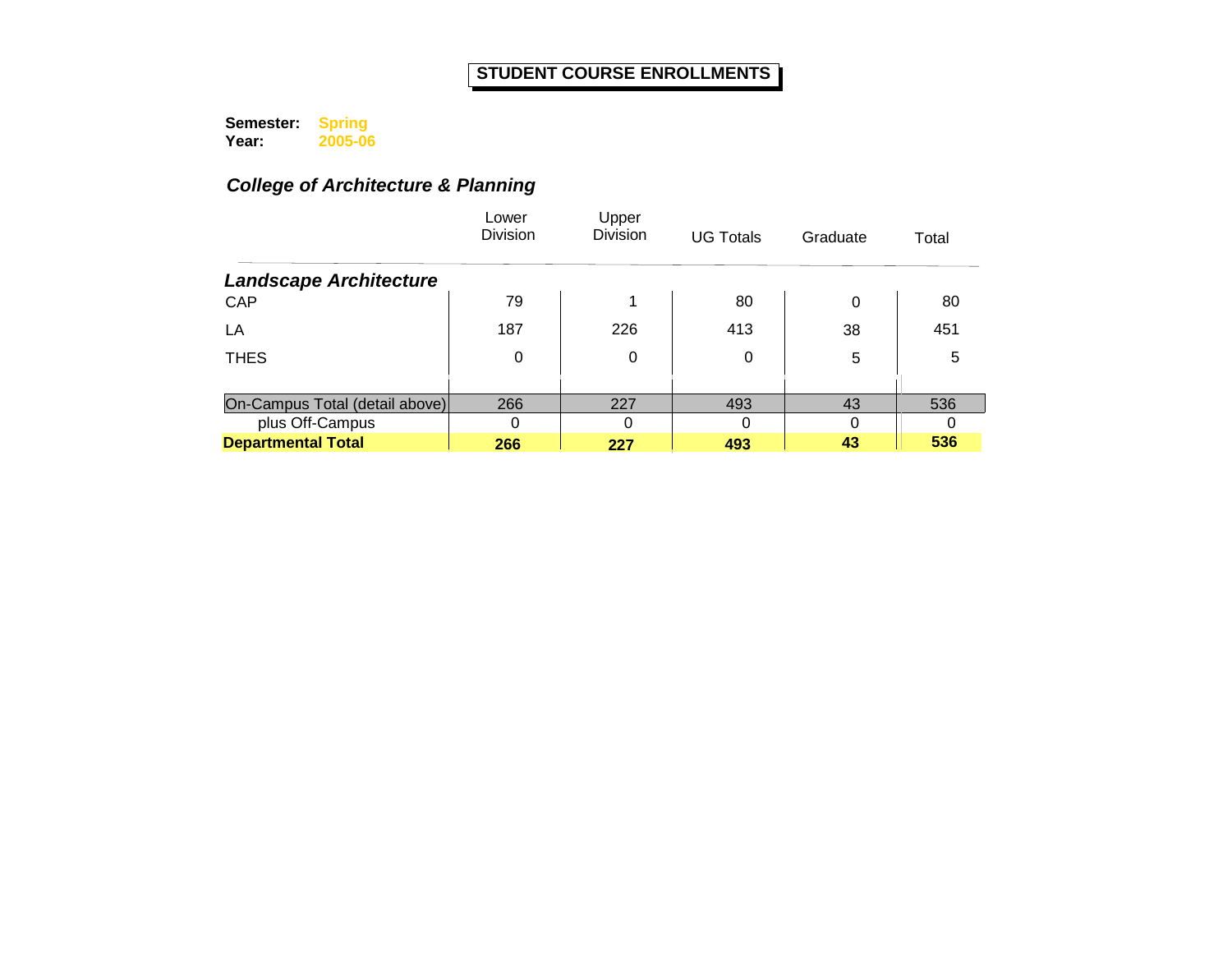**Semester: Year: Spring 2005-06**

# *College of Architecture & Planning*

|                                | Lower<br><b>Division</b> | Upper<br><b>Division</b> | <b>UG Totals</b> | Graduate | Total |
|--------------------------------|--------------------------|--------------------------|------------------|----------|-------|
| <b>Urban Planning</b>          |                          |                          |                  |          |       |
| CAP                            | 16                       | 1                        | 17               | 0        | 17    |
| <b>PLAN</b>                    | 124                      | 103                      | 227              | 174      | 401   |
| <b>RES</b>                     | 0                        | 0                        | 0                | 4        | 4     |
|                                |                          |                          |                  |          |       |
| On-Campus Total (detail above) | 140                      | 104                      | 244              | 178      | 422   |
| plus Off-Campus                | 0                        | $\Omega$                 | 0                |          |       |
| <b>Departmental Total</b>      | 140                      | 104                      | 244              | 179      | 423   |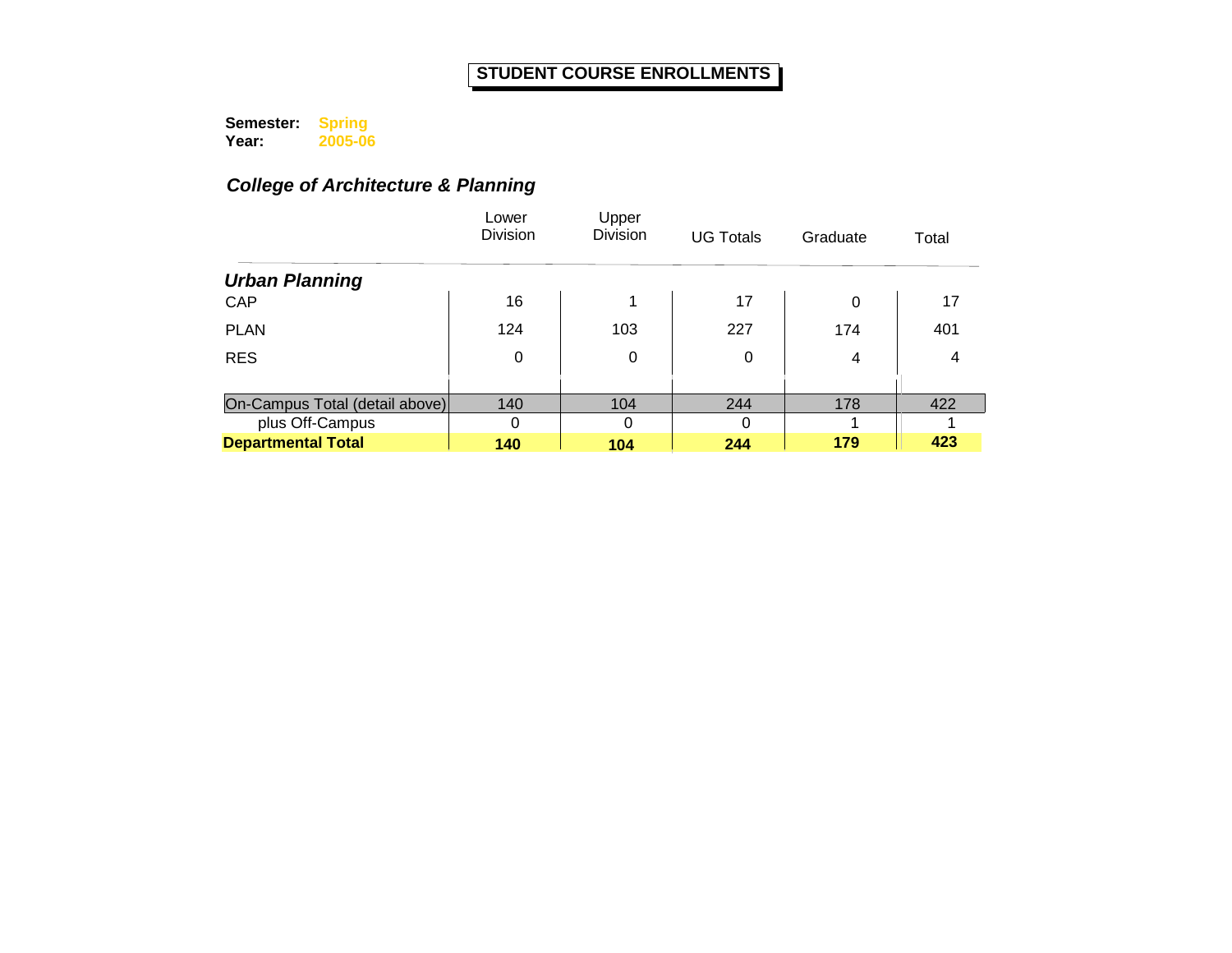**Semester: Year: Spring 2005-06**

|                                | Lower<br><b>Division</b> | Upper<br><b>Division</b> | <b>UG Totals</b> | Graduate | Total |
|--------------------------------|--------------------------|--------------------------|------------------|----------|-------|
| <b>Accounting</b>              |                          |                          |                  |          |       |
| <b>ACC</b>                     | 729                      | 472                      | 1201             | 57       | 1258  |
| <b>MBA</b>                     | 0                        | 0                        | 0                | 15       | 15    |
|                                |                          |                          |                  |          |       |
| On-Campus Total (detail above) | 729                      | 472                      | 1201             | 72       | 1273  |
| plus Off-Campus                | 0                        | 12                       | 12               | 46       | 58    |
| <b>Departmental Total</b>      | 729                      | 484                      | 1213             | 118      | 1331  |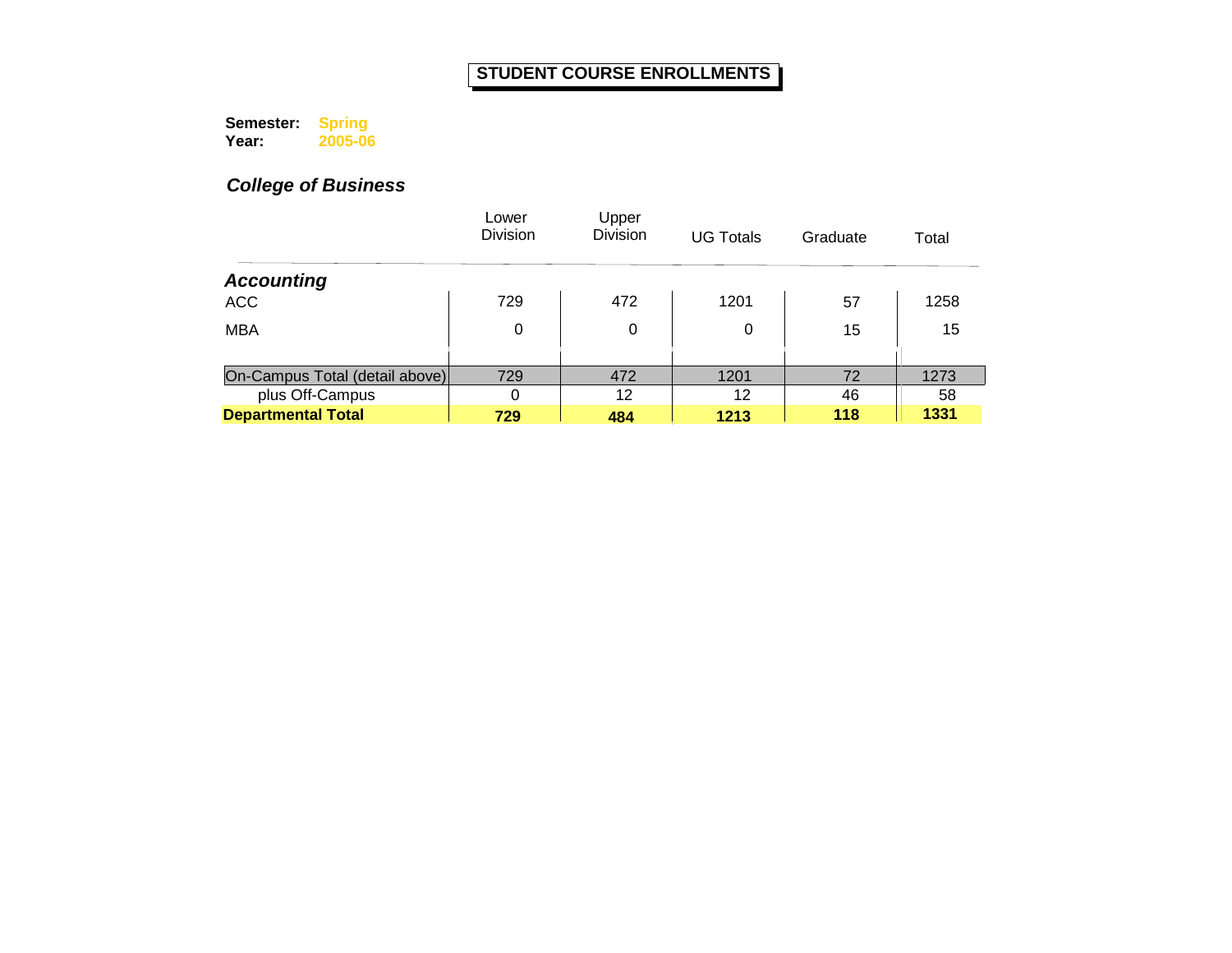**Semester: Year: Spring 2005-06**

|                                | Lower<br><b>Division</b> | Upper<br><b>Division</b> | <b>UG Totals</b> | Graduate | Total |
|--------------------------------|--------------------------|--------------------------|------------------|----------|-------|
| <b>Economics</b>               |                          |                          |                  |          |       |
| <b>ECON</b>                    | 1734                     | 238                      | 1972             | 12       | 1984  |
| <b>MBA</b>                     | 0                        | 0                        | 0                | 25       | 25    |
|                                |                          |                          |                  |          |       |
| On-Campus Total (detail above) | 1734                     | 238                      | 1972             | 37       | 2009  |
| plus Off-Campus                | 0                        | 0                        | ∩                | 40       | 40    |
| <b>Departmental Total</b>      | 1734                     | 238                      | 1972             | 77       | 2049  |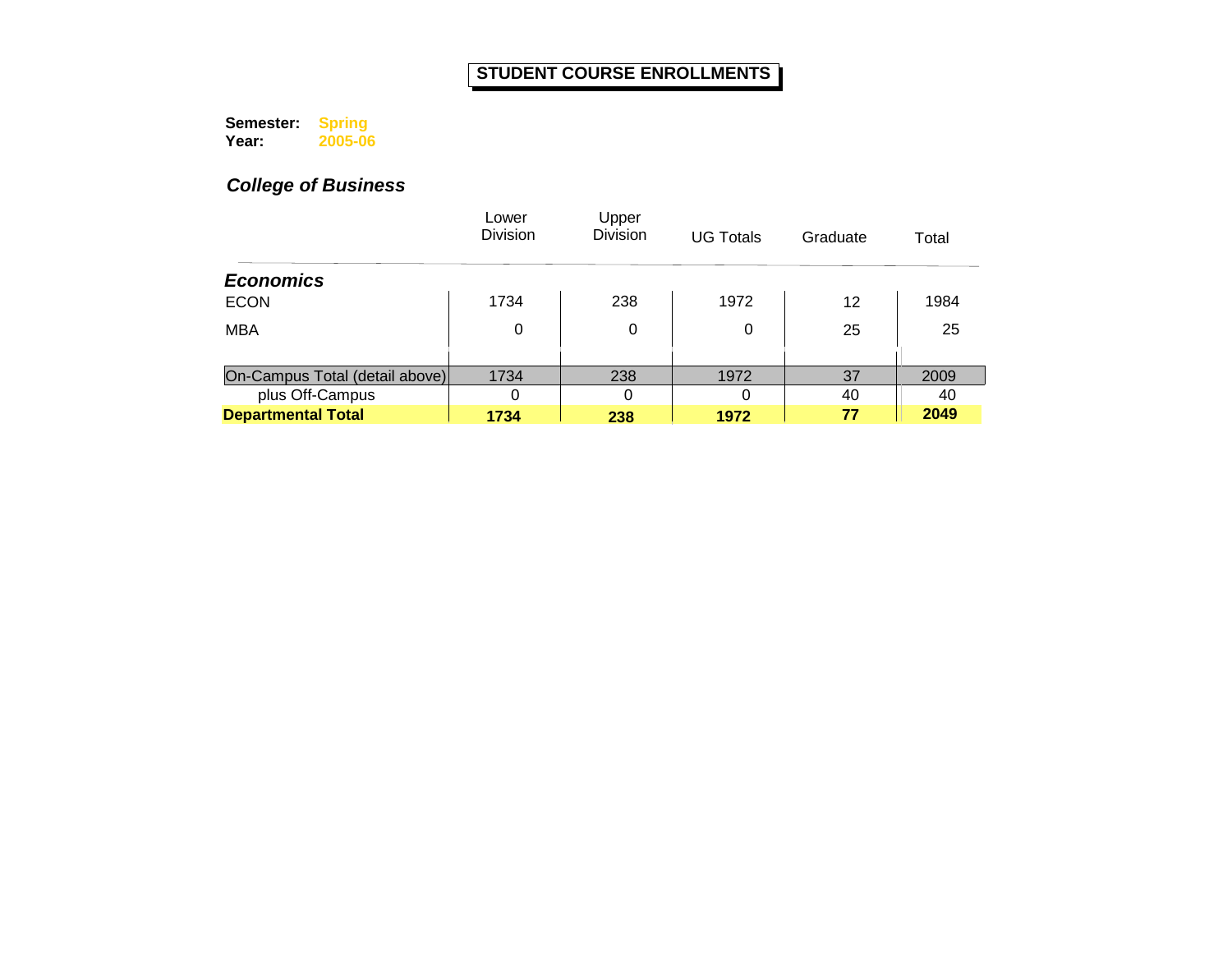**Semester: Year: Spring 2005-06**

|                                | Lower<br><b>Division</b> | Upper<br><b>Division</b> | <b>UG Totals</b> | Graduate | Total |
|--------------------------------|--------------------------|--------------------------|------------------|----------|-------|
| <b>Finance</b>                 |                          |                          |                  |          |       |
| BL                             | 283                      | 57                       | 340              | 15       | 355   |
| <b>FIN</b>                     | 155                      | 444                      | 599              | 30       | 629   |
| <b>MBA</b>                     | $\mathbf 0$              | $\mathbf 0$              | 0                | 26       | 26    |
| <b>RE</b>                      | 0                        | 3                        | 3                | 0        | 3     |
| <b>RMI</b>                     | 140                      | 90                       | 230              | 6        | 236   |
|                                |                          |                          |                  |          |       |
| On-Campus Total (detail above) | 578                      | 594                      | 1172             | 77       | 1249  |
| plus Off-Campus                | 0                        | 0                        | 0                | 74       | 74    |
| <b>Departmental Total</b>      | 578                      | 594                      | 1172             | 151      | 1323  |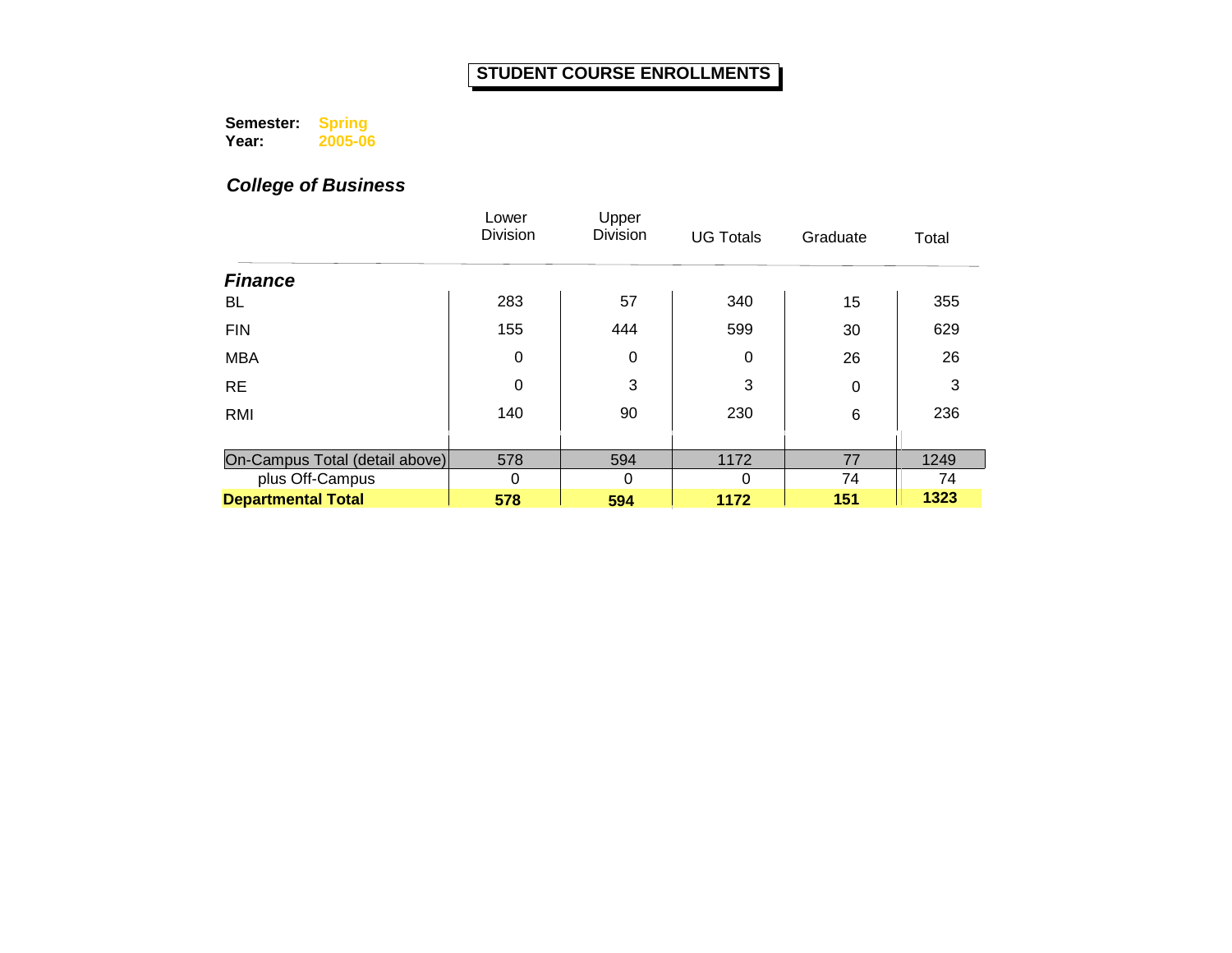**Semester: Year: Spring 2005-06**

|                                     | Lower<br><b>Division</b> | Upper<br>Division | <b>UG Totals</b> | Graduate | Total |
|-------------------------------------|--------------------------|-------------------|------------------|----------|-------|
| <b>Info Systems &amp; Oper Mgmt</b> |                          |                   |                  |          |       |
| <b>BED</b>                          | 0                        | 10                | 10               | 0        | 10    |
| <b>ISOM</b>                         | 1098                     | 574               | 1672             | 4        | 1676  |
| <b>MBA</b>                          | 0                        | 0                 | 0                | 8        | 8     |
|                                     |                          |                   |                  |          |       |
| On-Campus Total (detail above)      | 1098                     | 584               | 1682             | 12       | 1694  |
| plus Off-Campus                     | 235                      | $\Omega$          | 235              | 2        | 237   |
| <b>Departmental Total</b>           | 1333                     | 584               | 1917             | 14       | 1931  |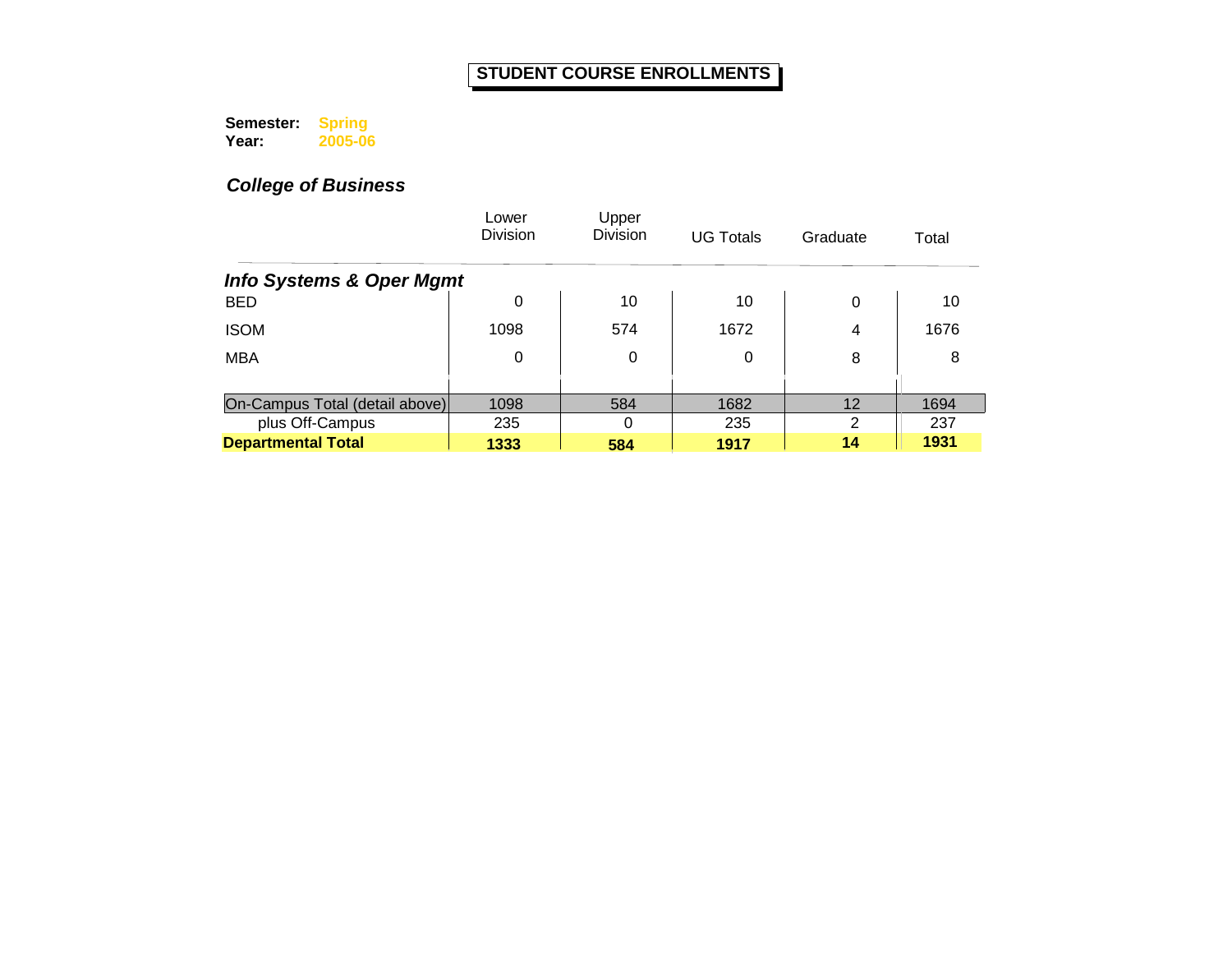**Semester: Year: Spring 2005-06**

|                                   | Lower<br><b>Division</b> | Upper<br><b>Division</b> | <b>UG Totals</b> | Graduate | Total |
|-----------------------------------|--------------------------|--------------------------|------------------|----------|-------|
| <b>Marketing &amp; Management</b> |                          |                          |                  |          |       |
| <b>BUSAD</b>                      | 47                       | 33                       | 80               | 0        | 80    |
| ID                                | 0                        | 30                       | 30               | 0        | 30    |
| <b>INTBA</b>                      | 10                       | 15                       | 25               | 0        | 25    |
| <b>MBA</b>                        | 0                        | 0                        | 0                | 60       | 60    |
| <b>MGT</b>                        | 140                      | 953                      | 1093             | 50       | 1143  |
| <b>MKG</b>                        | 44                       | 1263                     | 1307             | 0        | 1307  |
|                                   |                          |                          |                  |          |       |
| On-Campus Total (detail above)    | 241                      | 2294                     | 2535             | 110      | 2645  |
| plus Off-Campus                   | 221                      | 3                        | 224              | 92       | 316   |
| <b>Departmental Total</b>         | 462                      | 2297                     | 2759             | 202      | 2961  |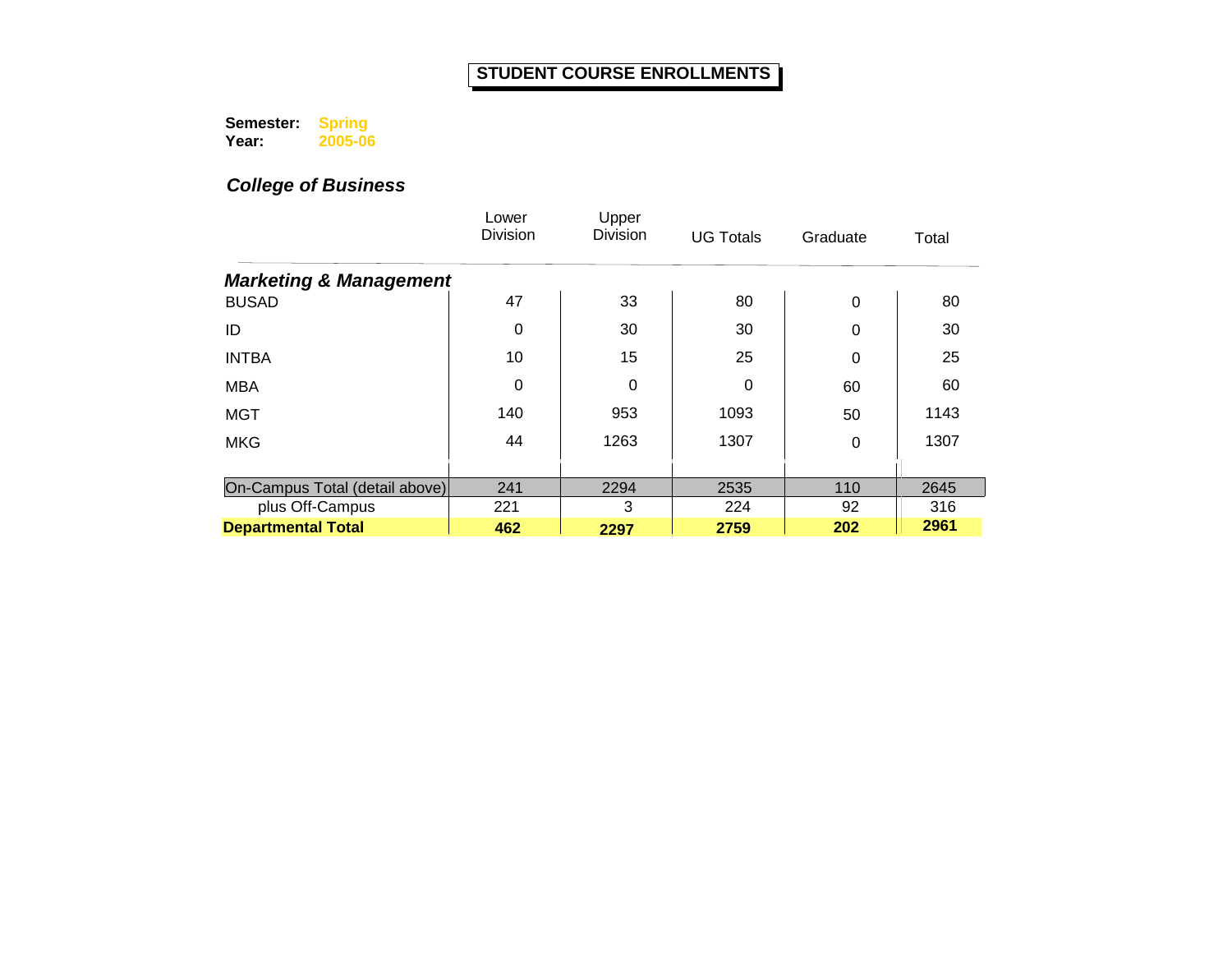**Semester: Year: Spring 2005-06**

|                                | Lower<br><b>Division</b>                  | Upper<br><b>Division</b> | <b>UG Totals</b> | Graduate      | Total |  |  |  |  |
|--------------------------------|-------------------------------------------|--------------------------|------------------|---------------|-------|--|--|--|--|
|                                | <b>Center for Info &amp; Comm Science</b> |                          |                  |               |       |  |  |  |  |
| <b>ICS</b>                     | 0                                         |                          | 0                | 154           | 154   |  |  |  |  |
|                                |                                           |                          |                  |               |       |  |  |  |  |
| On-Campus Total (detail above) |                                           |                          |                  | 154           | 154   |  |  |  |  |
| plus Off-Campus                |                                           |                          |                  | $\mathcal{P}$ |       |  |  |  |  |
| <b>Departmental Total</b>      |                                           |                          |                  | 156           | 156   |  |  |  |  |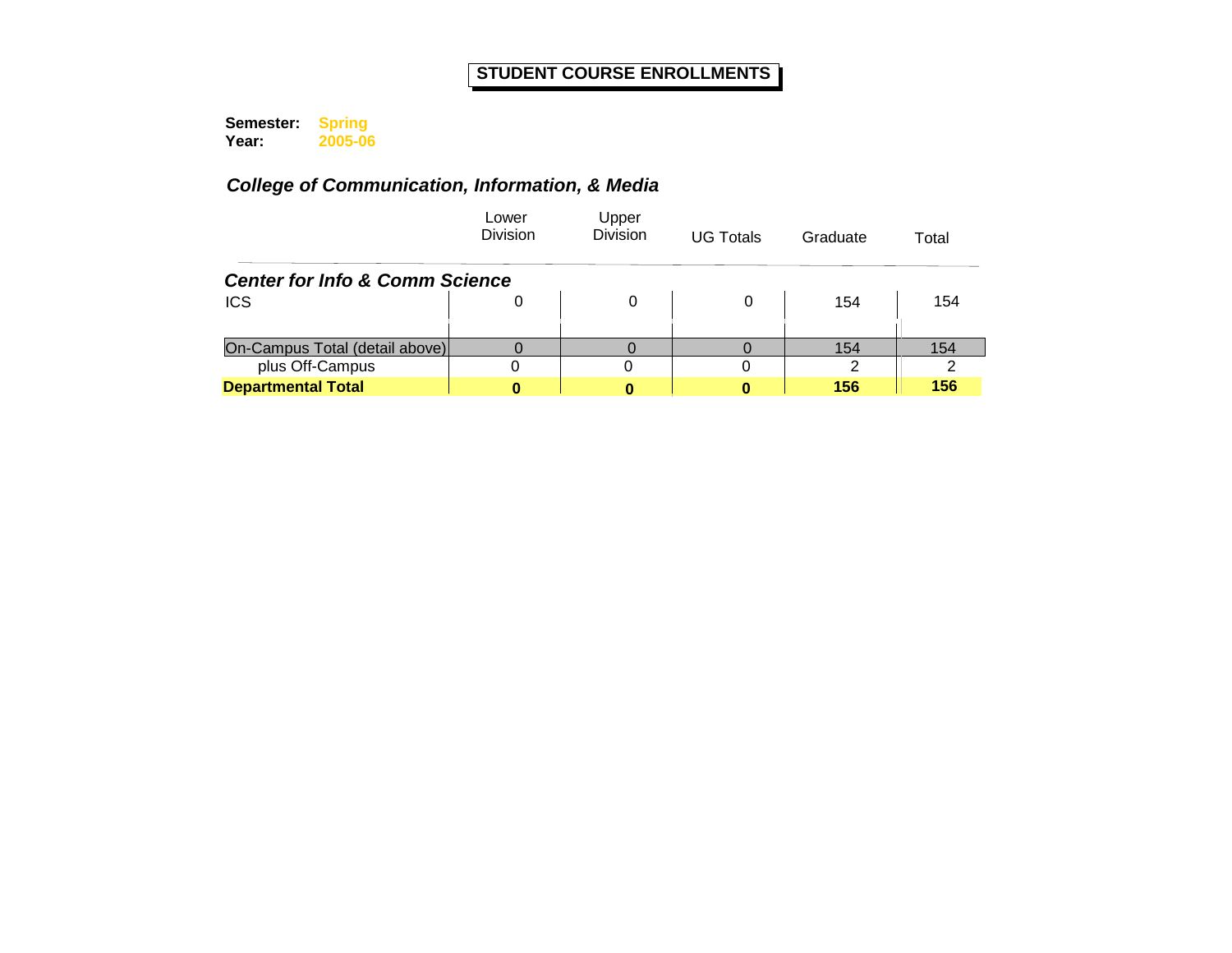**Semester: Year: Spring 2005-06**

|                                                   | Lower<br><b>Division</b> | Upper<br><b>Division</b> | <b>UG Totals</b> | Graduate  | Total      |
|---------------------------------------------------|--------------------------|--------------------------|------------------|-----------|------------|
| <b>Journalism</b>                                 |                          |                          |                  |           |            |
| <b>JOURN</b>                                      | 724                      | 697                      | 1421             | 93        | 1514       |
| <b>NEWS</b>                                       | 113                      | 44                       | 157              |           | 158        |
| <b>PR</b>                                         | 0                        | 0                        | 0                | 31        | 31         |
| <b>RES</b>                                        | $\Omega$                 | $\Omega$                 | $\Omega$         | 8         | 8          |
| <b>THES</b>                                       | 0                        | $\Omega$                 | $\Omega$         | 5         | 5          |
| <b>THES</b>                                       | 0                        | $\mathbf 0$              | 0                | 4         | 4          |
|                                                   |                          |                          |                  |           |            |
| On-Campus Total (detail above)<br>plus Off-Campus | 837<br>$\Omega$          | 741<br>$\Omega$          | 1578<br>0        | 142<br>17 | 1720<br>17 |
| <b>Departmental Total</b>                         | 837                      | 741                      | 1578             | 159       | 1737       |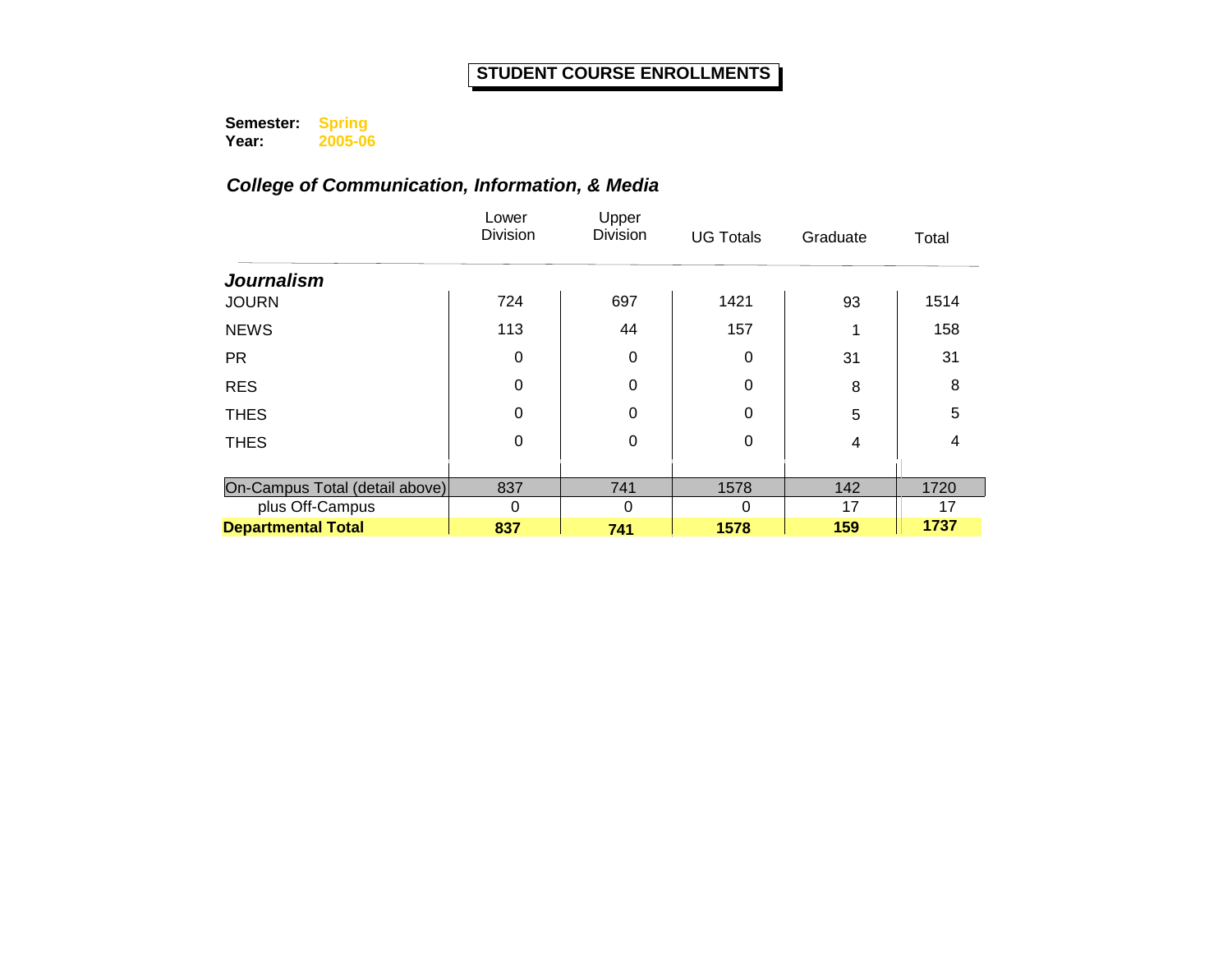**Semester: Year: Spring 2005-06**

|                                | Lower<br>Division | Upper<br><b>Division</b> | <b>UG Totals</b> | Graduate | Total |
|--------------------------------|-------------------|--------------------------|------------------|----------|-------|
| <b>Communication Studies</b>   |                   |                          |                  |          |       |
| <b>COMM</b>                    | 1619              | 504                      | 2123             | 87       | 2210  |
| <b>THES</b>                    | 0                 | 0                        | 0                | 2        | 2     |
|                                |                   |                          |                  |          |       |
| On-Campus Total (detail above) | 1619              | 504                      | 2123             | 89       | 2212  |
| plus Off-Campus                | 220               | 134                      | 354              | $\Omega$ | 354   |
| <b>Departmental Total</b>      | 1839              | 638                      | 2477             | 89       | 2566  |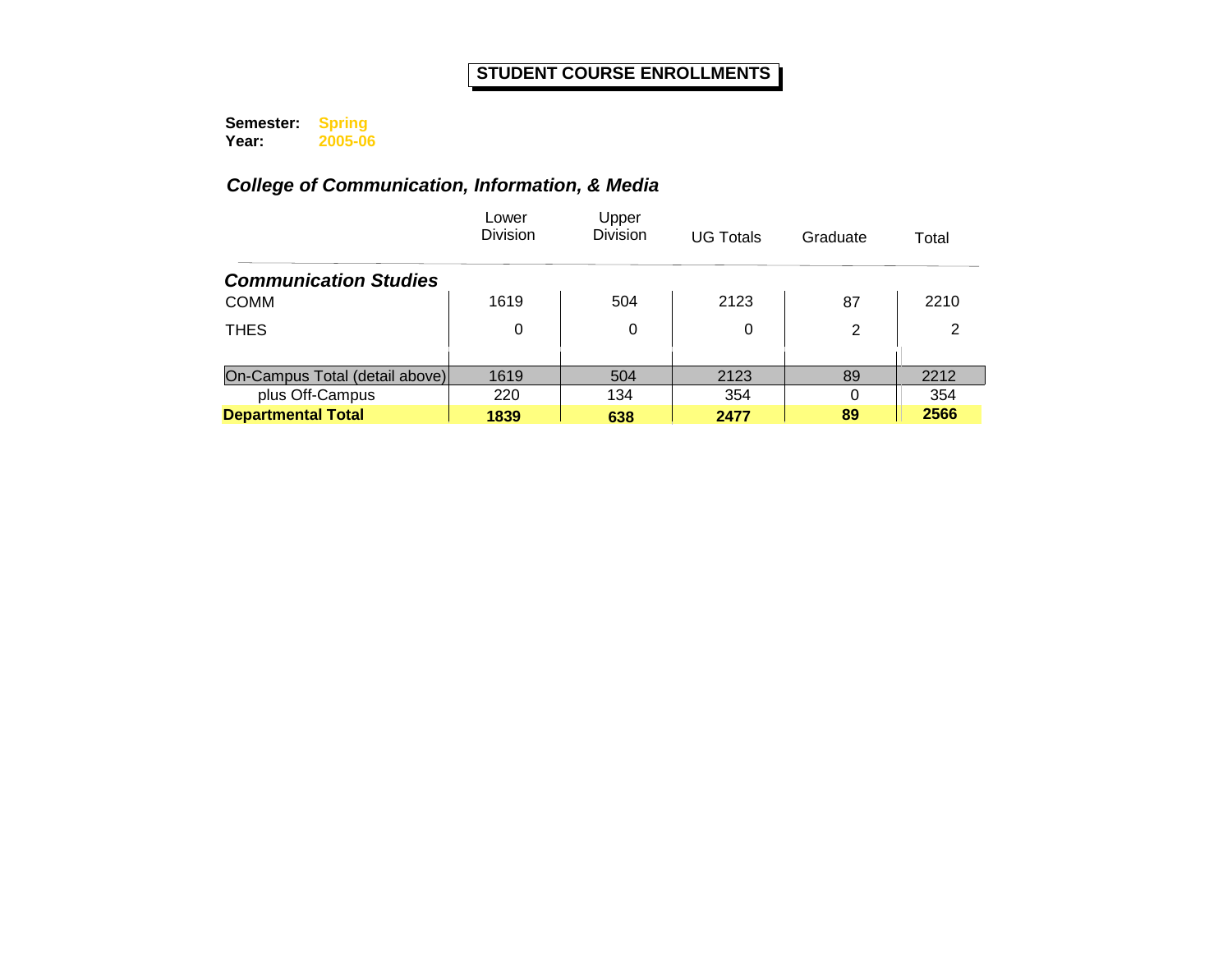**Semester: Year: Spring 2005-06**

|                                | Lower<br>Division | Upper<br><b>Division</b> | <b>UG Totals</b> | Graduate | Total |
|--------------------------------|-------------------|--------------------------|------------------|----------|-------|
| <b>Telecommunications</b>      |                   |                          |                  |          |       |
| <b>ICOM</b>                    | 91                | 33                       | 124              | 42       | 166   |
| <b>MASTR</b>                   | 0                 | 0                        | 0                |          |       |
| <b>TCOM</b>                    | 0                 | 131                      | 131              | 0        | 131   |
| <b>TCOM</b>                    | 784               | 895                      | 1679             | 0        | 1679  |
| <b>THES</b>                    | 0                 | 0                        | 0                | 6        | 6     |
|                                |                   |                          |                  |          |       |
| On-Campus Total (detail above) | 875               | 1059                     | 1934             | 49       | 1983  |
| plus Off-Campus                | 0                 | 0                        | 0                | 0        |       |
| <b>Departmental Total</b>      | 875               | 1059                     | 1934             | 49       | 1983  |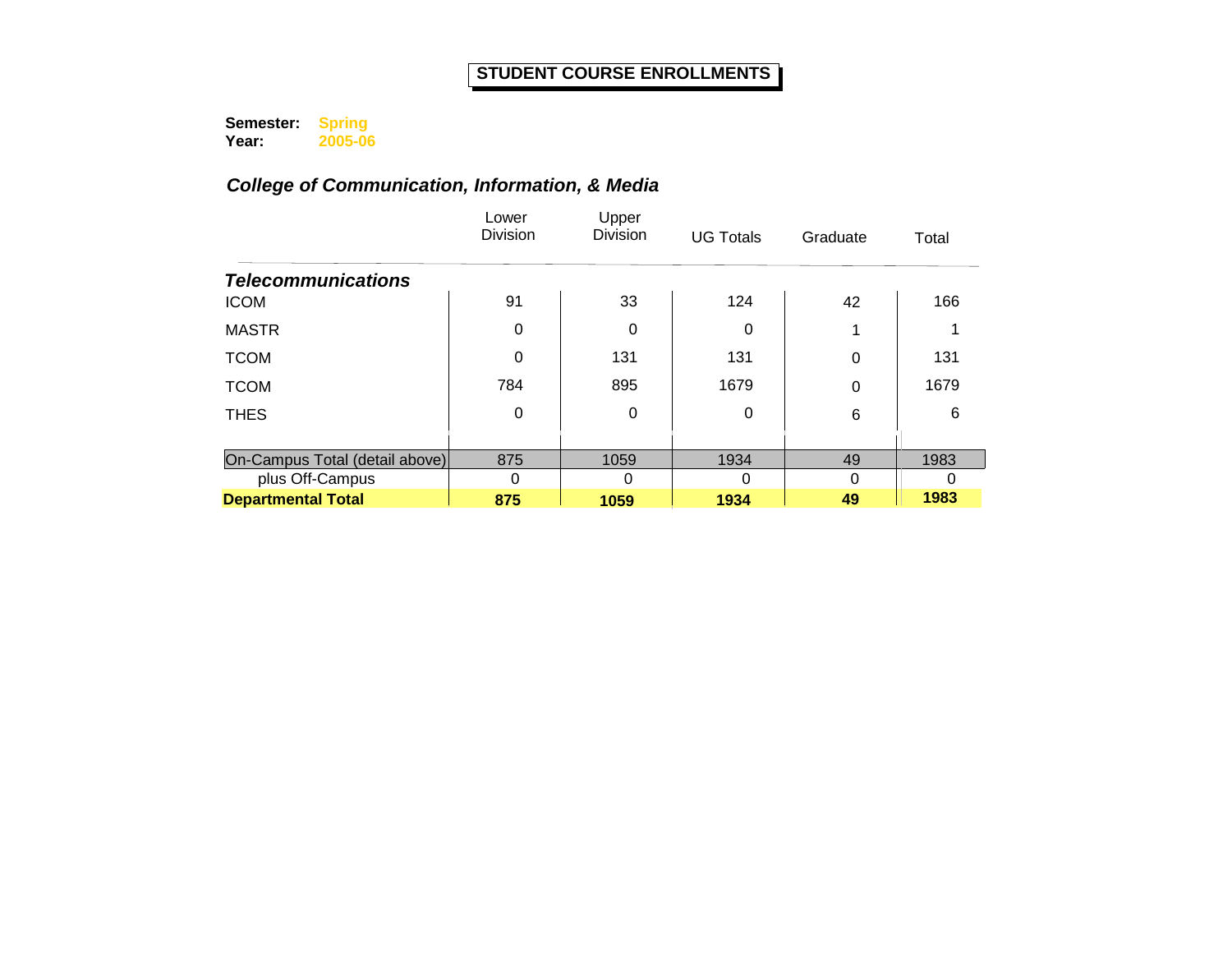**Semester: Year: Spring 2005-06**

*College of Fine Arts*

|                                | Lower<br>Division | Upper<br>Division | <b>UG Totals</b> | Graduate       | Total          |
|--------------------------------|-------------------|-------------------|------------------|----------------|----------------|
| <b>Art</b>                     |                   |                   |                  |                |                |
| <b>ACR</b>                     | 60                | 76                | 136              | 6              | 142            |
| <b>ADS</b>                     | 159               | 97                | 256              | 0              | 256            |
| <b>AED</b>                     | 184               | 32                | 216              | 0              | 216            |
| <b>AFA</b>                     | 234               | 223               | 457              | 7              | 464            |
| <b>AHS</b>                     | 766               | 77                | 843              | 1              | 844            |
| <b>ART</b>                     | 136               | 61                | 197              | 21             | 218            |
| <b>MASTR</b>                   | $\Omega$          | $\mathbf 0$       | $\Omega$         | $\overline{5}$ | 5              |
| <b>THES</b>                    | $\mathbf 0$       | $\mathbf 0$       | $\mathbf 0$      | $\overline{2}$ | $\overline{2}$ |
|                                |                   |                   |                  |                |                |
| On-Campus Total (detail above) | 1539              | 566               | 2105             | 42             | 2147           |
| plus Off-Campus                | 66                | 0                 | 66               | $\Omega$       | 66             |
| <b>Departmental Total</b>      | 1605              | 566               | 2171             | 42             | 2213           |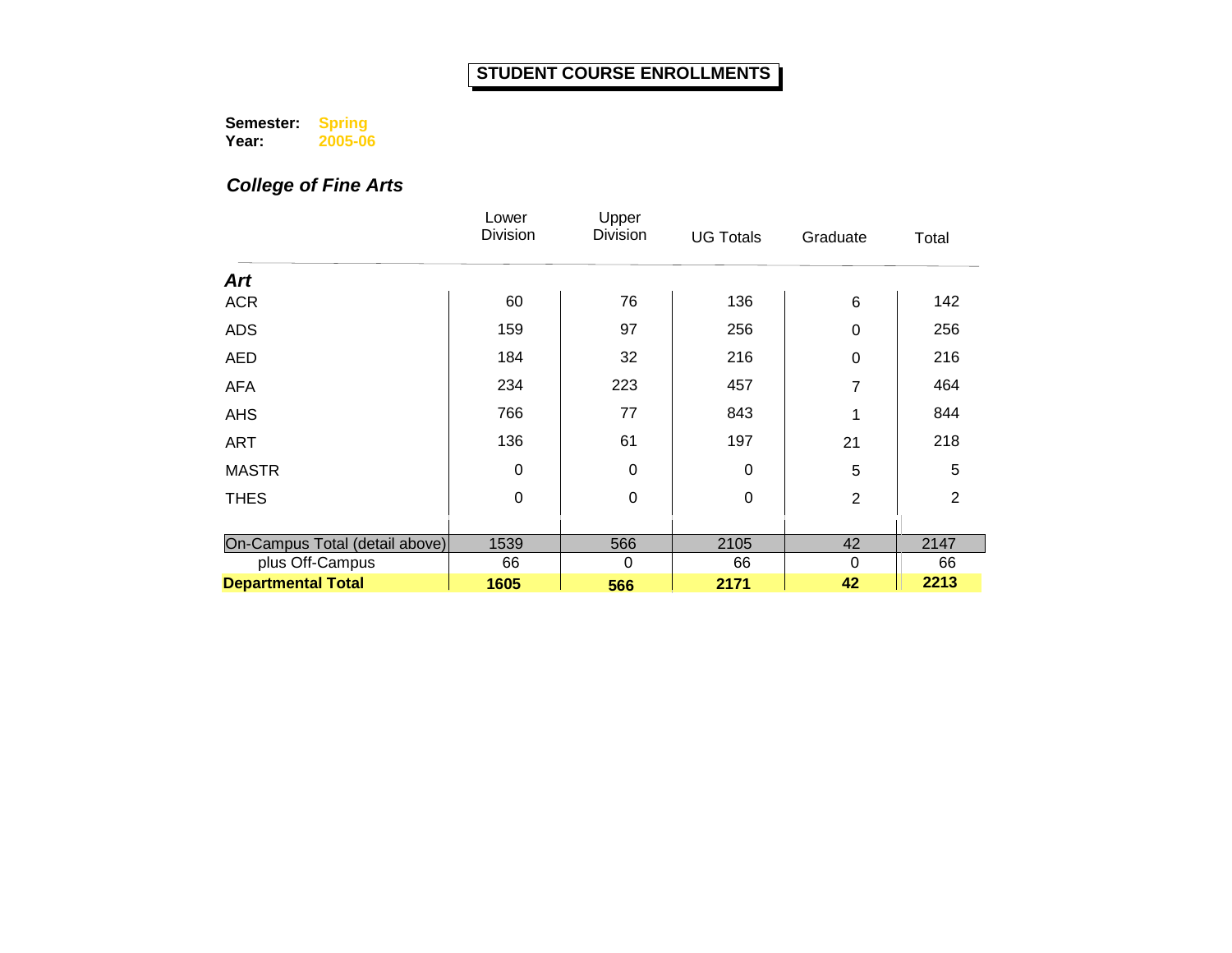**Semester: Year: Spring 2005-06**

*College of Fine Arts*

|                                | Lower<br><b>Division</b> | Upper<br>Division | <b>UG Totals</b> | Graduate       | Total |
|--------------------------------|--------------------------|-------------------|------------------|----------------|-------|
|                                |                          |                   |                  |                |       |
| <b>Music</b>                   |                          |                   |                  |                |       |
| <b>DISS</b>                    | $\mathbf 0$              | $\mathbf 0$       | 0                | $\overline{2}$ | 2     |
| <b>HONRS</b>                   | 0                        | 12                | 12               | 0              | 12    |
| <b>MUHIS</b>                   | 688                      | 56                | 744              | 23             | 767   |
| <b>MUMET</b>                   | 86                       | 53                | 139              | 0              | 139   |
| <b>MUSCH</b>                   | 112                      | 530               | 642              | 31             | 673   |
| <b>MUSED</b>                   | 265                      | 198               | 463              | 33             | 496   |
| <b>MUSPE</b>                   | 351                      | 416               | 767              | 104            | 871   |
| <b>MUSTH</b>                   | 326                      | 98                | 424              | 35             | 459   |
| <b>RES</b>                     | 0                        | $\mathbf 0$       | 0                | 10             | 10    |
| <b>THES</b>                    | $\mathbf 0$              | $\mathbf 0$       | 0                | 1              | 1     |
|                                |                          |                   |                  |                |       |
| On-Campus Total (detail above) | 1828                     | 1363              | 3191             | 239            | 3430  |
| plus Off-Campus                | 148                      | 0                 | 148              | 6              | 154   |
| <b>Departmental Total</b>      | 1976                     | 1363              | 3339             | 245            | 3584  |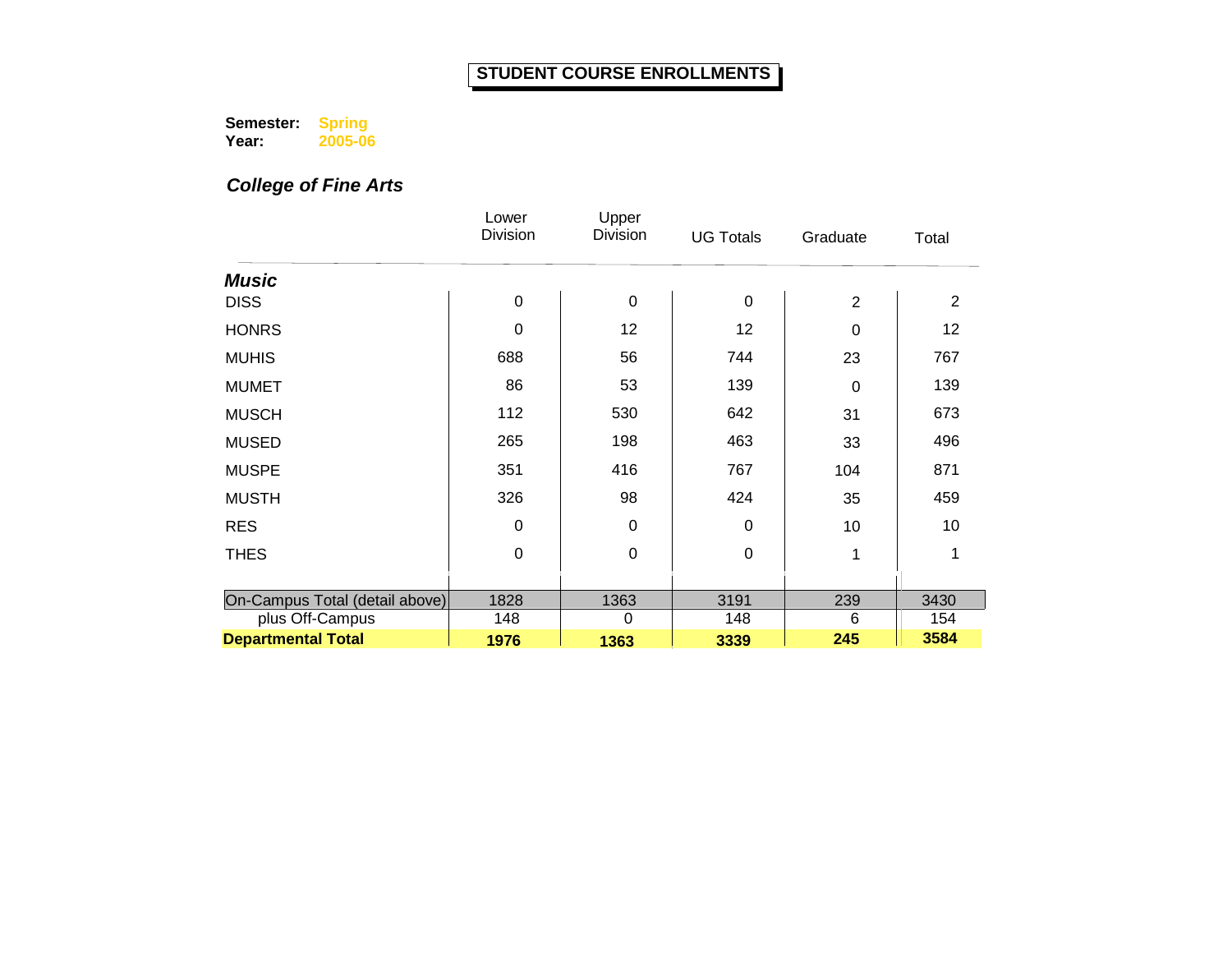**Semester: Year: Spring 2005-06**

*College of Fine Arts*

|                                | Lower<br><b>Division</b> | Upper<br>Division | <b>UG Totals</b> | Graduate       | Total |
|--------------------------------|--------------------------|-------------------|------------------|----------------|-------|
| <b>Theatre &amp; Dance</b>     |                          |                   |                  |                |       |
| <b>DANCE</b>                   | 370                      | 113               | 483              | 0              | 483   |
| <b>PS</b>                      | 43                       | 14                | 57               | 0              | 57    |
| <b>THEAT</b>                   | 912                      | 432               | 1344             | 2              | 1346  |
|                                |                          |                   |                  |                |       |
| On-Campus Total (detail above) | 1325                     | 559               | 1884             | $\overline{2}$ | 1886  |
| plus Off-Campus                | 14                       | 0                 | 14               | 0              | 14    |
| <b>Departmental Total</b>      | 1339                     | 559               | 1898             | $\mathbf 2$    | 1900  |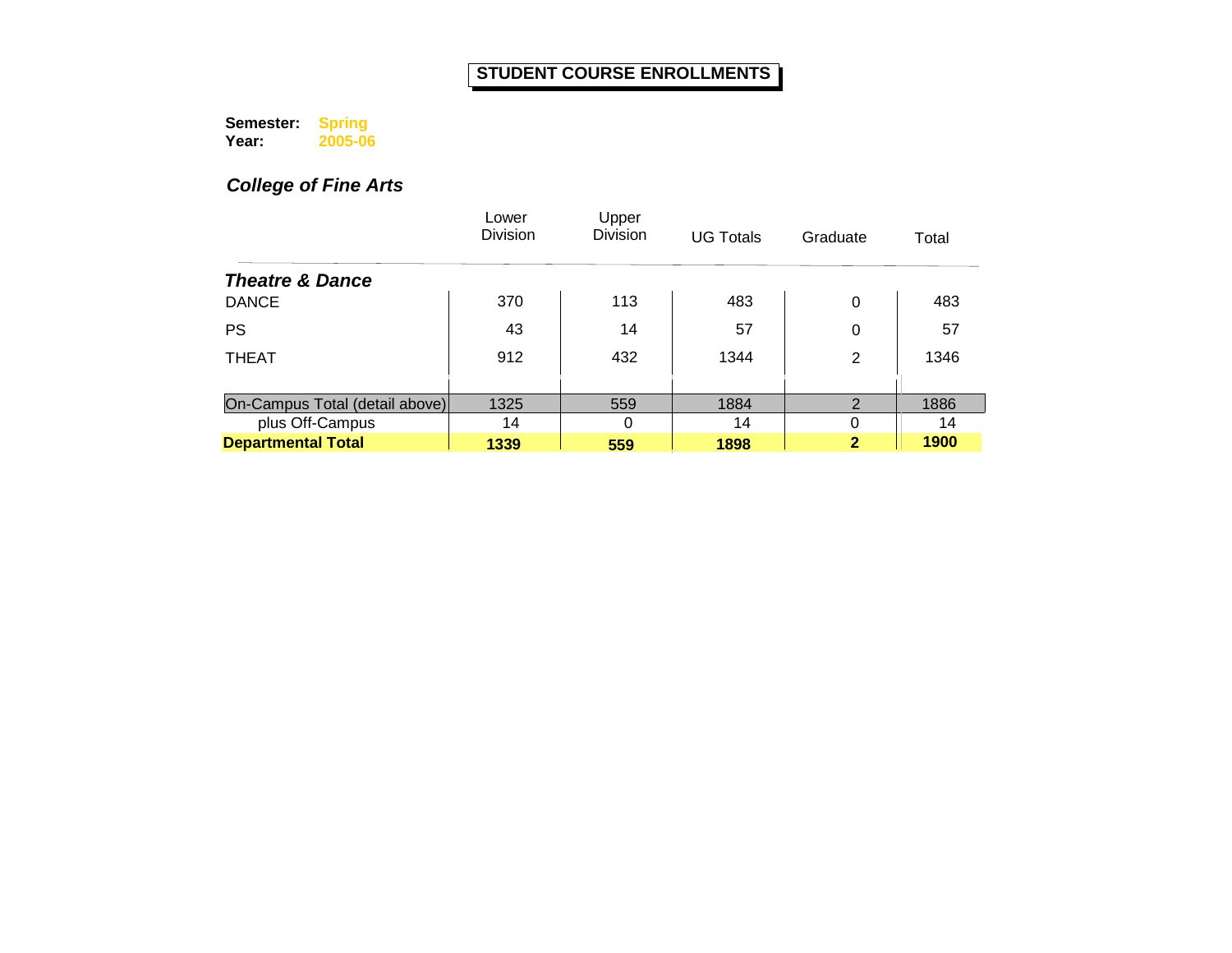**Semester: Year: Spring 2005-06**

|                                | Lower<br><b>Division</b> | Upper<br><b>Division</b> | <b>UG Totals</b> | Graduate | Total |
|--------------------------------|--------------------------|--------------------------|------------------|----------|-------|
| Anthropology                   |                          |                          |                  |          |       |
| <b>ANTH</b>                    | 912                      | 167                      | 1079             | 42       | 1121  |
| <b>HONRS</b>                   | 12                       | 0                        | 12               | 0        | 12    |
| <b>THES</b>                    | 0                        | 0                        | 0                | 3        | 3     |
|                                |                          |                          |                  |          |       |
| On-Campus Total (detail above) | 924                      | 167                      | 1091             | 45       | 1136  |
| plus Off-Campus                | 255                      | 122                      | 377              | 4        | 381   |
| <b>Departmental Total</b>      | 1179                     | 289                      | 1468             | 49       | 1517  |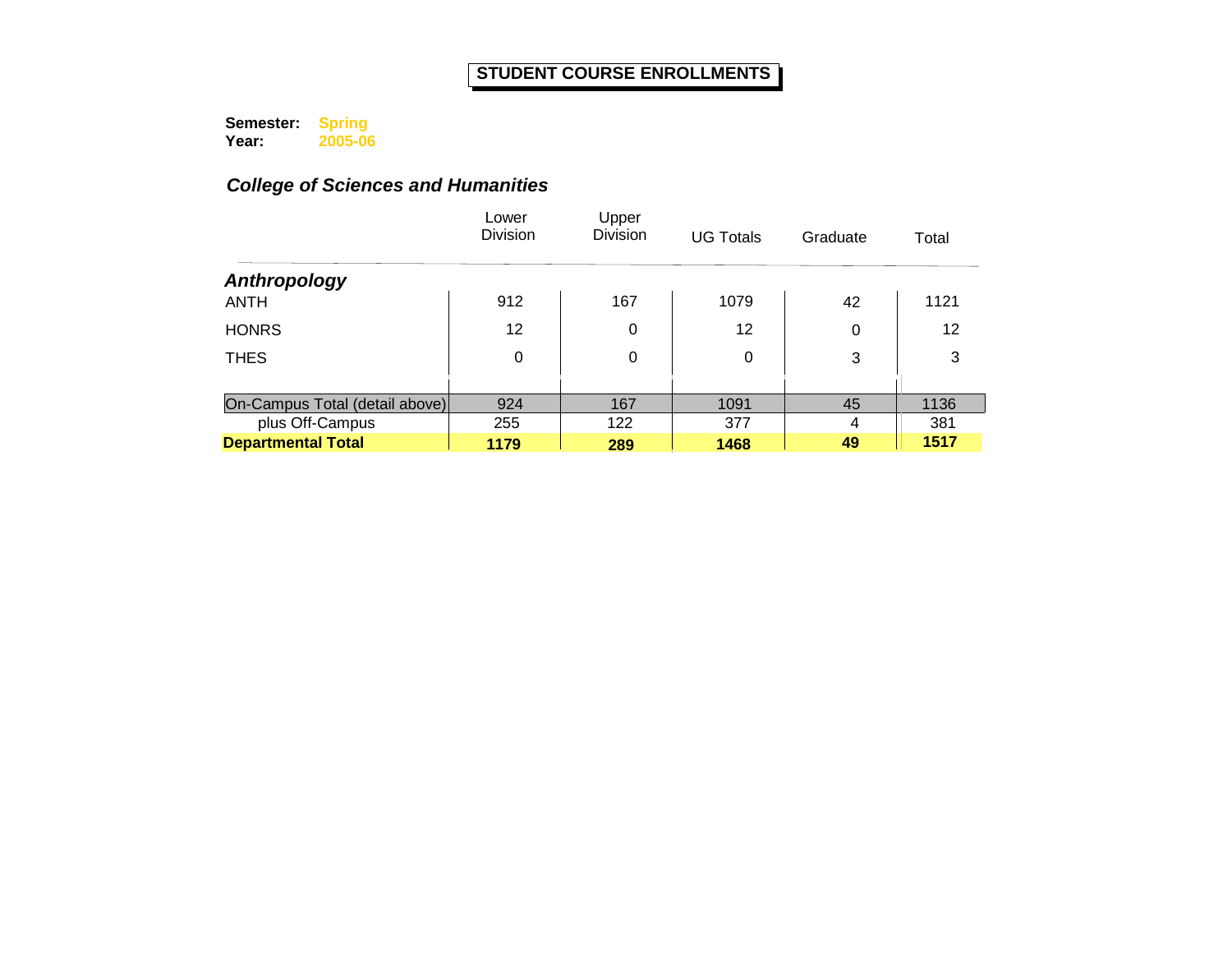**Semester: Year: Spring 2005-06**

|                                | Lower<br>Division | Upper<br>Division | <b>UG Totals</b> | Graduate       | Total |
|--------------------------------|-------------------|-------------------|------------------|----------------|-------|
| <b>Biology</b>                 |                   |                   |                  |                |       |
| <b>BIO</b>                     | 1187              | 63                | 1250             | 54             | 1304  |
| <b>BIOT</b>                    | 0                 | 11                | 11               | 41             | 52    |
| <b>BOT</b>                     | $\mathbf 0$       | 28                | 28               | 7              | 35    |
| <b>DOC</b>                     | 0                 | $\mathbf 0$       | 0                | 5              | 5     |
| <b>HONRS</b>                   | 55                | $\mathbf 0$       | 55               | 0              | 55    |
| ID                             | $\mathbf 0$       | $\boldsymbol{0}$  | $\mathbf 0$      | 5              | 5     |
| <b>MASTR</b>                   | $\mathbf 0$       | $\mathbf 0$       | $\mathbf 0$      | 5              | 5     |
| <b>MEDTC</b>                   | $\mathbf 0$       | 35                | 35               | 0              | 35    |
| SCI                            | 14                | 168               | 182              | 8              | 190   |
| <b>THES</b>                    | $\mathbf 0$       | $\mathbf 0$       | $\Omega$         | 13             | 13    |
| <b>ZOOL</b>                    | $\mathbf 0$       | 75                | 75               | 4              | 79    |
|                                |                   |                   |                  |                |       |
| On-Campus Total (detail above) | 1256              | 380               | 1636             | 142            | 1778  |
| plus Off-Campus                | 122               | 55                | 177              | $\overline{0}$ | 177   |
| <b>Departmental Total</b>      | 1378              | 435               | 1813             | 142            | 1955  |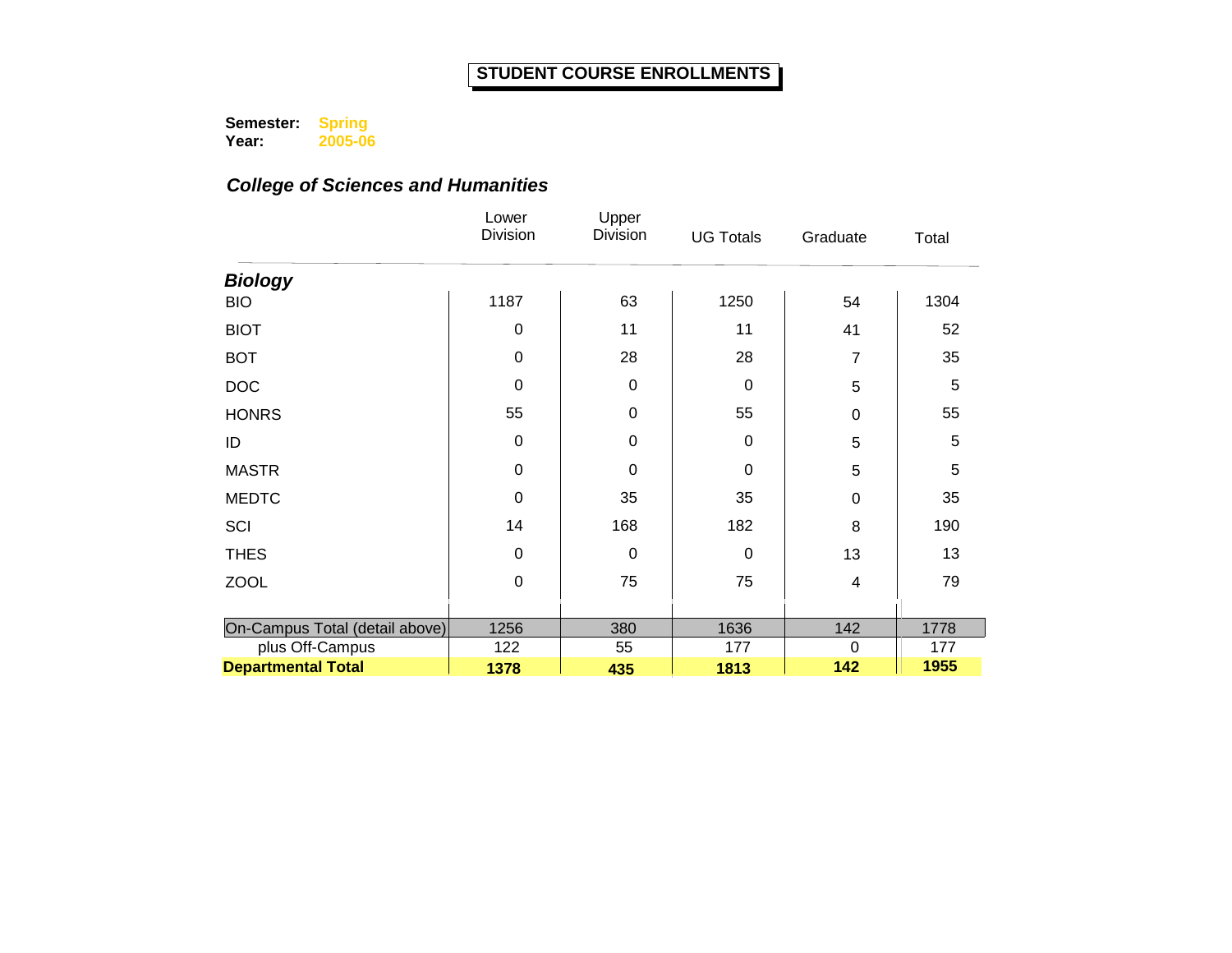**Semester: Year: Spring 2005-06**

|                                | Lower<br><b>Division</b> | Upper<br><b>Division</b> | <b>UG Totals</b> | Graduate | Total |
|--------------------------------|--------------------------|--------------------------|------------------|----------|-------|
| <b>Chemistry</b>               |                          |                          |                  |          |       |
| <b>CHEM</b>                    | 935                      | 234                      | 1169             | 37       | 1206  |
| <b>HONRS</b>                   | 17                       | 0                        | 17               | 0        | 17    |
| <b>RES</b>                     | $\Omega$                 | 0                        | 0                |          |       |
| <b>THES</b>                    | 0                        | 0                        | 0                |          |       |
|                                |                          |                          |                  |          |       |
| On-Campus Total (detail above) | 952                      | 234                      | 1186             | 39       | 1225  |
| plus Off-Campus                | 4                        | 0                        | 4                | $\Omega$ | 4     |
| <b>Departmental Total</b>      | 956                      | 234                      | 1190             | 39       | 1229  |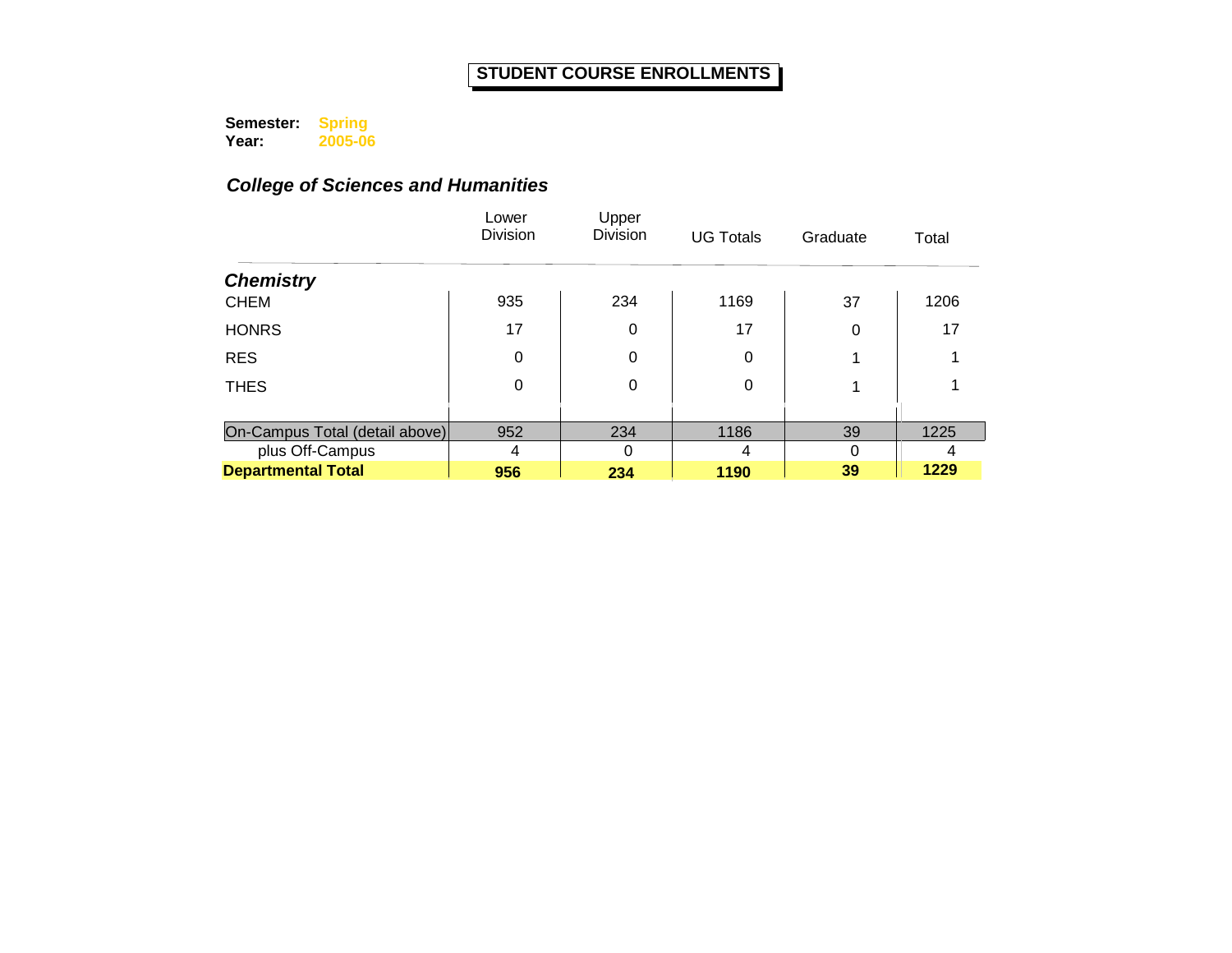**Semester: Year: Spring 2005-06**

|                                           | Lower<br><b>Division</b> | Upper<br>Division | <b>UG Totals</b> | Graduate | Total |
|-------------------------------------------|--------------------------|-------------------|------------------|----------|-------|
| <b>Criminal Justice &amp; Criminology</b> |                          |                   |                  |          |       |
| <b>CJC</b>                                | 819                      | 444               | 1263             | 12       | 1275  |
| <b>RES</b>                                | 0                        | 0                 | 0                |          |       |
|                                           |                          |                   |                  |          |       |
| On-Campus Total (detail above)            | 819                      | 444               | 1263             | 13       | 1276  |
| plus Off-Campus                           | 161                      | 0                 | 161              | $\Omega$ | 161   |
| <b>Departmental Total</b>                 | 980                      | 444               | 1424             | 13       | 1437  |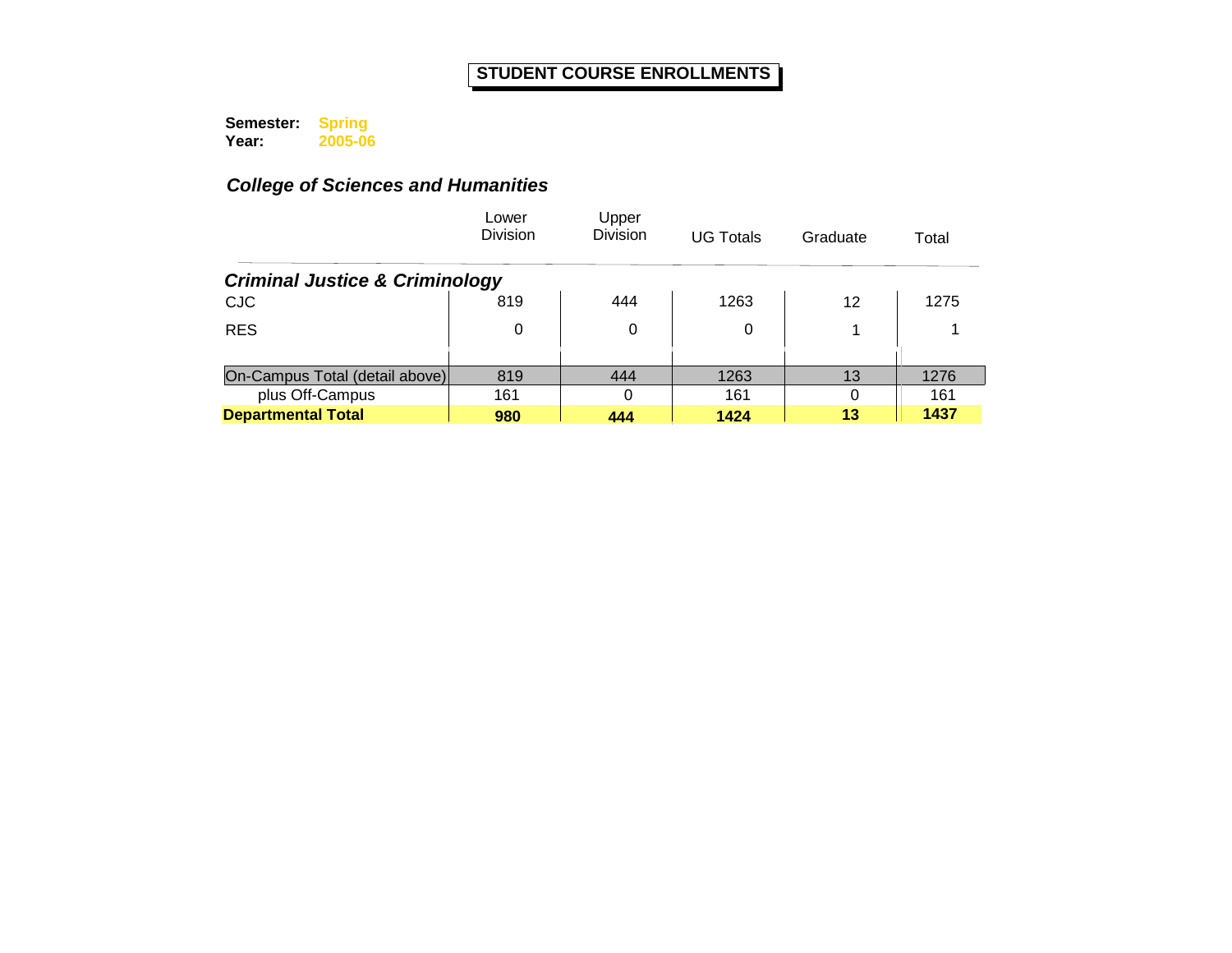**Semester: Year: Spring 2005-06**

|                                | Lower<br><b>Division</b> | Upper<br><b>Division</b> | <b>UG Totals</b> | Graduate | Total |
|--------------------------------|--------------------------|--------------------------|------------------|----------|-------|
| <b>Computer Science</b>        |                          |                          |                  |          |       |
| <b>CS</b>                      | 455                      | 192                      | 647              | 117      | 764   |
|                                |                          |                          |                  |          |       |
| On-Campus Total (detail above) | 455                      | 192                      | 647              | 117      | 764   |
| plus Off-Campus                | 228                      | 0                        | 228              | 0        | 228   |
| <b>Departmental Total</b>      | 683                      | 192                      | 875              | 117      | 992   |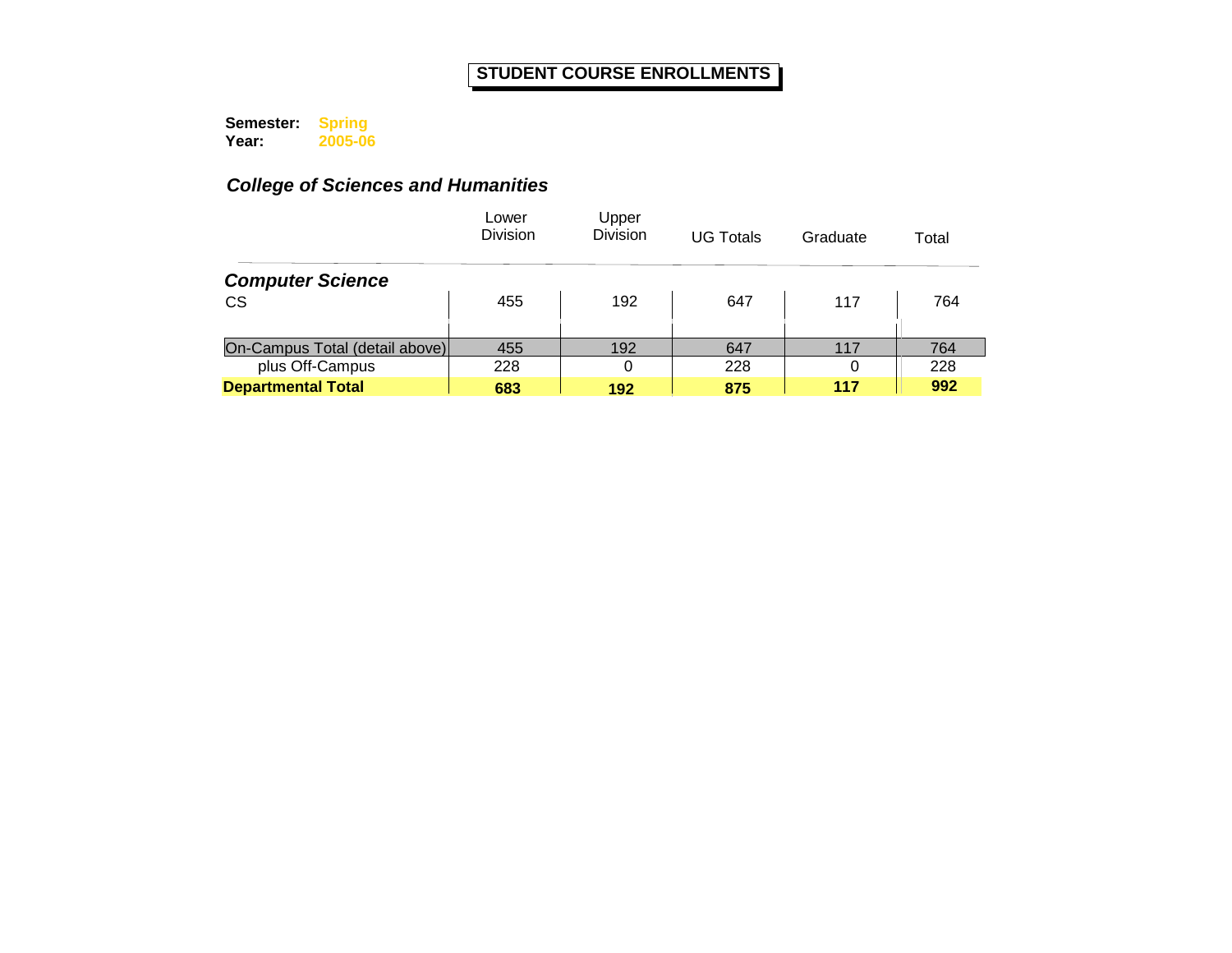**Semester: Year: Spring 2005-06**

|                                | Lower<br>Division | Upper<br>Division | <b>UG Totals</b> | Graduate       | Total |
|--------------------------------|-------------------|-------------------|------------------|----------------|-------|
| <b>English</b>                 |                   |                   |                  |                |       |
| <b>DISS</b>                    | $\mathbf 0$       | $\mathbf 0$       | $\mathbf 0$      | $\overline{2}$ | 2     |
| <b>DOC</b>                     | 0                 | 0                 | $\Omega$         | 14             | 14    |
| <b>ENEFL</b>                   | 38                | $\mathbf 0$       | 38               | 0              | 38    |
| <b>ENG</b>                     | 3481              | 2329              | 5810             | 170            | 5980  |
| <b>HONRS</b>                   | 295               | 37                | 332              | 0              | 332   |
| <b>MASTR</b>                   | 0                 | $\mathbf 0$       | 0                | 5              | 5     |
| <b>RES</b>                     | 0                 | $\Omega$          | $\Omega$         | 11             | 11    |
| <b>THES</b>                    | $\mathbf 0$       | $\mathbf 0$       | $\mathbf 0$      | 4              | 4     |
|                                |                   |                   |                  |                |       |
| On-Campus Total (detail above) | 3814              | 2366              | 6180             | 206            | 6386  |
| plus Off-Campus                | 584               | 125               | 709              | 0              | 709   |
| <b>Departmental Total</b>      | 4398              | 2491              | 6889             | 206            | 7095  |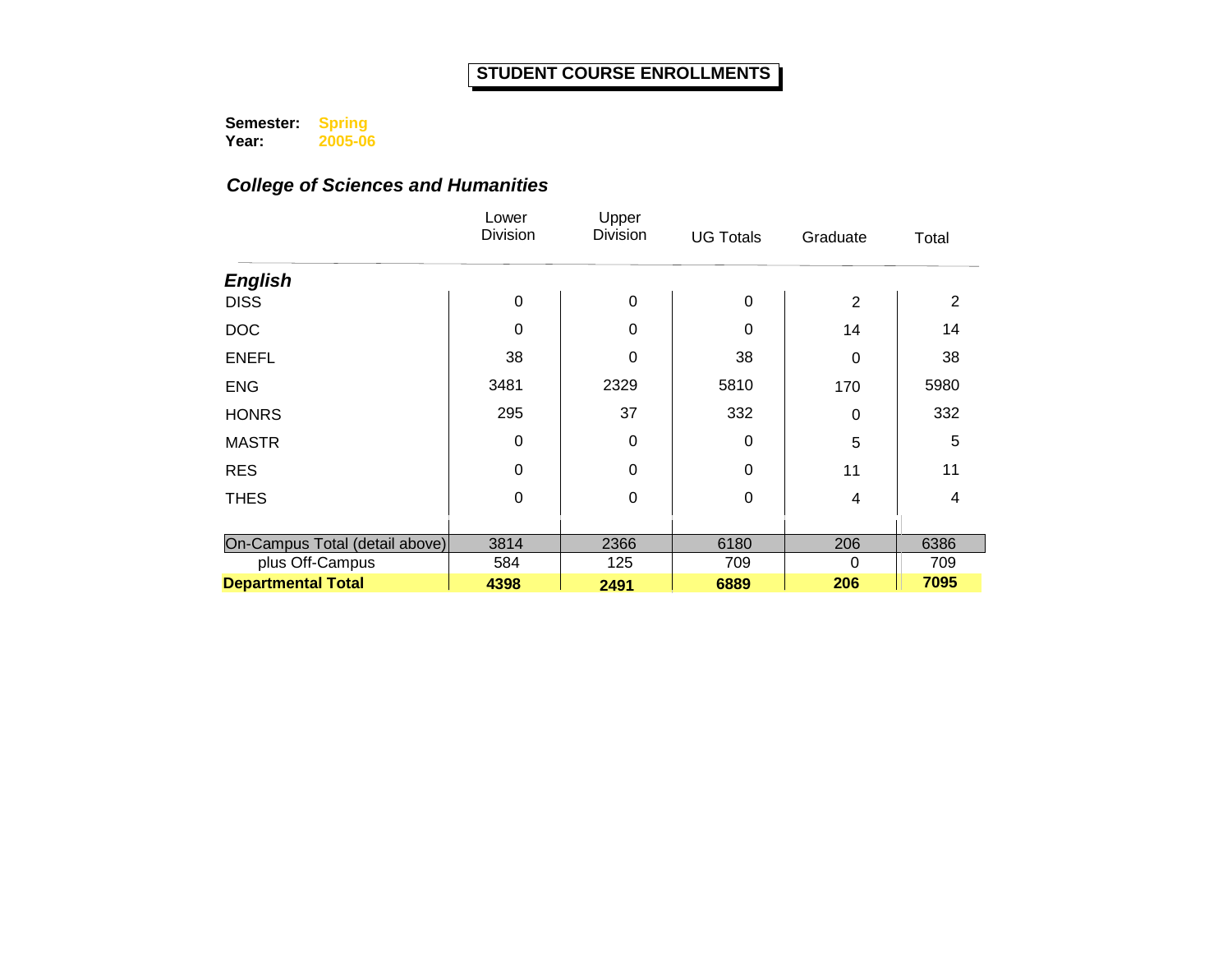**Semester: Year: Spring 2005-06**

|                                        | Lower<br><b>Division</b> | Upper<br><b>Division</b> | <b>UG Totals</b> | Graduate                  | Total |
|----------------------------------------|--------------------------|--------------------------|------------------|---------------------------|-------|
| <b>Modern Languages &amp; Classics</b> |                          |                          |                  |                           |       |
| <b>ASIAN</b>                           | 25                       | $\mathbf 0$              | 25               | 0                         | 25    |
| CC                                     | 963                      | 64                       | 1027             | 0                         | 1027  |
| <b>CH</b>                              | 22                       | $\mathbf 0$              | 22               | 0                         | 22    |
| <b>EURO</b>                            | $\mathbf 0$              | 18                       | 18               | $\mathbf 0$               | 18    |
| <b>FL</b>                              | 10                       | 26                       | 36               | 3                         | 39    |
| <b>FR</b>                              | 200                      | 121                      | 321              | $\boldsymbol{0}$          | 321   |
| <b>GER</b>                             | 153                      | 76                       | 229              | 0                         | 229   |
| <b>GRK</b>                             | 14                       | $\overline{2}$           | 16               | 0                         | 16    |
| <b>HONRS</b>                           | 29                       | 45                       | 74               | 0                         | 74    |
| <b>ITAL</b>                            | 13                       | $\mathbf 0$              | 13               | $\boldsymbol{0}$          | 13    |
| <b>JAPAN</b>                           | 85                       | 42                       | 127              | 0                         | 127   |
| <b>LAS</b>                             | 16                       | $\mathbf 0$              | 16               | 0                         | 16    |
| LAT                                    | 35                       | 12                       | 47               | 0                         | 47    |
| <b>SP</b>                              | 725                      | 270                      | 995              | $\mathbf 0$               | 995   |
|                                        |                          |                          |                  |                           |       |
| On-Campus Total (detail above)         | 2290                     | 676                      | 2966             | $\ensuremath{\mathsf{3}}$ | 2969  |
| plus Off-Campus                        | 11                       | 24                       | 35               | $\mathsf 0$               | 35    |
| <b>Departmental Total</b>              | 2301                     | 700                      | 3001             | 3                         | 3004  |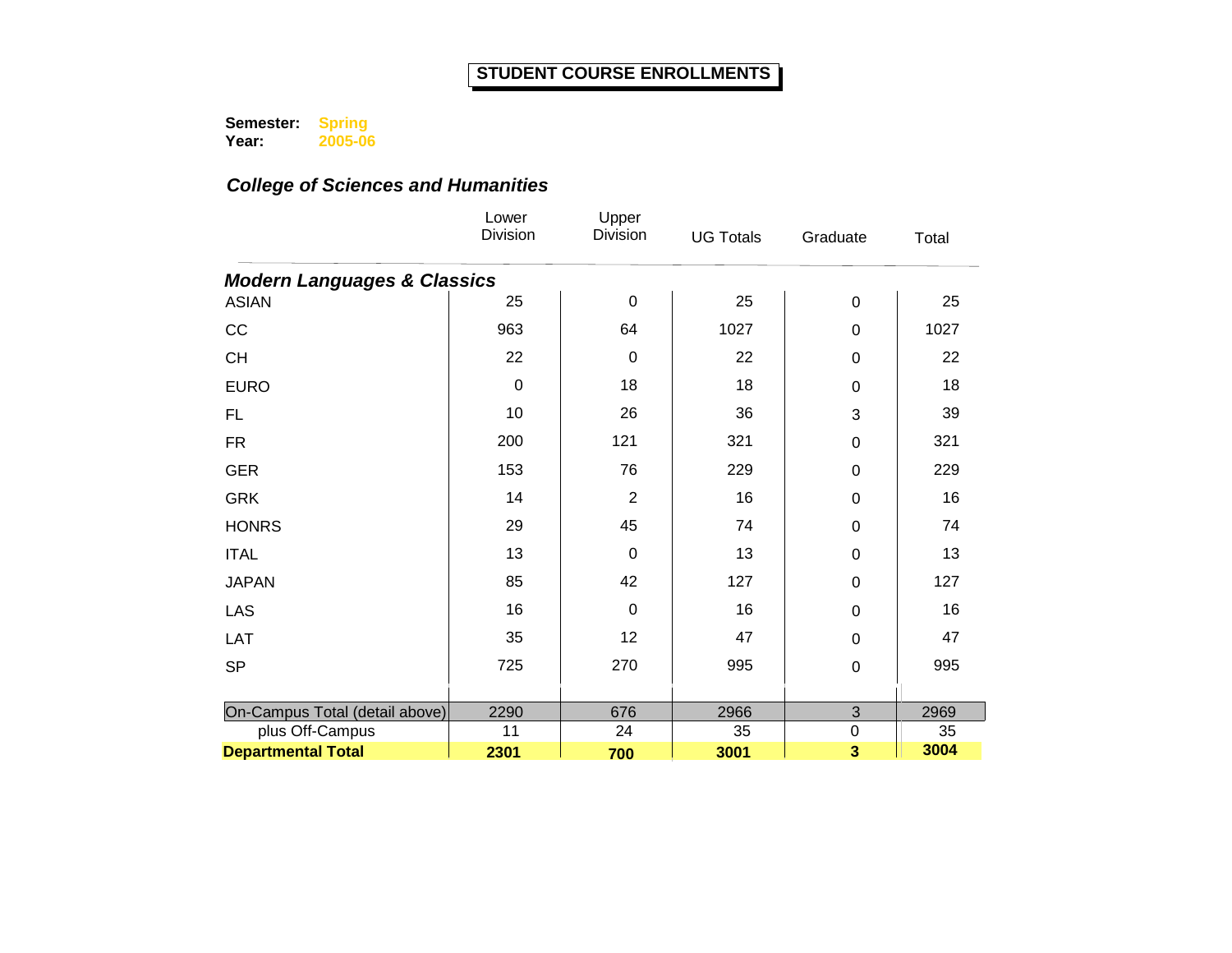**Semester: Year: Spring 2005-06**

|                                | Lower<br><b>Division</b> | Upper<br><b>Division</b> | <b>UG Totals</b> | Graduate | Total |
|--------------------------------|--------------------------|--------------------------|------------------|----------|-------|
| Geography                      |                          |                          |                  |          |       |
| <b>GEOG</b>                    | 1131                     | 268                      | 1399             | 26       | 1425  |
| <b>THES</b>                    | 0                        | 0                        | 0                | 4        | 4     |
|                                |                          |                          |                  |          |       |
| On-Campus Total (detail above) | 1131                     | 268                      | 1399             | 30       | 1429  |
| plus Off-Campus                | 293                      | 24                       | 317              | 0        | 317   |
| <b>Departmental Total</b>      | 1424                     | 292                      | 1716             | 30       | 1746  |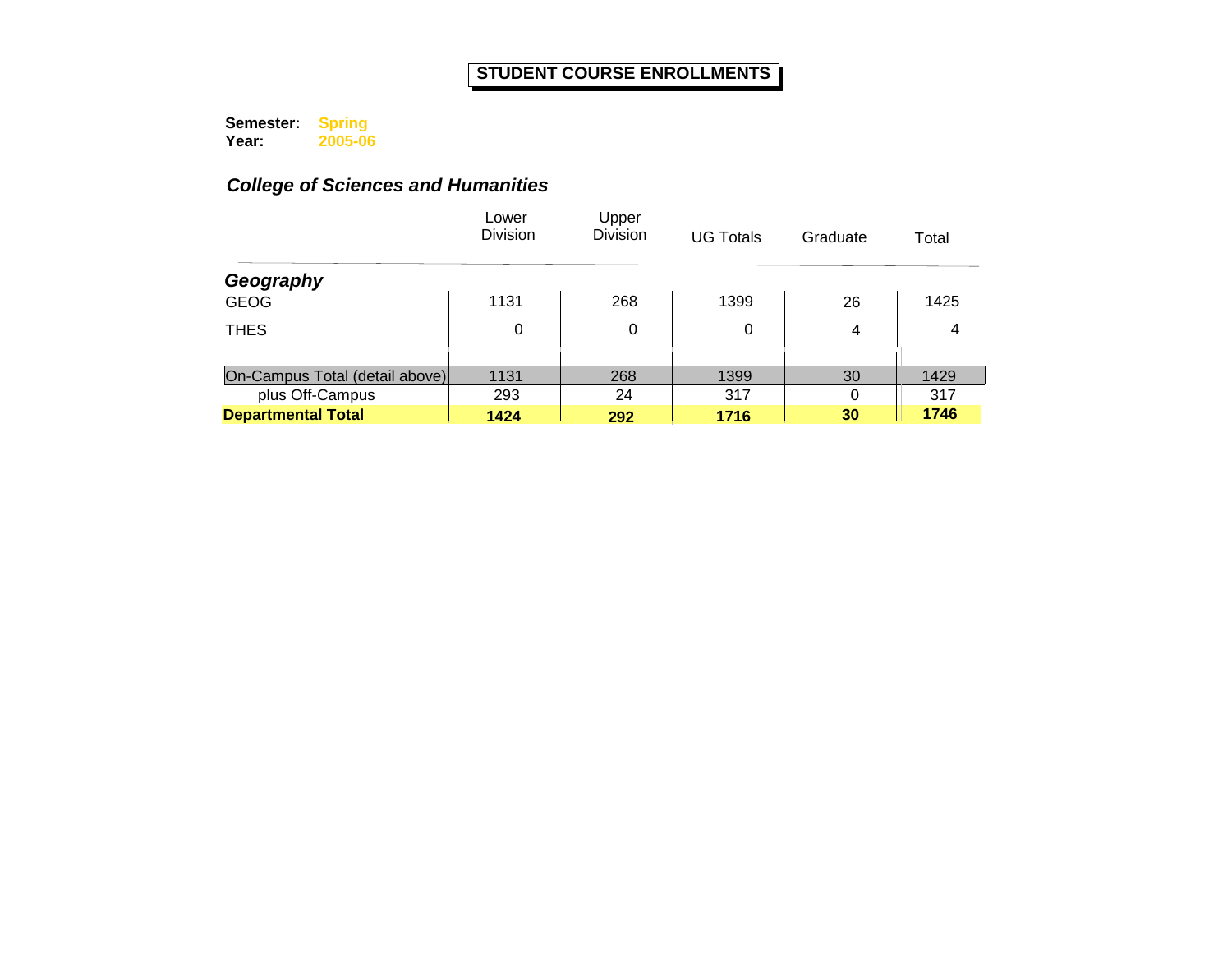**Semester: Year: Spring 2005-06**

|                                | Lower<br><b>Division</b> | Upper<br><b>Division</b> | <b>UG Totals</b> | Graduate | Total |
|--------------------------------|--------------------------|--------------------------|------------------|----------|-------|
| Geology                        |                          |                          |                  |          |       |
| <b>GEOL</b>                    | 493                      | 50                       | 543              | 12       | 555   |
| <b>THES</b>                    | 0                        | 0                        | 0                |          |       |
|                                |                          |                          |                  |          |       |
| On-Campus Total (detail above) | 493                      | 50                       | 543              | 13       | 556   |
| plus Off-Campus                | 5                        | 0                        | 5                |          | 6     |
| <b>Departmental Total</b>      | 498                      | 50                       | 548              | 14       | 562   |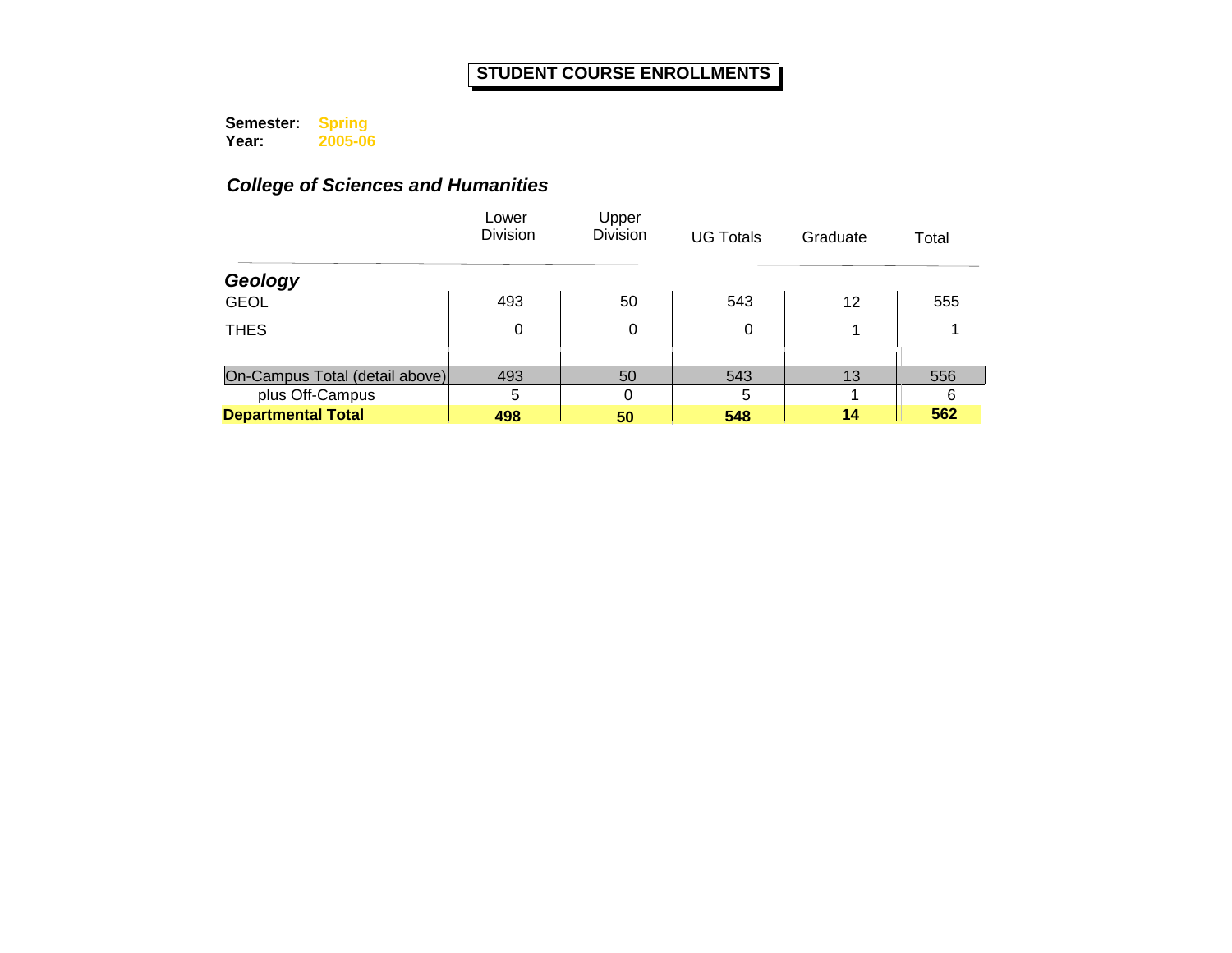**Semester: Year: Spring 2005-06**

|                                | Lower<br><b>Division</b> | Upper<br><b>Division</b> | <b>UG Totals</b> | Graduate | Total |
|--------------------------------|--------------------------|--------------------------|------------------|----------|-------|
| <b>History</b>                 |                          |                          |                  |          |       |
| <b>HIST</b>                    | 2347                     | 541                      | 2888             | 37       | 2925  |
| <b>HONRS</b>                   | 120                      | 0                        | 120              | 0        | 120   |
| SS                             | 0                        | 159                      | 159              | 1        | 160   |
| <b>THES</b>                    | 0                        | 0                        | 0                | 2        | 2     |
|                                |                          |                          |                  |          |       |
| On-Campus Total (detail above) | 2467                     | 700                      | 3167             | 40       | 3207  |
| plus Off-Campus                | 429                      | 130                      | 559              | 7        | 566   |
| <b>Departmental Total</b>      | 2896                     | 830                      | 3726             | 47       | 3773  |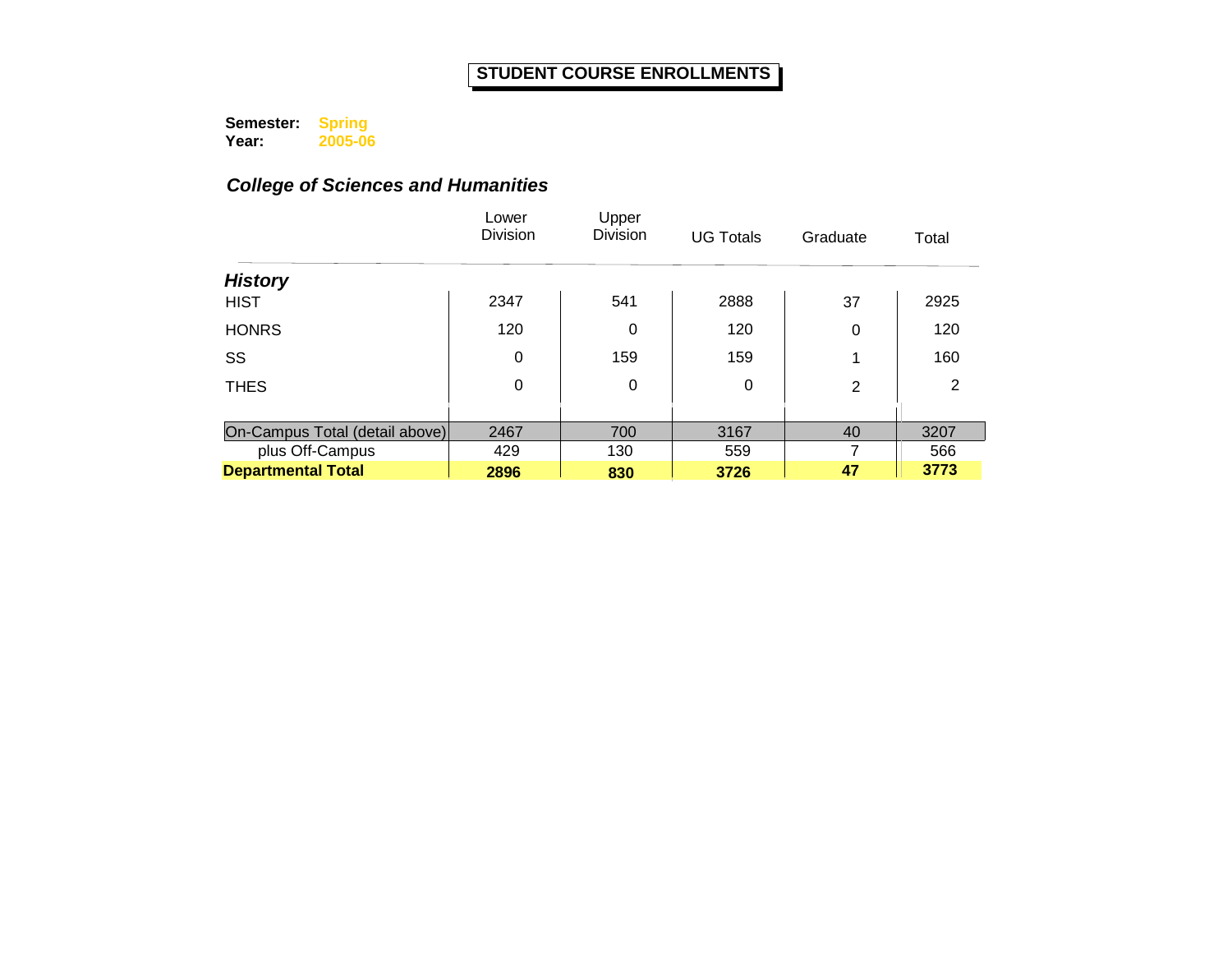**Semester: Year: Spring 2005-06**

|                                | Lower<br><b>Division</b> | Upper<br>Division | <b>UG Totals</b> | Graduate | Total |
|--------------------------------|--------------------------|-------------------|------------------|----------|-------|
| <b>Mathematical Sciences</b>   |                          |                   |                  |          |       |
| <b>MASTR</b>                   | $\Omega$                 | 0                 | 0                |          |       |
| <b>MATHS</b>                   | 3052                     | 412               | 3464             | 112      | 3576  |
| <b>THES</b>                    | 0                        | 0                 | 0                |          |       |
|                                |                          |                   |                  |          |       |
| On-Campus Total (detail above) | 3052                     | 412               | 3464             | 114      | 3578  |
| plus Off-Campus                | 188                      | $\Omega$          | 188              | 0        | 188   |
| <b>Departmental Total</b>      | 3240                     | 412               | 3652             | 114      | 3766  |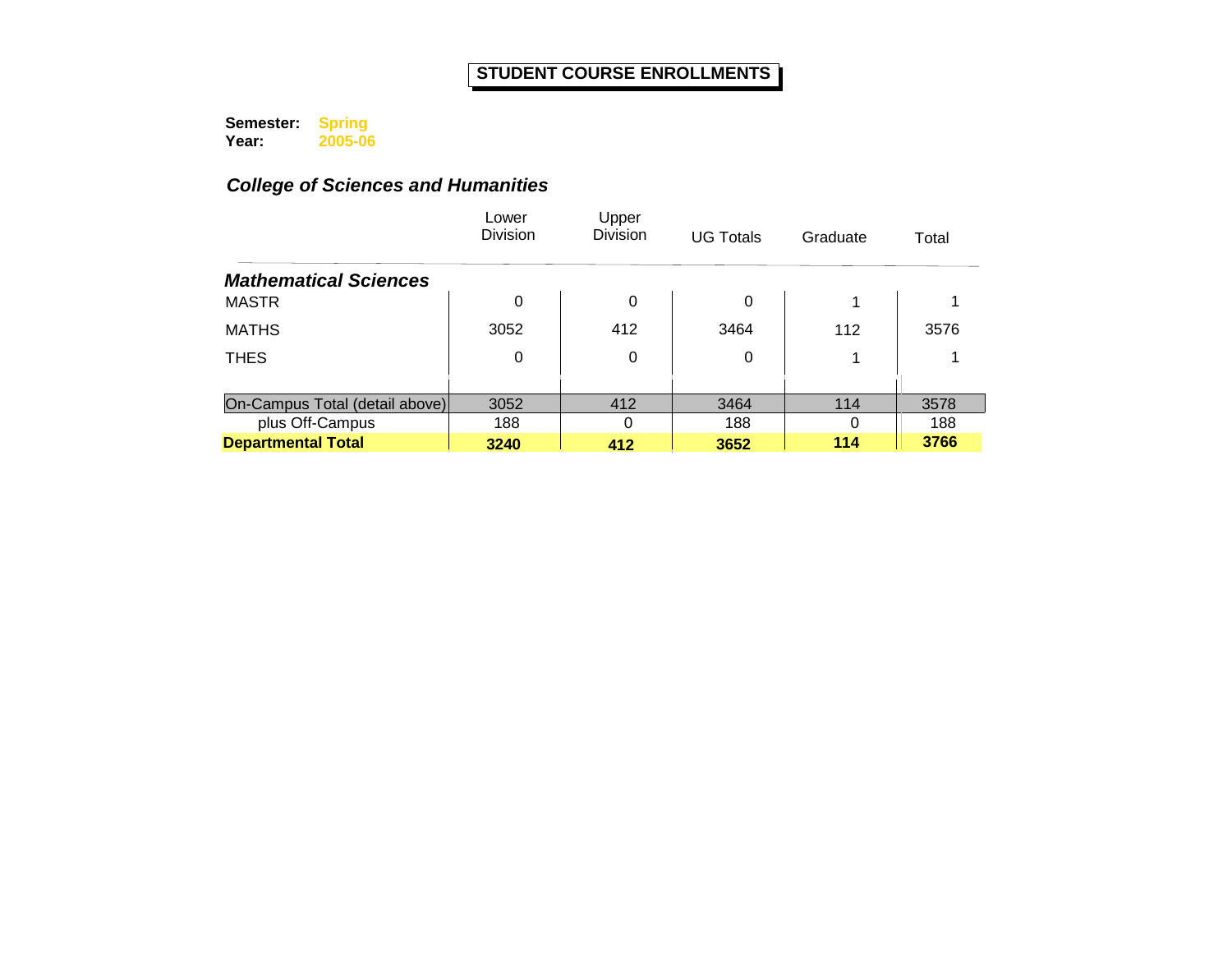**Semester: Year: Spring 2005-06**

|                                | Lower<br><b>Division</b> | Upper<br><b>Division</b> | <b>UG Totals</b> | Graduate | Total |
|--------------------------------|--------------------------|--------------------------|------------------|----------|-------|
| <b>Natural Resources</b>       |                          |                          |                  |          |       |
| <b>HONRS</b>                   | 20                       | 0                        | 20               | $\Omega$ | 20    |
| <b>NREM</b>                    | 379                      | 170                      | 549              | 55       | 604   |
| <b>RES</b>                     | 0                        | 0                        | 0                | 2        | 2     |
| <b>THES</b>                    | 0                        | 0                        | 0                | 4        | 4     |
|                                |                          |                          |                  |          |       |
| On-Campus Total (detail above) | 399                      | 170                      | 569              | 61       | 630   |
| plus Off-Campus                | 84                       | $\Omega$                 | 84               | $\Omega$ | 84    |
| <b>Departmental Total</b>      | 483                      | 170                      | 653              | 61       | 714   |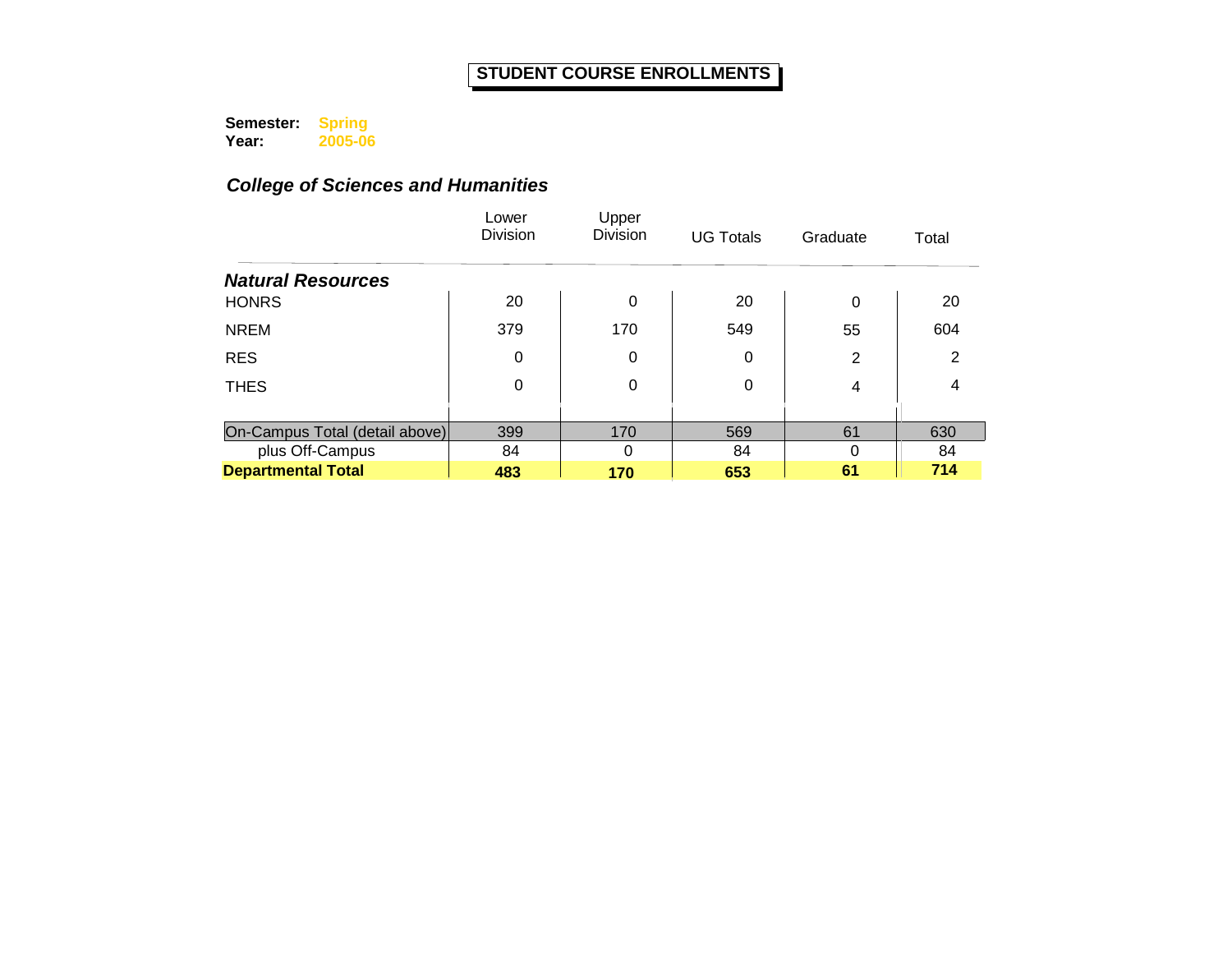**Semester: Year: Spring 2005-06**

|                                | Lower<br><b>Division</b> | Upper<br><b>Division</b> | <b>UG Totals</b> | Graduate | Total |
|--------------------------------|--------------------------|--------------------------|------------------|----------|-------|
| <b>Philosophy</b>              |                          |                          |                  |          |       |
| <b>HONRS</b>                   | 0                        | 13                       | 13               | $\Omega$ | 13    |
| <b>PHIL</b>                    | 492                      | 128                      | 620              | 1        | 621   |
| <b>RELST</b>                   | 663                      | 91                       | 754              | 0        | 754   |
| <b>SPST</b>                    | 33                       | 6                        | 39               | 0        | 39    |
|                                |                          |                          |                  |          |       |
| On-Campus Total (detail above) | 1188                     | 238                      | 1426             |          | 1427  |
| plus Off-Campus                | 226                      | 29                       | 255              | 0        | 255   |
| <b>Departmental Total</b>      | 1414                     | 267                      | 1681             | 4        | 1682  |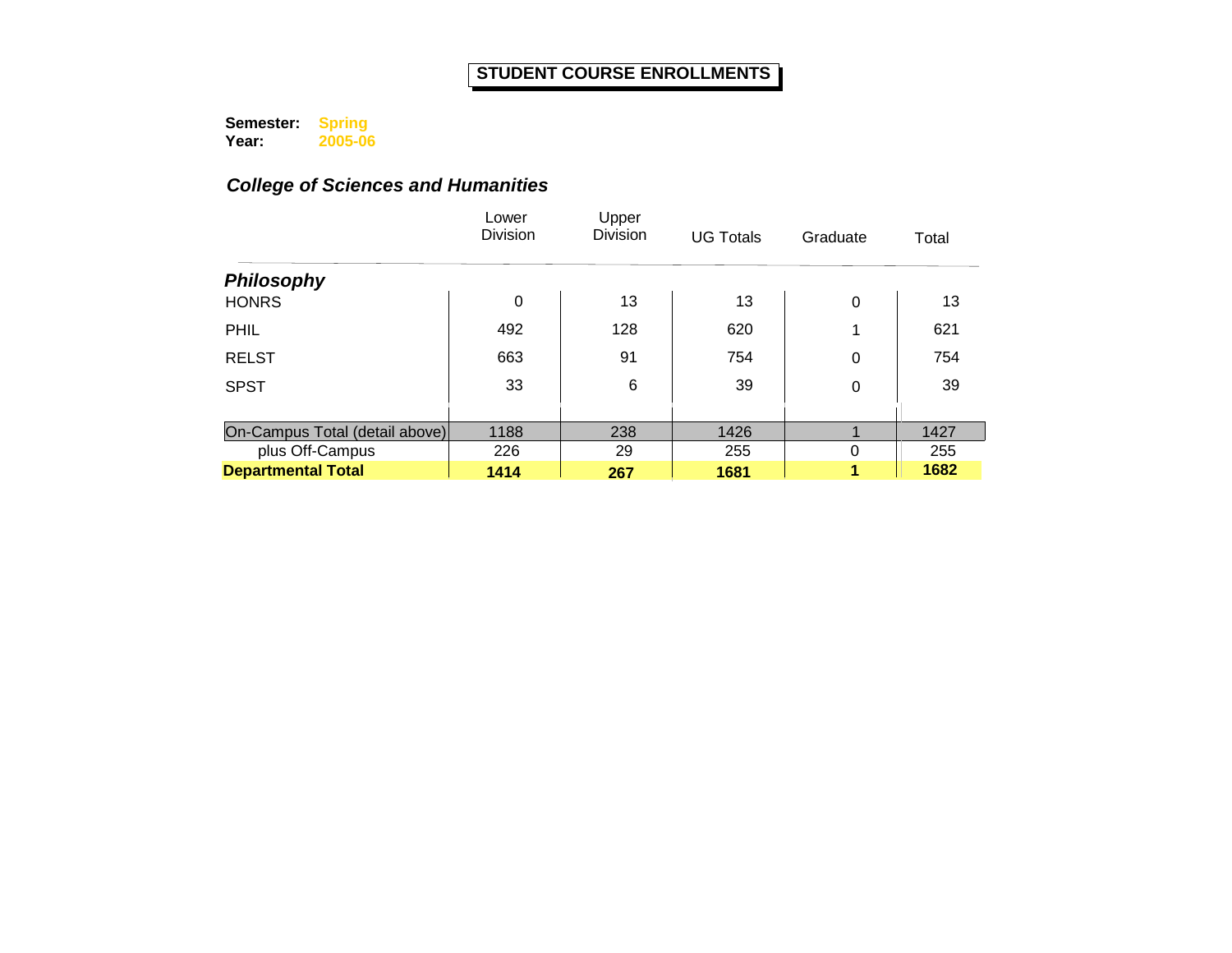**Semester: Year: Spring 2005-06**

|                                | Lower<br><b>Division</b> | Upper<br><b>Division</b> | <b>UG Totals</b> | Graduate | Total |
|--------------------------------|--------------------------|--------------------------|------------------|----------|-------|
| <b>Physics &amp; Astronomy</b> |                          |                          |                  |          |       |
| <b>ASTRO</b>                   | 697                      | 9                        | 706              | 1        | 707   |
| <b>PHYCS</b>                   | 556                      | 74                       | 630              | 40       | 670   |
| <b>RES</b>                     | 0                        | 0                        | 0                | 2        | 2     |
|                                |                          |                          |                  |          |       |
| On-Campus Total (detail above) | 1253                     | 83                       | 1336             | 43       | 1379  |
| plus Off-Campus                | 49                       | $\Omega$                 | 49               | $\Omega$ | 49    |
| <b>Departmental Total</b>      | 1302                     | 83                       | 1385             | 43       | 1428  |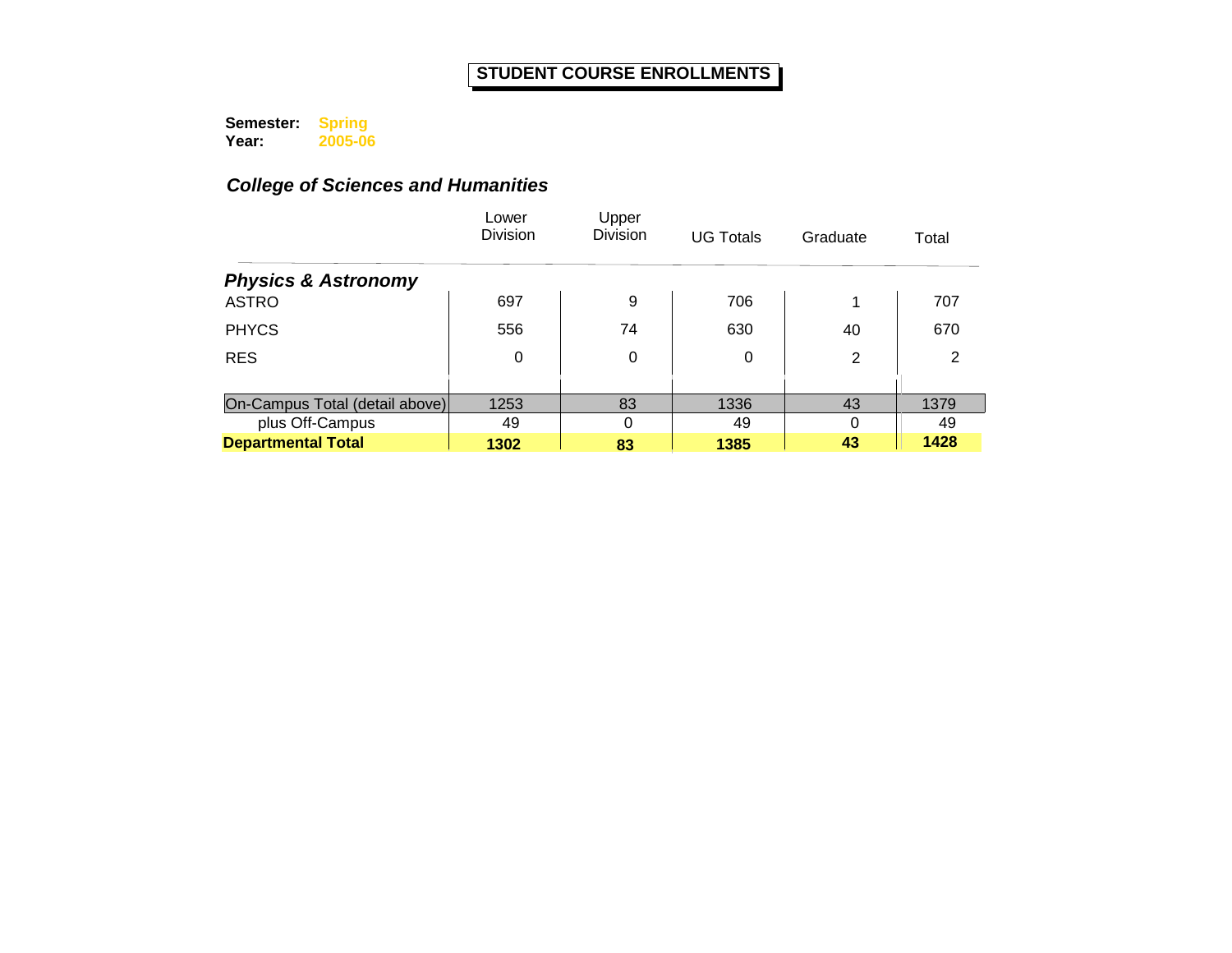**Semester: Year: Spring 2005-06**

|                                        | Lower<br><b>Division</b> | Upper<br><b>Division</b> | <b>UG Totals</b> | Graduate | Total |
|----------------------------------------|--------------------------|--------------------------|------------------|----------|-------|
| <b>Physiology &amp; Health Science</b> |                          |                          |                  |          |       |
| <b>ANAT</b>                            | 220                      | 0                        | 220              | 15       | 235   |
| <b>HSC</b>                             | 1350                     | 409                      | 1759             | 33       | 1792  |
| <b>PHYSL</b>                           | 390                      | 4                        | 394              | 23       | 417   |
| SCI                                    | $\Omega$                 | 0                        | 0                | 11       | 11    |
| <b>THES</b>                            | $\Omega$                 | 0                        | 0                | 4        | 4     |
|                                        |                          |                          |                  |          |       |
| On-Campus Total (detail above)         | 1960                     | 413                      | 2373             | 86       | 2459  |
| plus Off-Campus                        | 291                      | 133                      | 424              | 0        | 424   |
| <b>Departmental Total</b>              | 2251                     | 546                      | 2797             | 86       | 2883  |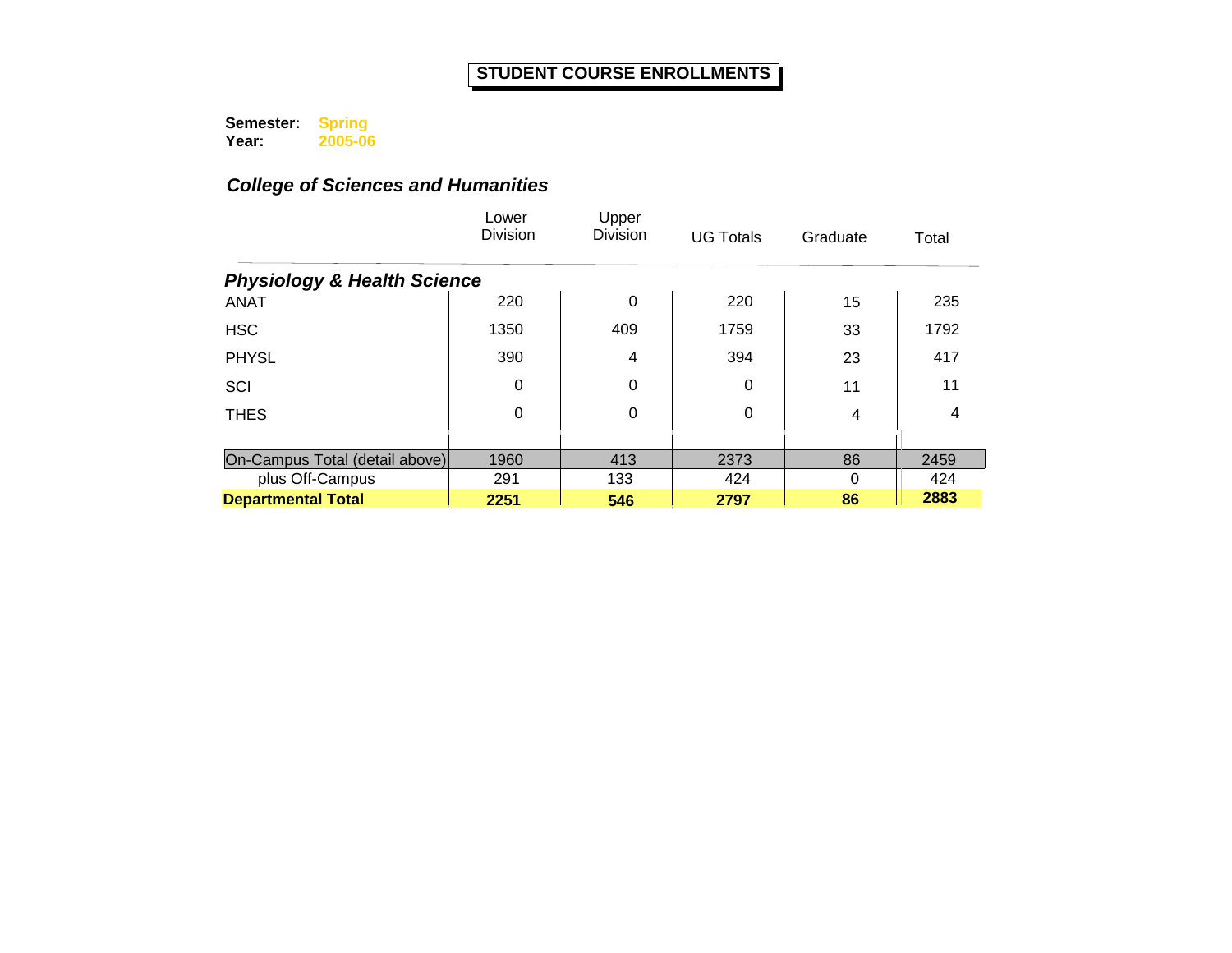**Semester: Year: Spring 2005-06**

|                                | Lower<br><b>Division</b> | Upper<br><b>Division</b> | <b>UG Totals</b> | Graduate | Total |
|--------------------------------|--------------------------|--------------------------|------------------|----------|-------|
| <b>Political Science</b>       |                          |                          |                  |          |       |
| <b>EURO</b>                    | 0                        | 1                        | 4                | 0        |       |
| <b>POLS</b>                    | 765                      | 363                      | 1128             | 100      | 1228  |
| <b>RES</b>                     | 0                        | 0                        | 0                |          |       |
|                                |                          |                          |                  |          |       |
| On-Campus Total (detail above) | 765                      | 364                      | 1129             | 101      | 1230  |
| plus Off-Campus                | 162                      | $\Omega$                 | 162              | 6        | 168   |
| <b>Departmental Total</b>      | 927                      | 364                      | 1291             | 107      | 1398  |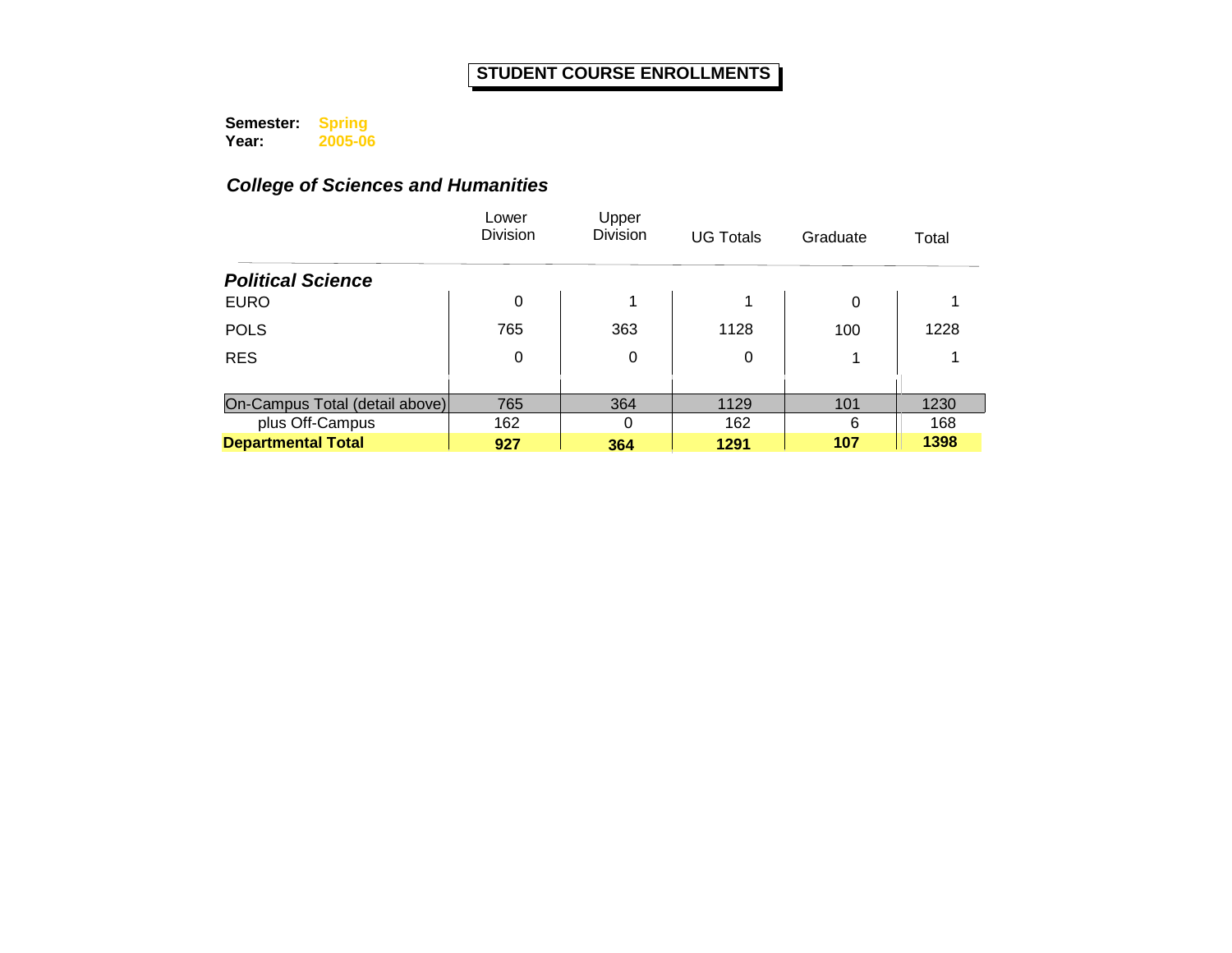**Semester: Year: Spring 2005-06**

|                                | Lower<br><b>Division</b> | Upper<br><b>Division</b> | <b>UG Totals</b> | Graduate | Total |
|--------------------------------|--------------------------|--------------------------|------------------|----------|-------|
| <b>Psychological Science</b>   |                          |                          |                  |          |       |
| <b>PSYSC</b>                   | 1675                     | 1280                     | 2955             | 110      | 3065  |
| <b>THES</b>                    | 0                        | 0                        | 0                | 8        | 8     |
|                                |                          |                          |                  |          |       |
| On-Campus Total (detail above) | 1675                     | 1280                     | 2955             | 118      | 3073  |
| plus Off-Campus                | 150                      | 172                      | 322              | 0        | 322   |
| <b>Departmental Total</b>      | 1825                     | 1452                     | 3277             | 118      | 3395  |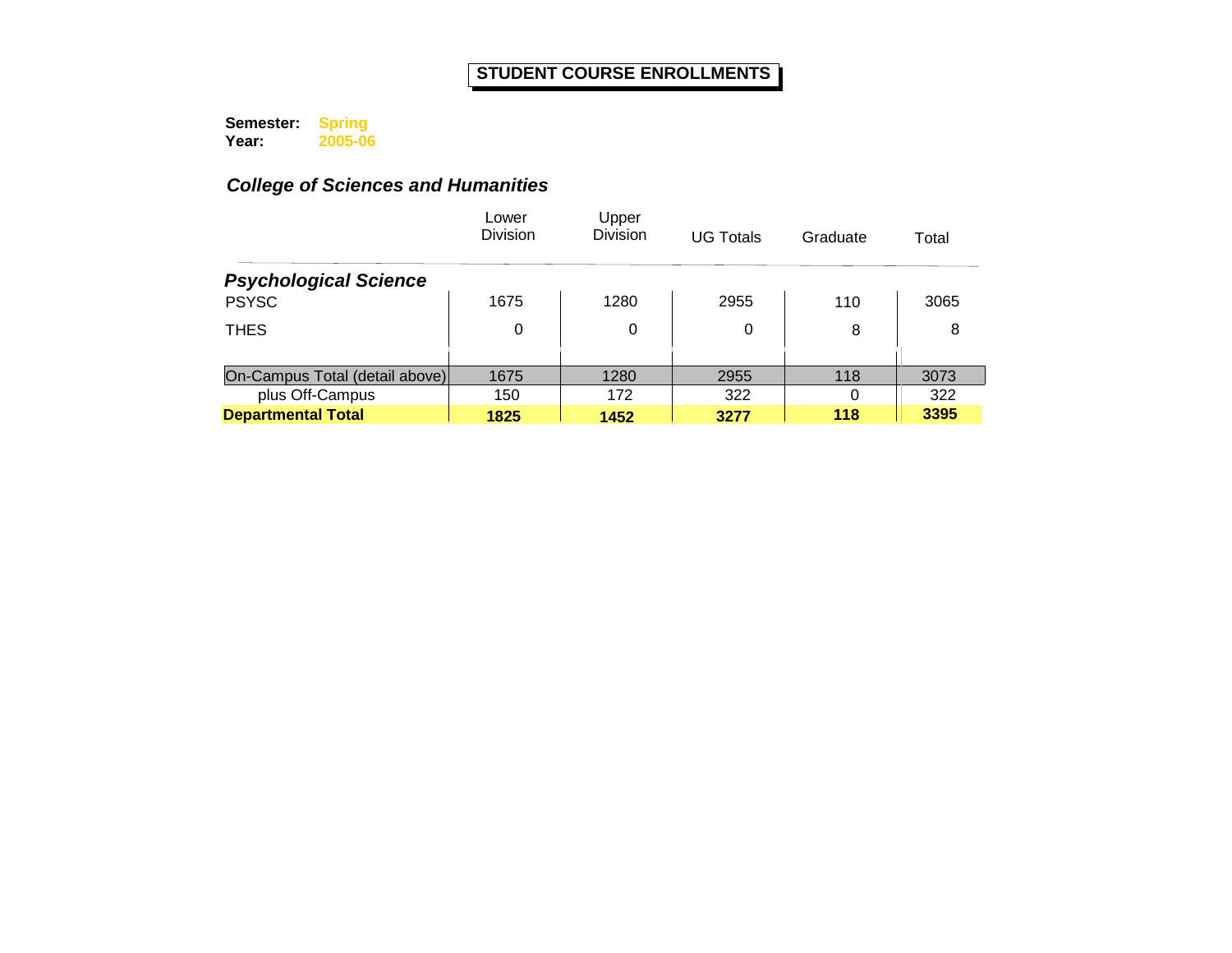**Semester: Year: Spring 2005-06**

|                                | Lower<br><b>Division</b> | Upper<br><b>Division</b> | <b>UG Totals</b> | Graduate | Total |
|--------------------------------|--------------------------|--------------------------|------------------|----------|-------|
| Sociology                      |                          |                          |                  |          |       |
| <b>SOC</b>                     | 1310                     | 326                      | 1636             | 21       | 1657  |
| <b>THES</b>                    | 0                        | 0                        | 0                | 3        | 3     |
|                                |                          |                          |                  |          |       |
| On-Campus Total (detail above) | 1310                     | 326                      | 1636             | 24       | 1660  |
| plus Off-Campus                | 240                      | 73                       | 313              | $\Omega$ | 313   |
| <b>Departmental Total</b>      | 1550                     | 399                      | 1949             | 24       | 1973  |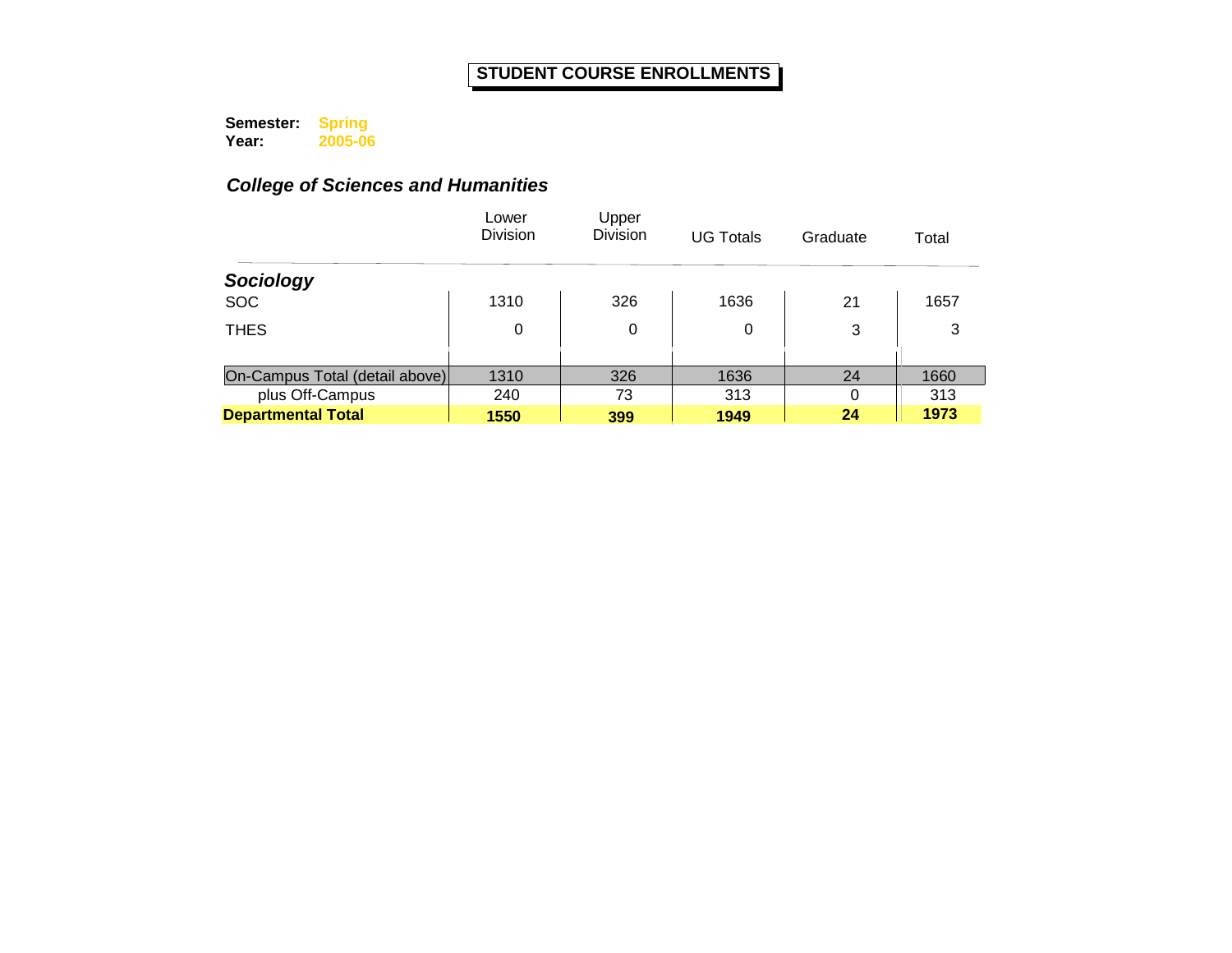**Semester: Year: Spring 2005-06**

|                                | Lower<br><b>Division</b> | Upper<br><b>Division</b> | <b>UG Totals</b> | Graduate | Total |
|--------------------------------|--------------------------|--------------------------|------------------|----------|-------|
| <b>Social Work</b>             |                          |                          |                  |          |       |
| <b>SOCWK</b>                   | 261                      | 262                      | 523              | 0        | 523   |
|                                |                          |                          |                  |          |       |
| On-Campus Total (detail above) | 261                      | 262                      | 523              |          | 523   |
| plus Off-Campus                | 0                        | 0                        | 0                | 0        |       |
| <b>Departmental Total</b>      | 261                      | 262                      | 523              | 0        | 523   |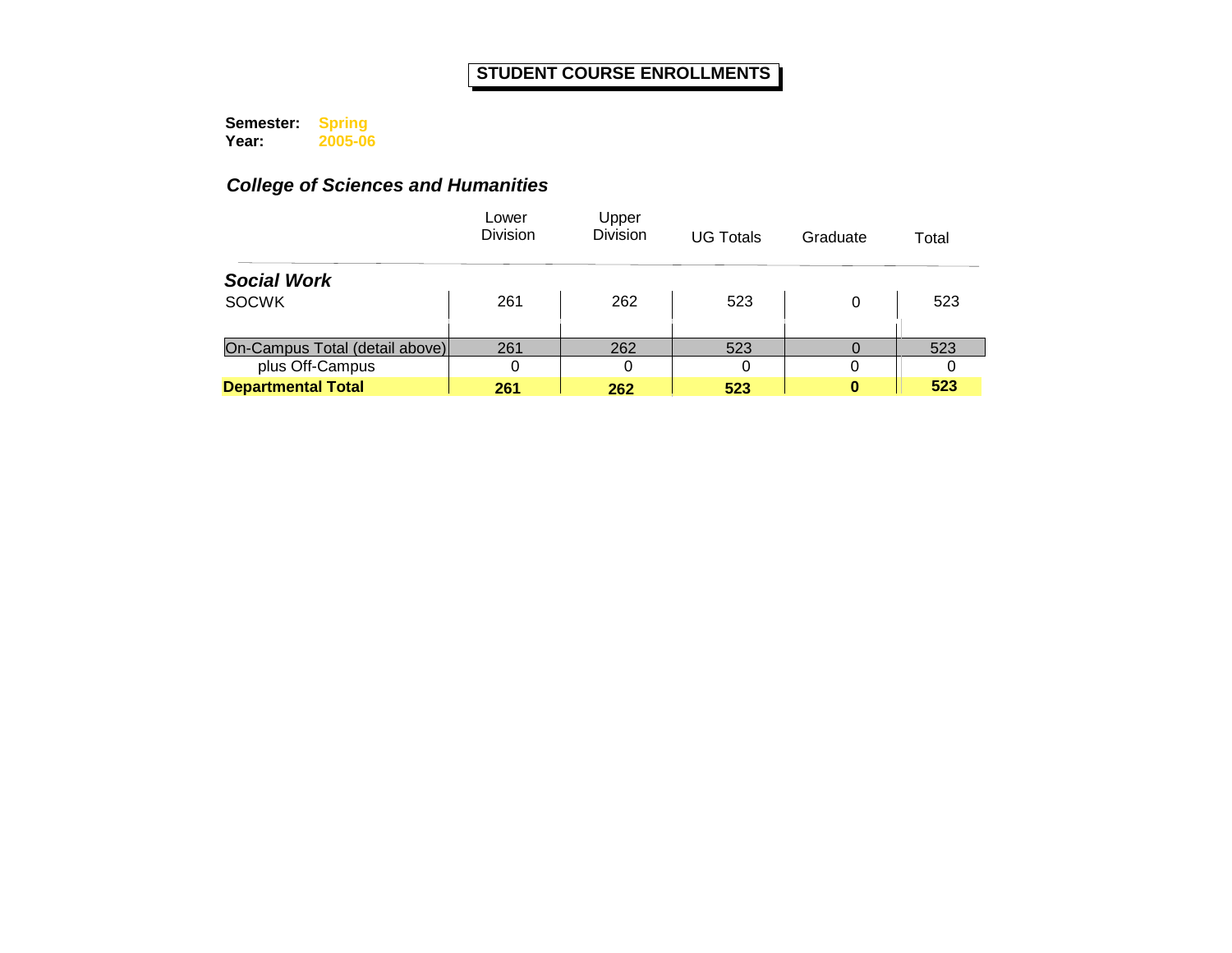**Semester: Year: Spring 2005-06**

|                                         | Lower<br><b>Division</b> | Upper<br><b>Division</b> | <b>UG Totals</b> | Graduate | Total |
|-----------------------------------------|--------------------------|--------------------------|------------------|----------|-------|
| <b>Speech Pathology &amp; Audiology</b> |                          |                          |                  |          |       |
| <b>SPAA</b>                             | 217                      | 161                      | 378              | 391      | 769   |
|                                         |                          |                          |                  |          |       |
| On-Campus Total (detail above)          | 217                      | 161                      | 378              | 391      | 769   |
| plus Off-Campus                         | 0                        | 0                        |                  | 0        |       |
| <b>Departmental Total</b>               | 217                      | 161                      | 378              | 391      | 769   |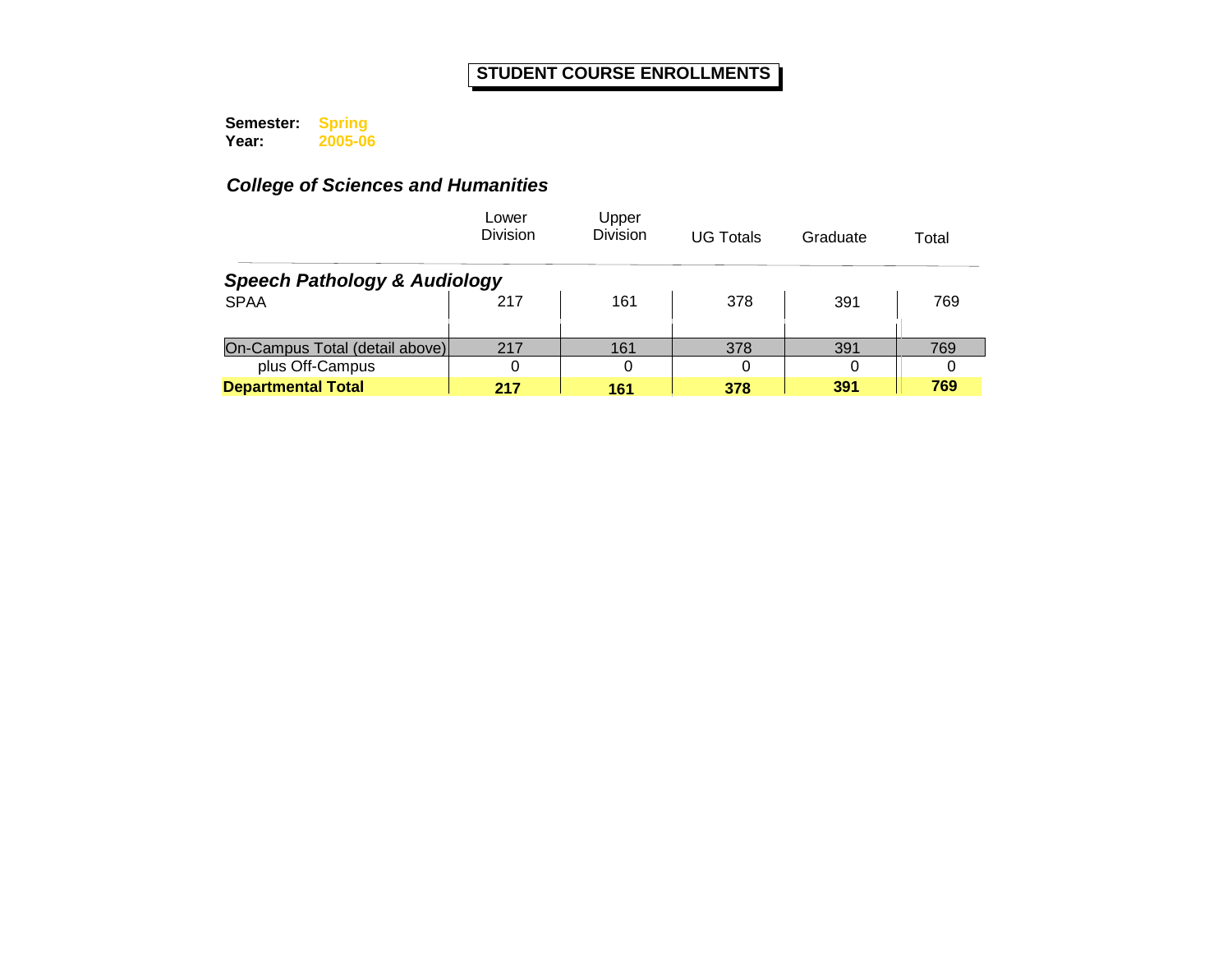**Semester: Year: Spring 2005-06**

|                                | Lower<br><b>Division</b> | Upper<br><b>Division</b> | <b>UG Totals</b> | Graduate | Total |
|--------------------------------|--------------------------|--------------------------|------------------|----------|-------|
| <b>Womens Studies</b>          |                          |                          |                  |          |       |
| <b>WMNST</b>                   | 172                      | 81                       | 253              | 0        | 253   |
|                                |                          |                          |                  |          |       |
| On-Campus Total (detail above) | 172                      | 81                       | 253              |          | 253   |
| plus Off-Campus                | 0                        |                          |                  |          |       |
| <b>Departmental Total</b>      | 172                      | 81                       | 253              | o        | 253   |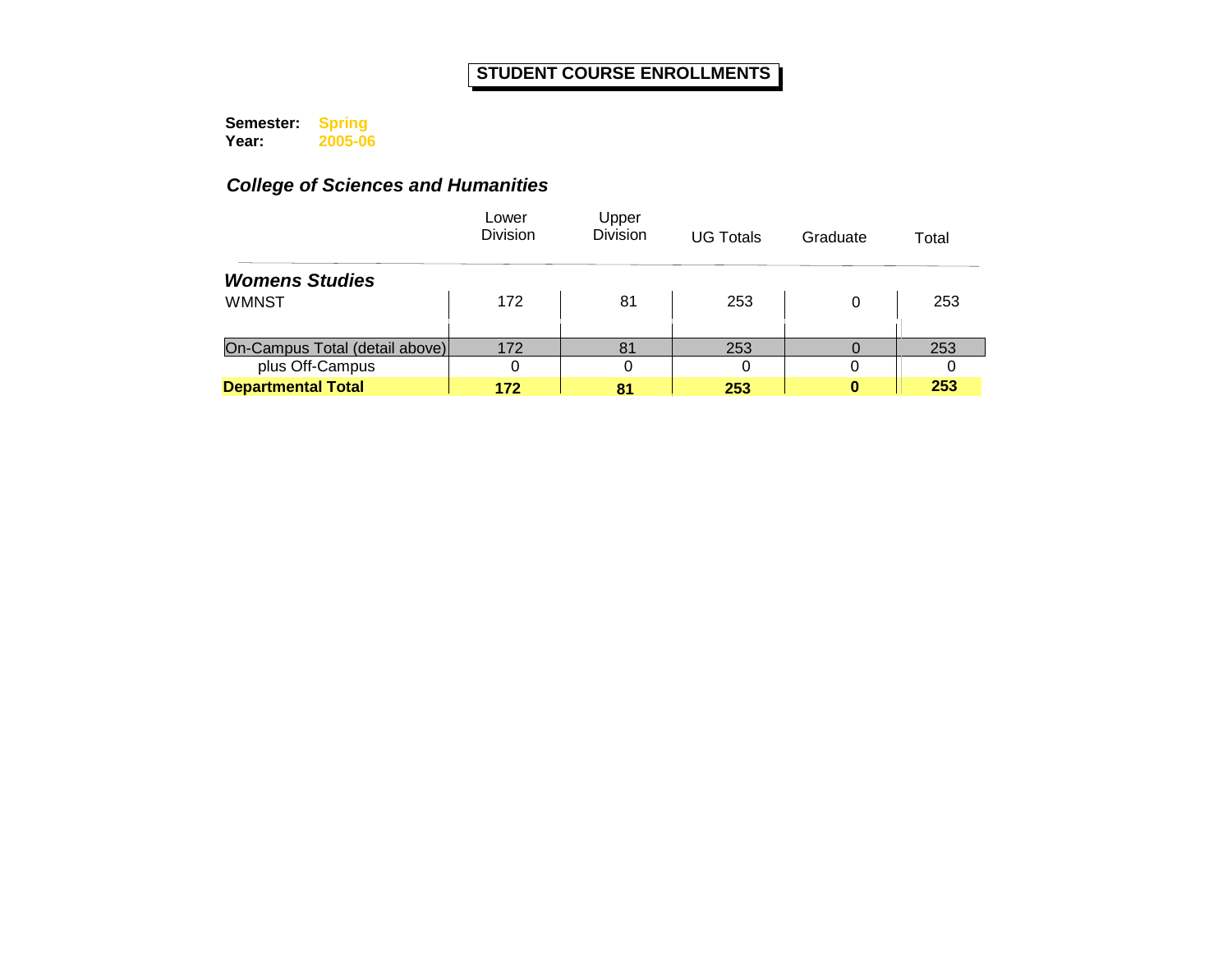**Semester: Year: Spring 2005-06**

*Interdepartmental*

|                                | Lower<br><b>Division</b> | Upper<br><b>Division</b> | <b>UG Totals</b> | Graduate | Total |
|--------------------------------|--------------------------|--------------------------|------------------|----------|-------|
| <b>Honors</b>                  |                          |                          |                  |          |       |
| <b>HONRS</b>                   | 62                       | 187                      | 249              | 0        | 249   |
|                                |                          |                          |                  |          |       |
| On-Campus Total (detail above) | 62                       | 187                      | 249              |          | 249   |
| plus Off-Campus                |                          | 3                        | 3                | 0        |       |
| <b>Departmental Total</b>      | 62                       | 190                      | 252              | 0        | 252   |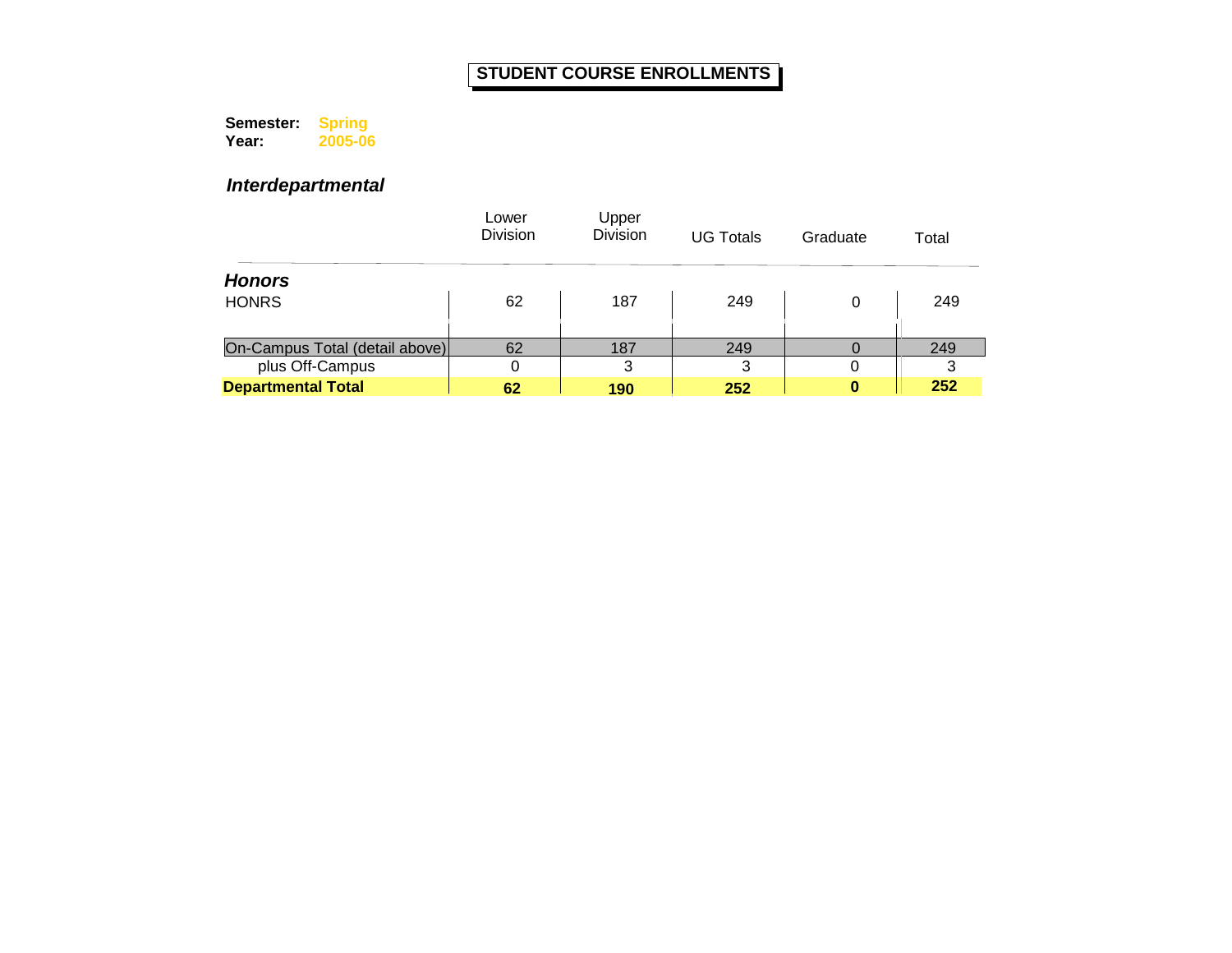**Semester: Year: Spring 2005-06**

*Interdepartmental*

|                                | Lower<br>Division | Upper<br><b>Division</b> | <b>UG Totals</b> | Graduate | Total |
|--------------------------------|-------------------|--------------------------|------------------|----------|-------|
| Interdepartmental              |                   |                          |                  |          |       |
| DOC                            | 0                 | 0                        | 0                | 25       | 25    |
| ID                             | 4                 | 0                        | 4                | 0        | 4     |
| <b>MASTR</b>                   | 0                 | 0                        | 0                | 52       | 52    |
| <b>NSE</b>                     | 0                 | 5                        | 5                | 0        | 5     |
|                                |                   |                          |                  |          |       |
| On-Campus Total (detail above) | 4                 | 5                        | 9                | 77       | 86    |
| plus Off-Campus                |                   |                          | ი                | ი        |       |
| <b>Departmental Total</b>      |                   | 5                        | 9                | 77       | 86    |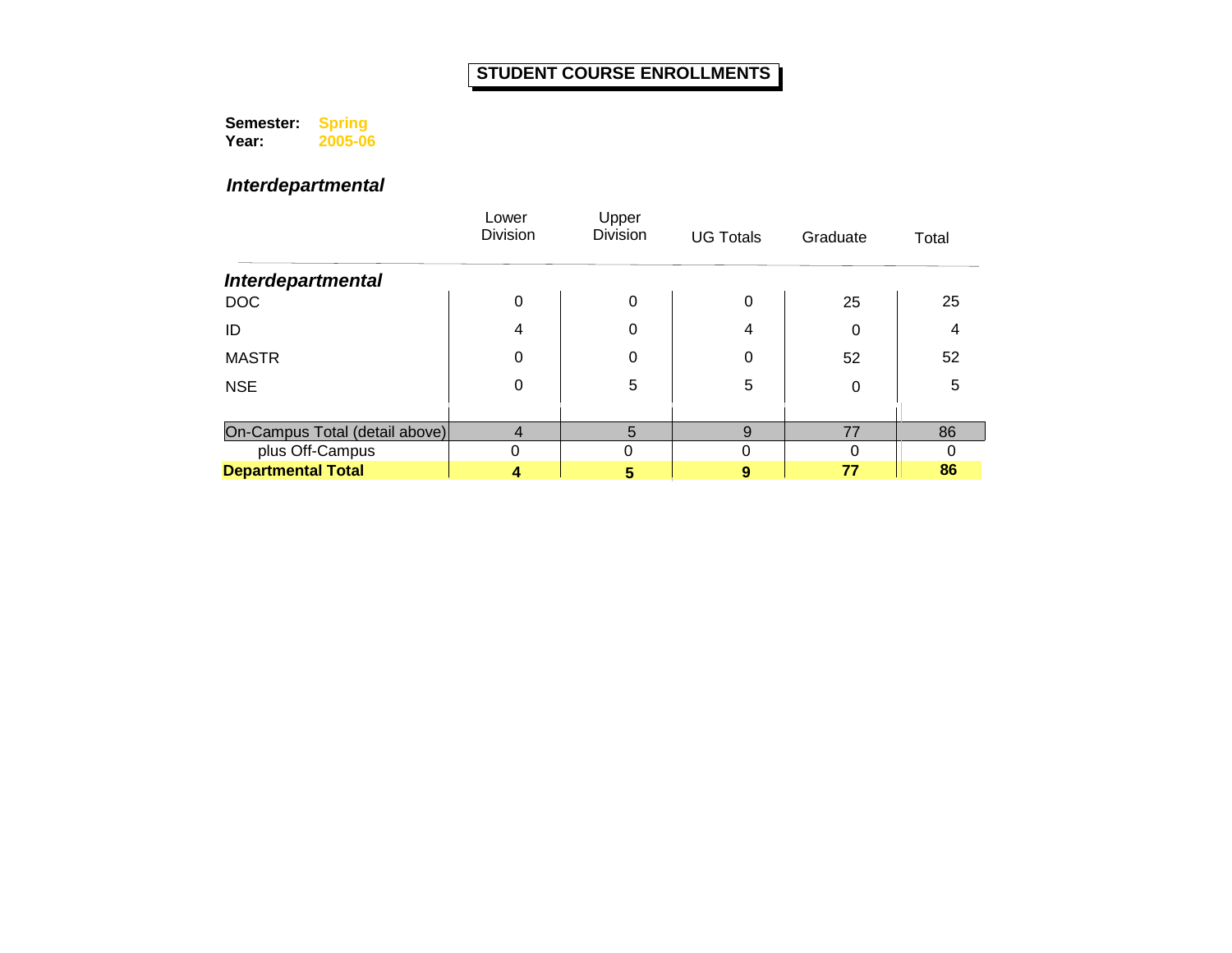**Semester: Year: Spring 2005-06**

# *Interdepartmental*

|                                | Lower<br><b>Division</b> | Upper<br><b>Division</b> | <b>UG Totals</b> | Graduate | Total |
|--------------------------------|--------------------------|--------------------------|------------------|----------|-------|
| UC                             |                          |                          |                  |          |       |
| ID                             | 0                        | 29                       | 29               | 0        | 29    |
| <b>INTST</b>                   | 0                        |                          |                  | 0        |       |
|                                |                          |                          |                  |          |       |
| On-Campus Total (detail above) |                          | 30                       | 30               |          | 30    |
| plus Off-Campus                | 0                        | 4                        | 4                |          |       |
| <b>Departmental Total</b>      |                          | 34                       | 34               |          | 34    |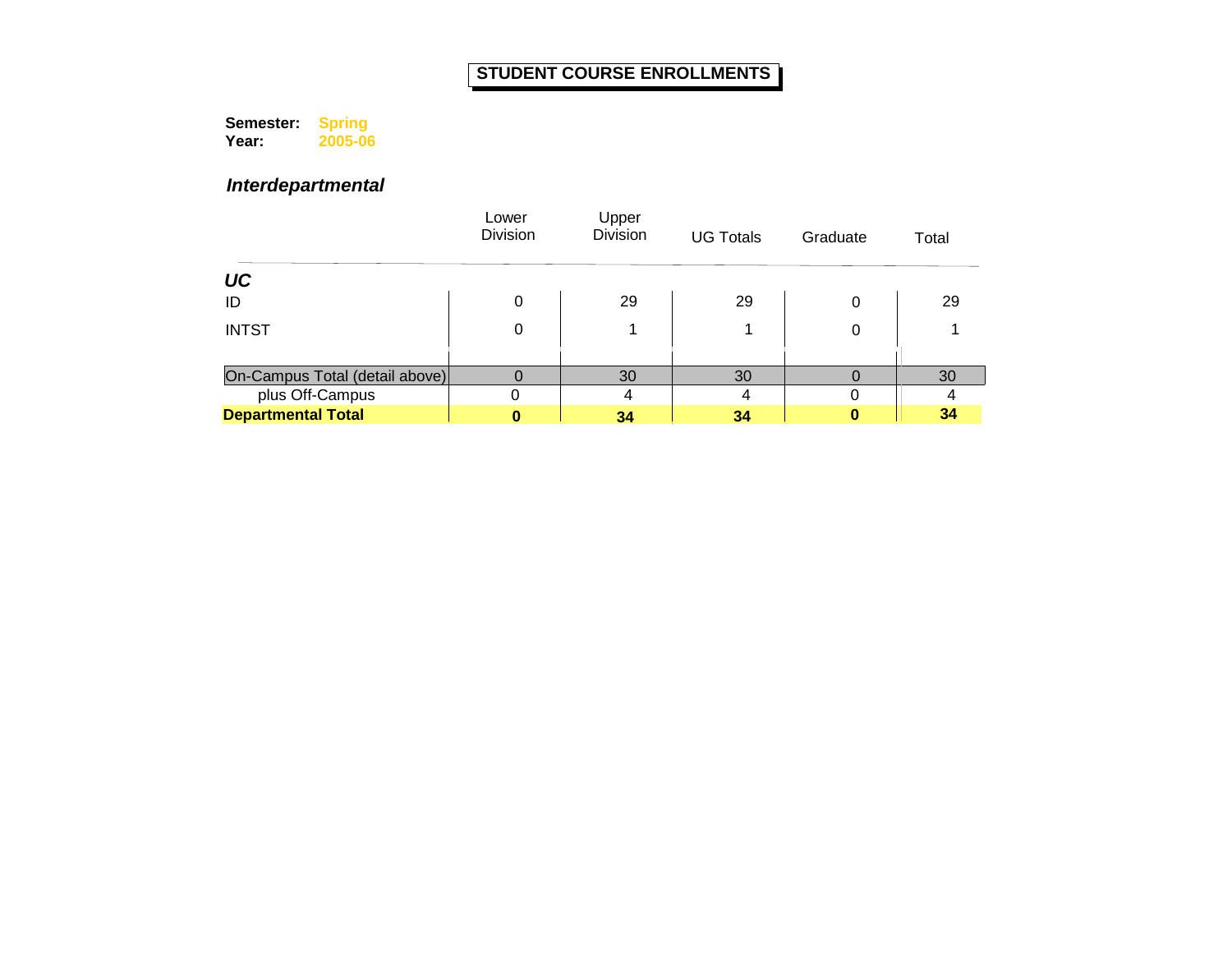**Semester: Year: Spring 2005-06**

|                                | Lower<br><b>Division</b> | Upper<br><b>Division</b> | <b>UG Totals</b> | Graduate       | Total |
|--------------------------------|--------------------------|--------------------------|------------------|----------------|-------|
| <b>Counseling Psychology</b>   |                          |                          |                  |                |       |
| <b>CPSY</b>                    | 169                      | 269                      | 438              | 357            | 795   |
| <b>DISS</b>                    | 0                        | 0                        | 0                | 4              | 4     |
| <b>DOC</b>                     | 0                        | 0                        | $\Omega$         | 14             | 14    |
| ID                             | $\Omega$                 | 0                        | 0                | 7              |       |
| <b>SOPSY</b>                   | 0                        | 0                        | 0                | 27             | 27    |
| <b>THES</b>                    | 0                        | 0                        | 0                | $\overline{2}$ | 2     |
|                                |                          |                          |                  |                |       |
| On-Campus Total (detail above) | 169                      | 269                      | 438              | 411            | 849   |
| plus Off-Campus                | 103                      | 257                      | 360              | 0              | 360   |
| <b>Departmental Total</b>      | 272                      | 526                      | 798              | 411            | 1209  |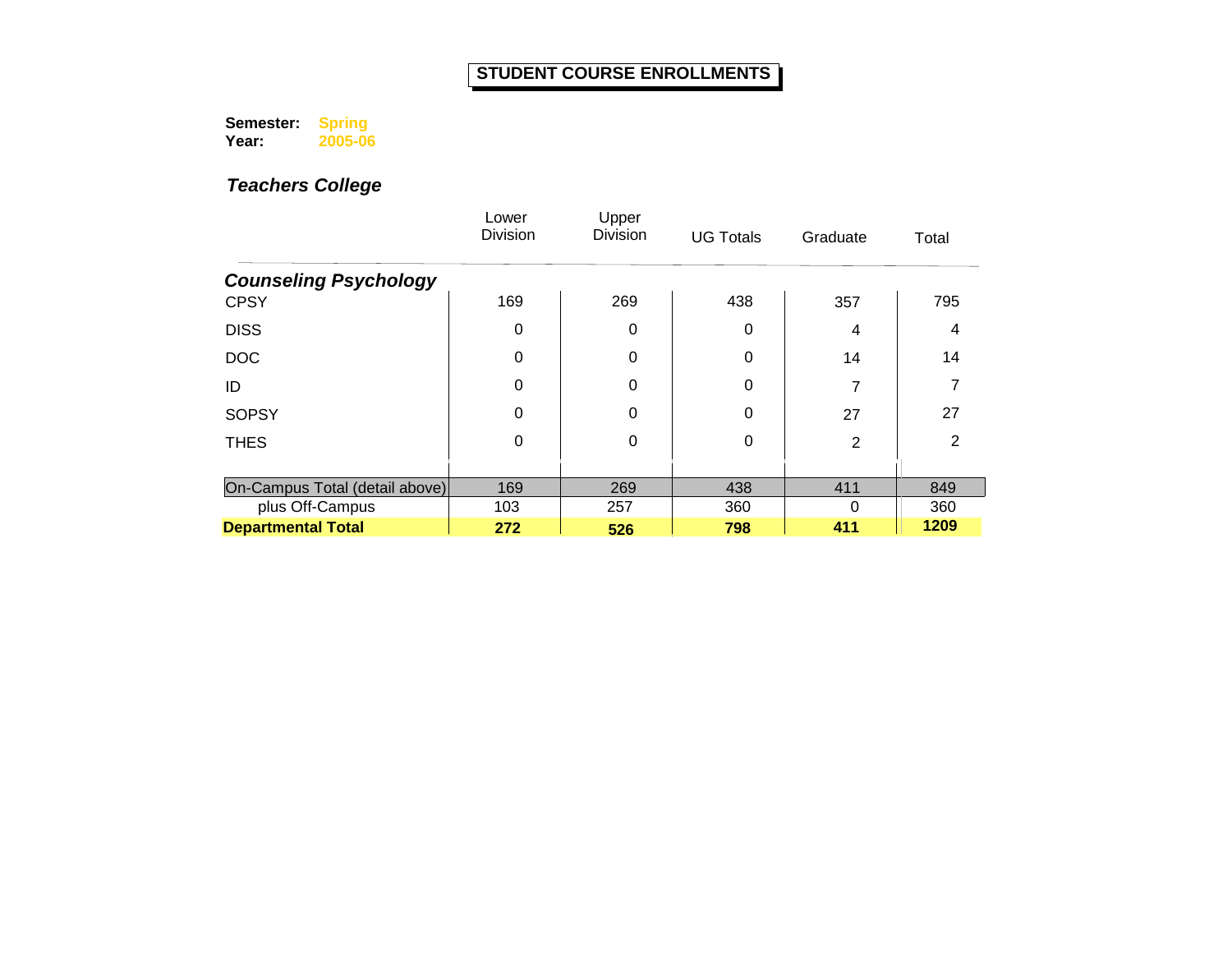**Semester: Year: Spring 2005-06**

|                                | Lower<br>Division | Upper<br><b>Division</b> | <b>UG Totals</b> | Graduate       | Total |
|--------------------------------|-------------------|--------------------------|------------------|----------------|-------|
| <b>Elementary Education</b>    |                   |                          |                  |                |       |
| <b>DISS</b>                    | 0                 | 0                        | $\Omega$         | 1              |       |
| <b>DOC</b>                     | 0                 | 0                        | 0                | $\overline{2}$ | 2     |
| <b>EDEL</b>                    | 394               | 747                      | 1141             | 32             | 1173  |
| <b>EDRDG</b>                   | 0                 | 288                      | 288              | 4              | 292   |
|                                |                   |                          |                  |                |       |
| On-Campus Total (detail above) | 394               | 1035                     | 1429             | 39             | 1468  |
| plus Off-Campus                | $\Omega$          | 21                       | 21               | 112            | 133   |
| <b>Departmental Total</b>      | 394               | 1056                     | 1450             | 151            | 1601  |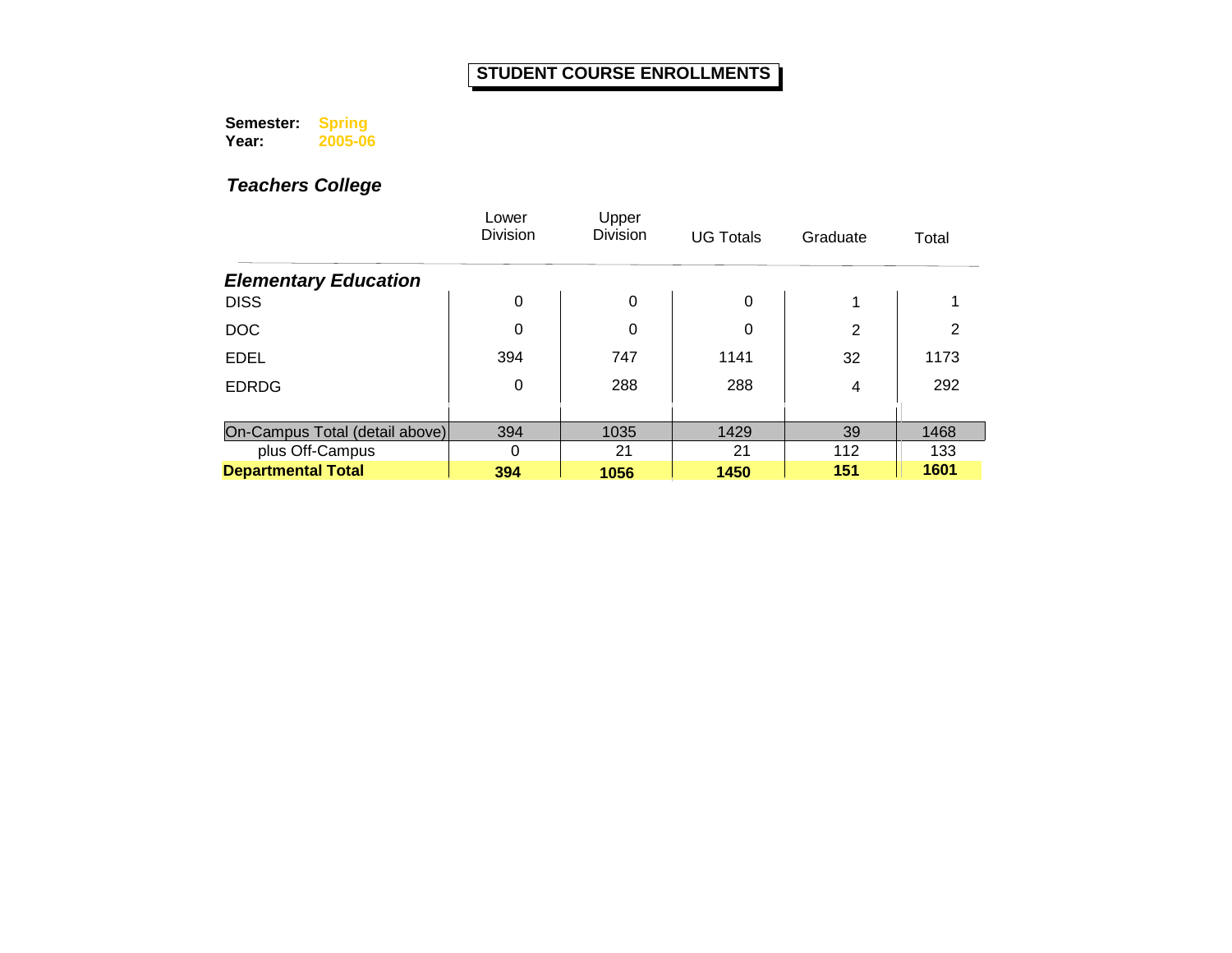**Semester: Year: Spring 2005-06**

|                                | Lower<br><b>Division</b> | Upper<br>Division | <b>UG Totals</b> | Graduate | Total |
|--------------------------------|--------------------------|-------------------|------------------|----------|-------|
| <b>Educational Psychology</b>  |                          |                   |                  |          |       |
| <b>DISS</b>                    | 0                        | 0                 | 0                | 1        |       |
| <b>EDPSY</b>                   | 562                      | 615               | 1177             | 291      | 1468  |
| ID                             | 0                        | 0                 | 0                | 12       | 12    |
|                                |                          |                   |                  |          |       |
| On-Campus Total (detail above) | 562                      | 615               | 1177             | 304      | 1481  |
| plus Off-Campus                | 56                       | 110               | 166              | 129      | 295   |
| <b>Departmental Total</b>      | 618                      | 725               | 1343             | 433      | 1776  |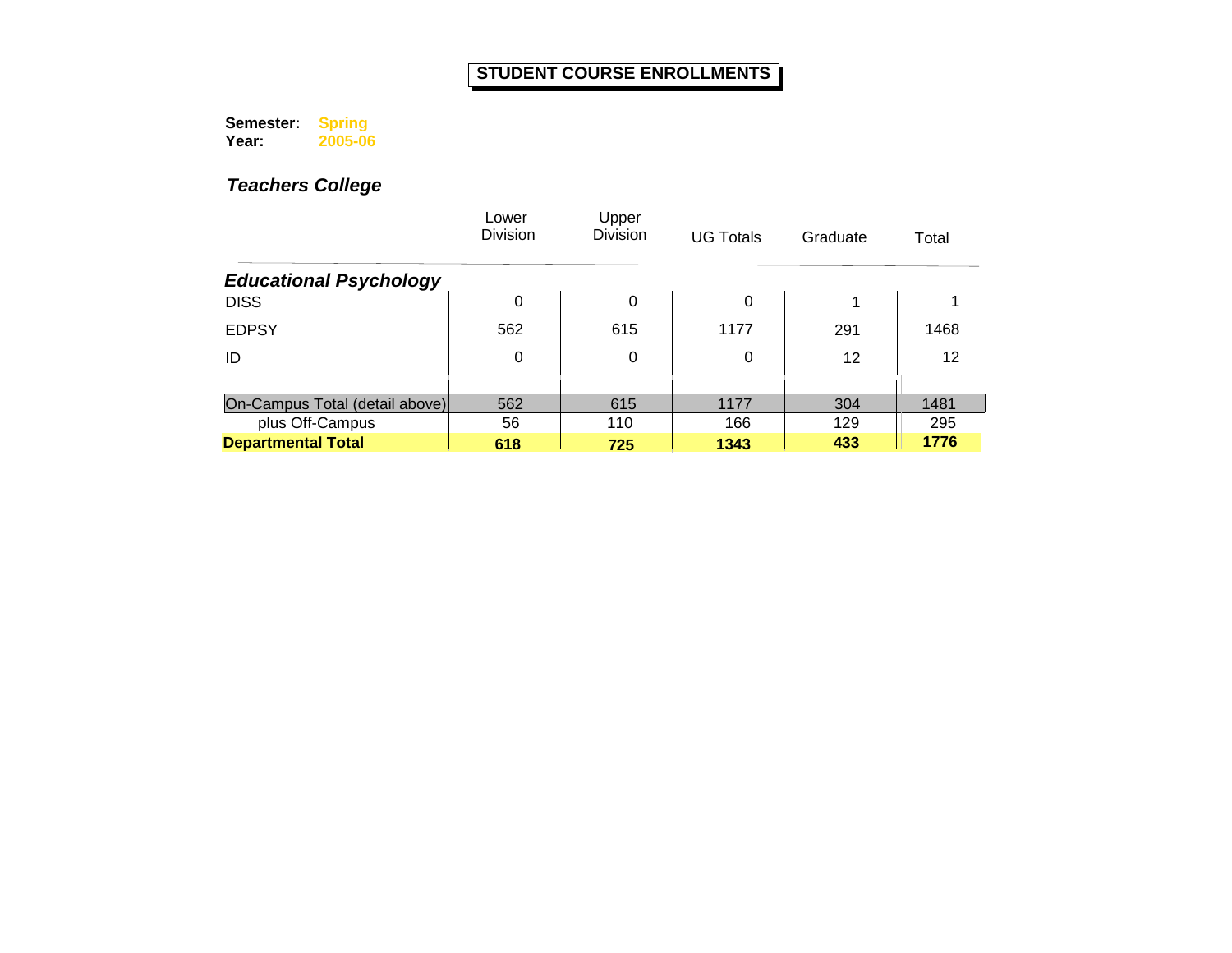**Semester: Year: Spring 2005-06**

|                                | Lower<br>Division | Upper<br><b>Division</b> | <b>UG Totals</b> | Graduate       | Total          |
|--------------------------------|-------------------|--------------------------|------------------|----------------|----------------|
| <b>Educational Studies</b>     |                   |                          |                  |                |                |
| <b>DISS</b>                    | $\pmb{0}$         | $\boldsymbol{0}$         | $\pmb{0}$        | 4              | 4              |
| DOC                            | $\pmb{0}$         | $\boldsymbol{0}$         | $\mathbf 0$      | $\overline{7}$ | $\overline{7}$ |
| <b>EDAC</b>                    | $\pmb{0}$         | 5                        | 5                | 77             | 82             |
| <b>EDALG</b>                   | $\pmb{0}$         | 55                       | 55               | $\mathbf 0$    | 55             |
| <b>EDCUR</b>                   | $\pmb{0}$         | $\mathbf 0$              | $\mathbf 0$      | 33             | 33             |
| <b>EDFON</b>                   | $\pmb{0}$         | 232                      | 232              | 41             | 273            |
| <b>EDGEN</b>                   | $\mathbf 0$       | 15                       | 15               | 0              | 15             |
| <b>EDHI</b>                    | 310               | 29                       | 339              | 105            | 444            |
| <b>EDJHM</b>                   | $\mathbf 0$       | 57                       | 57               | 4              | 61             |
| <b>EDLIB</b>                   | $\mathbf 0$       | 38                       | 38               | 9              | 47             |
| <b>EDMUL</b>                   | 160               | 15                       | 175              | 26             | 201            |
| <b>EDSEC</b>                   | 89                | 335                      | 424              | 24             | 448            |
| <b>EDSUP</b>                   | $\pmb{0}$         | $\mathbf 0$              | $\boldsymbol{0}$ | 8              | 8              |
| <b>EDTEC</b>                   | 0                 | 55                       | 55               | 19             | 74             |
| <b>RES</b>                     | $\pmb{0}$         | $\mathbf 0$              | $\pmb{0}$        | 6              | 6              |
| <b>THES</b>                    | $\mathbf 0$       | $\mathbf 0$              | $\mathbf 0$      | 5              | 5              |
|                                |                   |                          |                  |                |                |
| On-Campus Total (detail above) | 559               | 836                      | 1395             | 368            | 1763           |
| plus Off-Campus                | 82                | 3                        | 85               | 255            | 340            |
| <b>Departmental Total</b>      | 641               | 839                      | 1480             | 623            | 2103           |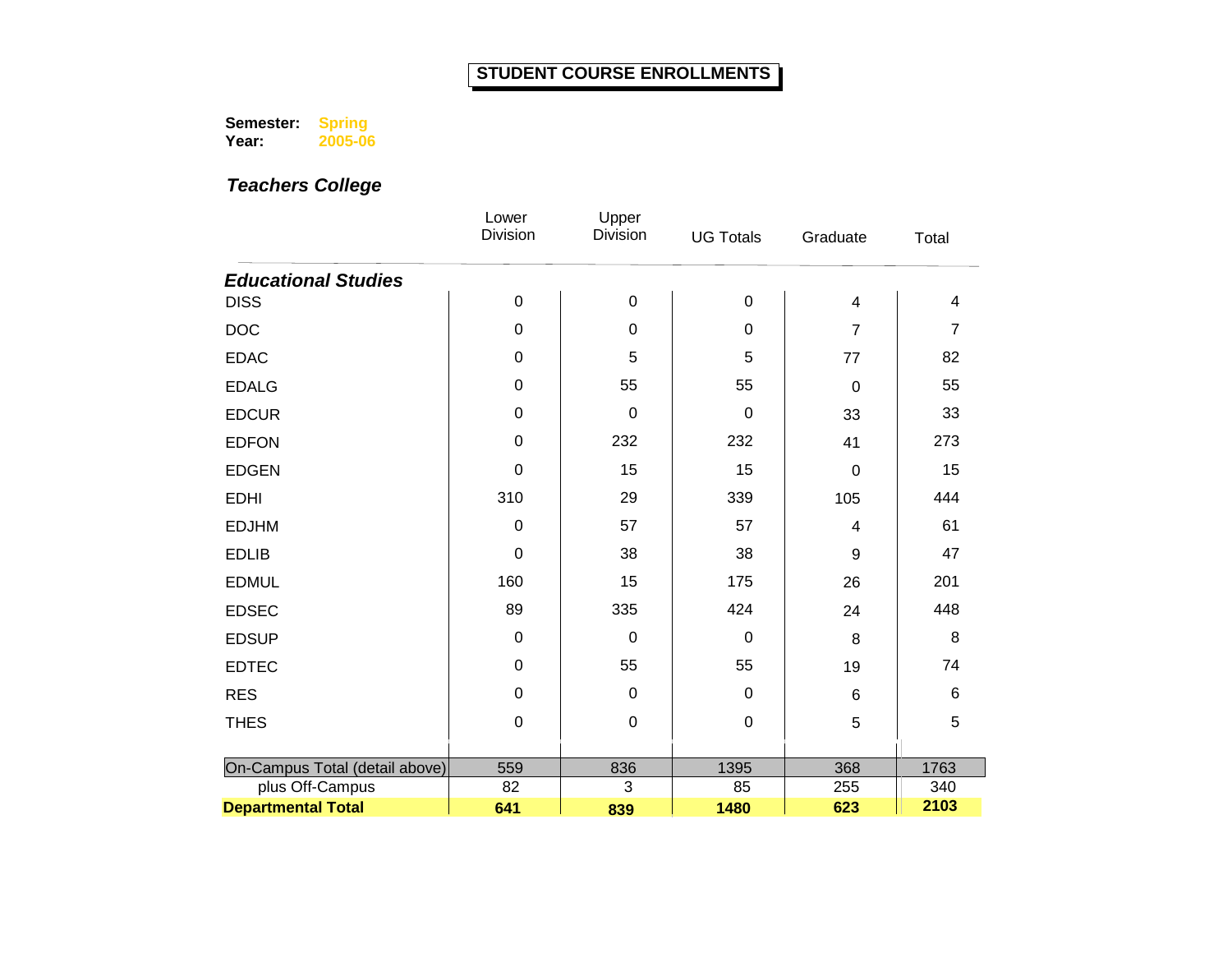**Semester: Year: Spring 2005-06**

|                                | Lower<br><b>Division</b> | Upper<br><b>Division</b> | <b>UG Totals</b> | Graduate | Total |
|--------------------------------|--------------------------|--------------------------|------------------|----------|-------|
| <b>Educational Leadership</b>  |                          |                          |                  |          |       |
| <b>DISS</b>                    | 0                        | 0                        | 0                | 2        |       |
| <b>EDAD</b>                    | 0                        |                          | 0                | 27       | 27    |
|                                |                          |                          |                  |          |       |
| On-Campus Total (detail above) |                          |                          |                  | 29       | 29    |
| plus Off-Campus                |                          |                          |                  | 353      | 353   |
| <b>Departmental Total</b>      |                          |                          |                  | 382      | 382   |